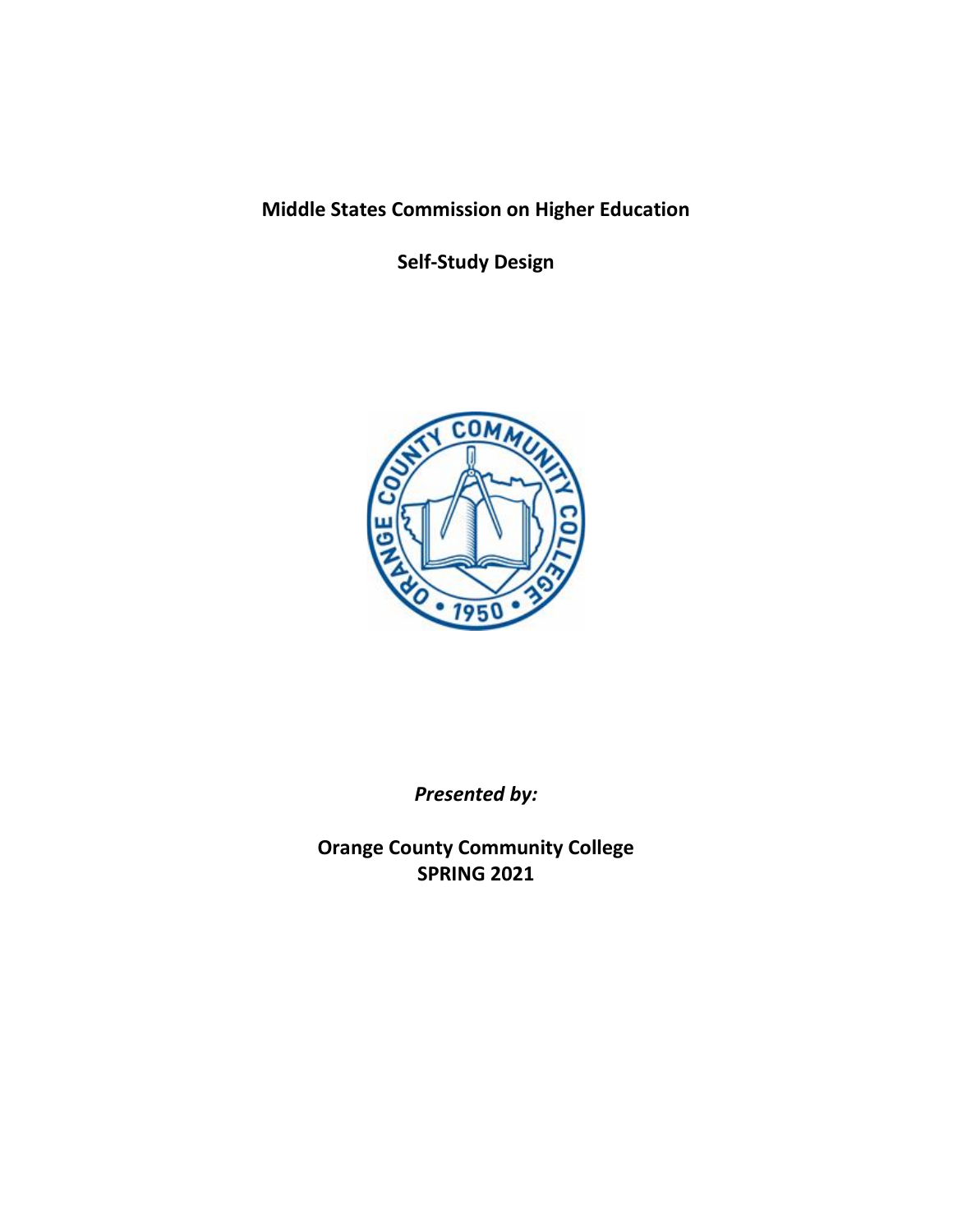# **Table of Contents**

| <b>Institutional Overview</b>                                                                                                           | 3  |
|-----------------------------------------------------------------------------------------------------------------------------------------|----|
| Institutional Priorities to be Addressed in Self-Study                                                                                  | 9  |
| <b>Intended Outcomes of the Self-Study</b>                                                                                              | 10 |
| <b>Self-Study Approach</b>                                                                                                              | 11 |
| Organizational Structure of the Steering Committee and Working Groups                                                                   | 11 |
| <b>Guidelines for Reporting</b>                                                                                                         | 24 |
| <b>Organization of the Final Self-Study Report</b>                                                                                      | 27 |
| <b>Verification of Compliance Strategy</b>                                                                                              | 28 |
| <b>Self-Study Timeline</b>                                                                                                              | 29 |
| <b>Communication Plan</b>                                                                                                               | 29 |
| <b>Evaluation Team Profile</b>                                                                                                          | 32 |
| <b>Evidence Inventory</b>                                                                                                               | 33 |
| <b>Appendix A - Self-Study Timeline</b>                                                                                                 | 34 |
| Appendix B - SUNY Orange's Strategic Plan 2020-2025                                                                                     | 39 |
| Appendix C - SUNY Orange's Top 20 Enrolled Academic Programs for Fall 2020 (Data Source - SUNY<br><b>SIRIS Submission, End of Term)</b> | 40 |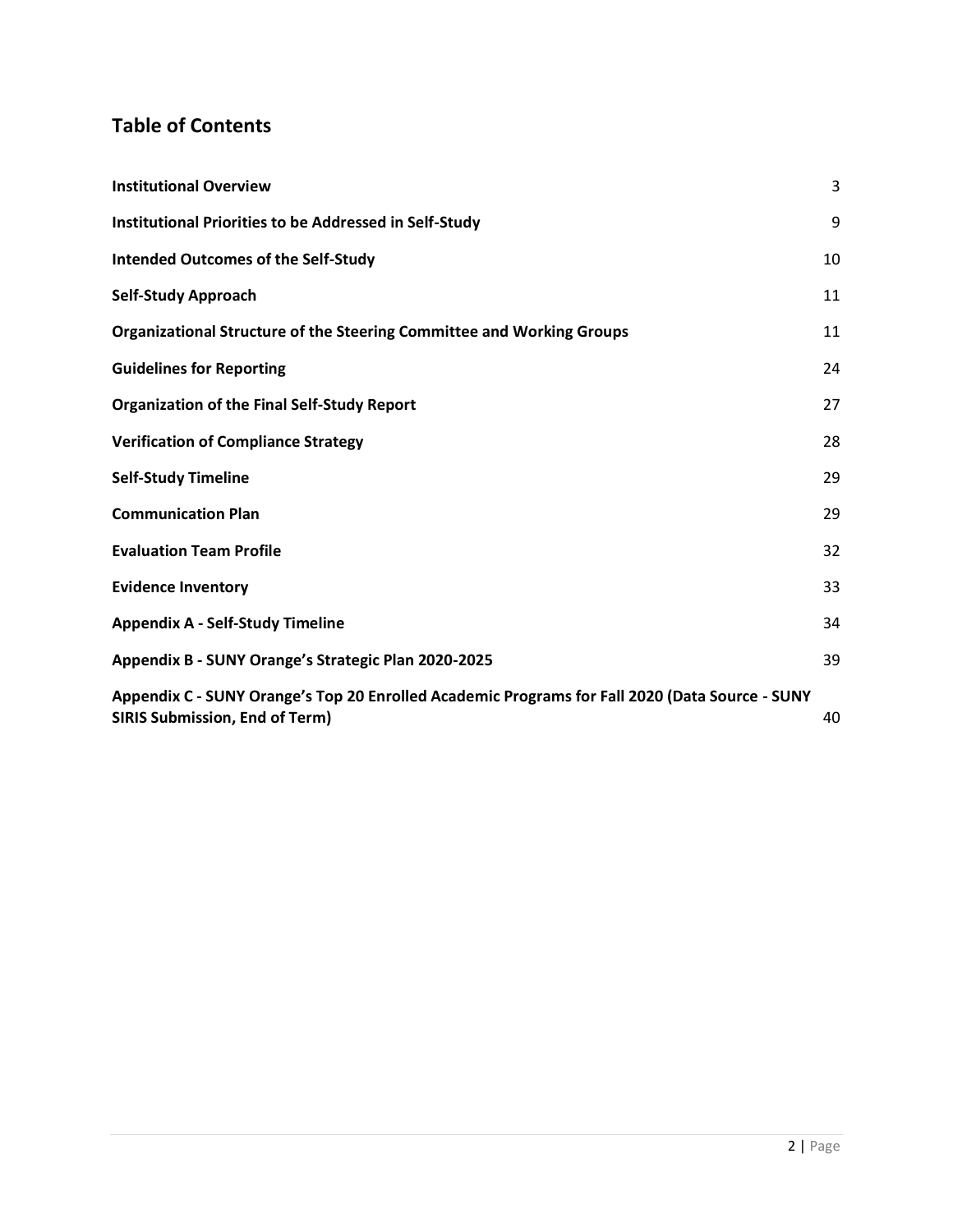## <span id="page-2-0"></span>**Institutional Overview**

Orange County Community College (OCCC), was founded in 1950 as the first county-sponsored community college in the State University of New York (SUNY) system. SUNY Orange is a public, nonresidential community college serving students through two campus locations in Orange County's two largest urban areas. The Middletown campus is located on 37 acres in the western end of the County, and the Newburgh branch campus is situated in the County's eastern end overlooking the Hudson River in the heart of Newburgh's downtown. SUNY Orange has embarked on its 2020-2025 Strategic Plan with priorities focused on *empowering student success, strengthening our region's economic future* and *sustaining and invigorating our planned future*. For nearly 75 years, SUNY Orange has been dedicated to ensuring that higher education is accessible, founded on excellence and provides opportunities for life-long engagement and enrichment.

As an open access community college, SUNY Orange welcomes students with varied academic backgrounds who enroll directly upon high school graduation, as adult learners, or as transfers further along on their educational path. The College offers three degrees: the *Associate in Arts (AA)* and *Associate in Science (AS)* preparing students for successful transfer to four year institutions; and the *Associate in Applied Science (AAS)* providing the knowledge and skills for entry into the workforce. The College also offers a limited number of certificate programs. Three of the College's academic divisions-- Liberal Arts, Health Professions, and Business, Mathematics, Science and Technology (BMST)--provide oversight for nearly 40 associate degrees and certificate programs. The College's fourth academic division, *Learning and Student Success*, was created in 2017 and joins the academic departments across both campuses providing support and enhancements around students' academic experience.

Public and private four-year colleges actively seek our graduates for transfer into baccalaureate programs as third-year students. As a member of the 64-school SUNY System, students have confidence their credits will transfer to a four-year institution. SUNY Orange has also established articulation agreements with many other four-year colleges and universities to facilitate smooth transitions for our students. The Liberal Arts AS and the Liberal Arts AA are our highest enrolled programs providing students a robust General Education curriculum and preparing them for a successful transfer.

The College's health profession programs are consistently in high demand; they have secured a reputation of quality and preparedness. SUNY Orange offers 8 health profession degree programs, with Nursing seeing consistently high enrollment. In addition, the Business Management and Criminal Justice - Police degree programs are several of the top enrolled programs at SUNY Orange. The College's AAS programs prepare our students with the knowledge and skills to successfully secure employment and enter the workforce.

The College serves the various community constituencies through a diverse range of non-credit professional development, workforce readiness education, career training, college preparation, and customized business training and services under the direction of the Continuing and Professional Education Department (CAPE) department. CAPE offers a gateway for college-bound students through it's English as a Second Language (ESL) courses for limited English speakers, High School Equivalency (HSE) completion and test preparation, and the Youth Empowerment Program for out-of-school youth. Training for in-demand careers include programs in healthcare, technology, and manufacturing industry sectors. Strengthening the College's focus on workforce development, CAPE seeks to meet employer's needs, support business growth and retention, and assist students in gaining access to family-sustaining careers.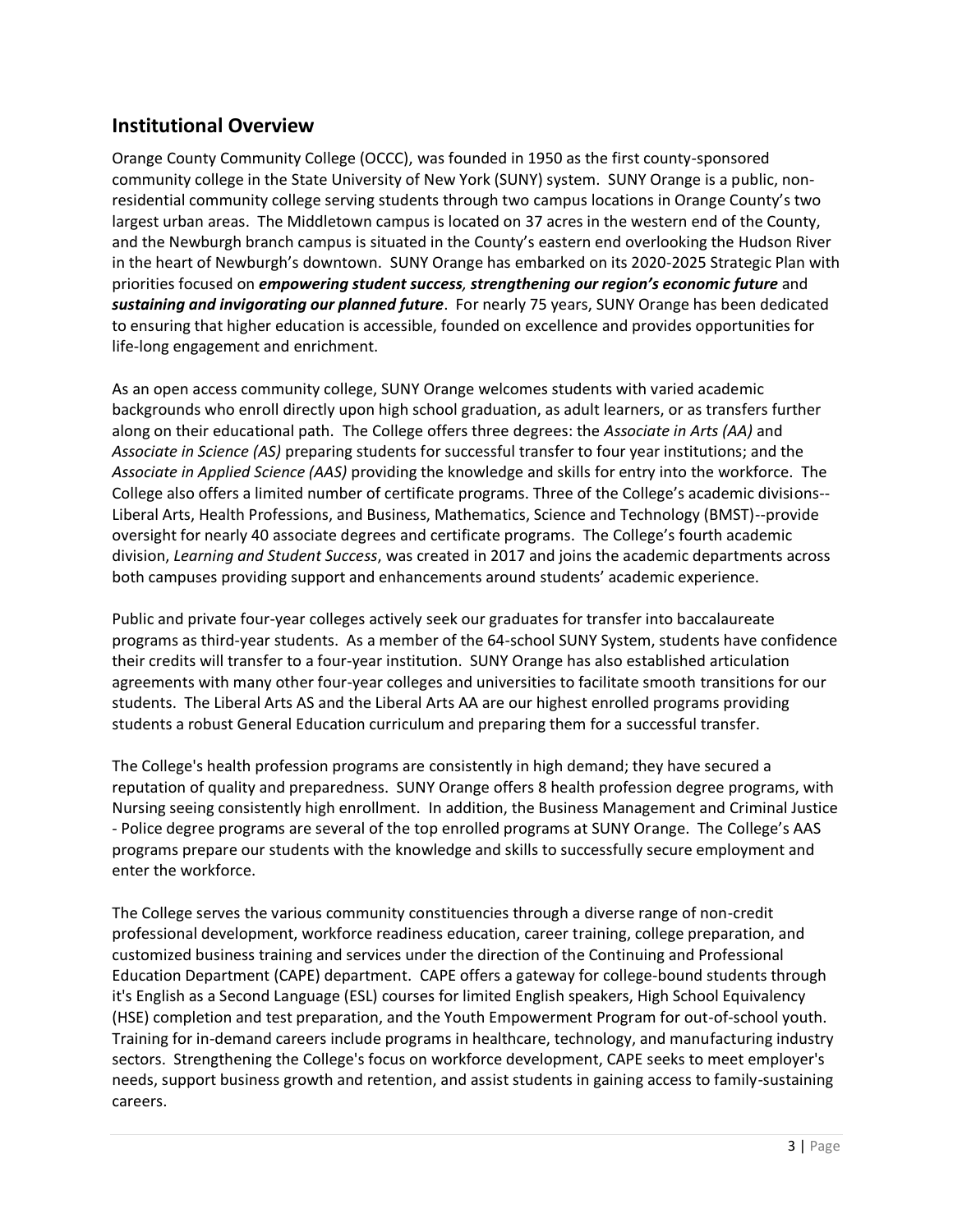SUNY Orange faculty are dedicated and experienced educators, supporting students' academic and personal needs. To note, nearly 30 faculty have won SUNY Chancellor Awards for Excellence in Teaching since 2007. There are 127 full time teaching faculty and 236 part-time adjunct faculty between both campus locations. The student-to-faculty ratio remains constant at 18:1. A significant number of faculty are distinguished scholars as published authors, performing and exhibiting artists and even practitioners in health care, business and industry.

At SUNY Orange, academic credits can be earned through full or part-time study with day, evening, weekend and online opportunities. Course delivery is available in multiple formats, including in-person, fully remote distance learning (DL) and hybrid models that combine in-person with remote instruction. In response to the COVID-19 pandemic, the institution maintained instructional continuity by swiftly transitioning the majority of classes to a remote format. This provided the opportunity to innovate and expand remote teaching models across disciplines, with combinations of synchronous and asynchronous instruction. As SUNY Orange continues to navigate through the impacts of the pandemic, the College is committed to ensuring the safety of students, faculty and staff without compromising quality.

In recent years, SUNY Orange has experienced enrollment shortfalls attributable to the changing economic climate, a decline in County high school graduates, increased competition for students, and most recently, the impact of COVID-19. The College enrolled 5,862 students in Fall 2020; this was down 8% from Fall 2019 (6,372). The number of full time students enrolled has declined from 2,680 in Fall 2019 to 2,481 in Fall 2020; part time students enrolled have also seen a decline from Fall 2019 (3,692) to Fall 2020 (3,381). Given the downward trend in enrollment, SUNY Orange is actively working to support and retain its current students while developing effective strategies and programming to attract nontraditional populations. Attention to enrollment is addressed through the work of the SUNY Orange Experience (SOEX), the Enrollment Task Force as well as objectives within the College's 2020-2025 Strategic Plan.

SUNY Orange is committed to supporting the learners we enroll today and tomorrow by providing the needed services and programs for all students. The College ensures student success by engaging students from admission to graduation through effective advising, counseling, career guidance, extraand co-curricular activities, and academic support services. Through these efforts, the College has had positive impacts on improving the rates of retention and rates of completion of our students. SUNY Orange's rates of retention have been consistently strong for its full time, first time students; on average, 60% of full time, first time students are retained from one fall to the next. Most notable, however, is the steady improvement of our students' graduation rates at 150%. The graduation rate of our first-time, full time Fall 2017 cohort is 25.8% in contrast to the Fall 2013 cohort's 19.6% graduation rate. SUNY Orange looks forward to celebrating the accomplishments of its graduating students at each commencement, consistently graduating over 800 students.

The student body of SUNY Orange reflects the changing racial, ethnic and socio-economic diversity of Orange County. Nearly 40% of students enrolled in Fall 2020 identify as either Black or Hispanic. The percentage of Hispanic students has risen steadily over the past five years to 26% of the total population. Further reflecting the County demographics, in Fall 2020, 37% of students identify as first generation; 290 are military affiliated and 26% are Pell recipients. In order to continue to prepare students for college success and continue to increase rates of persistence, retention and completion, particularly of low-income, first-generation students, the College actively seeks and is awarded grants to support these goals. SUNY Orange has actively sought and won a number of grants including the Title V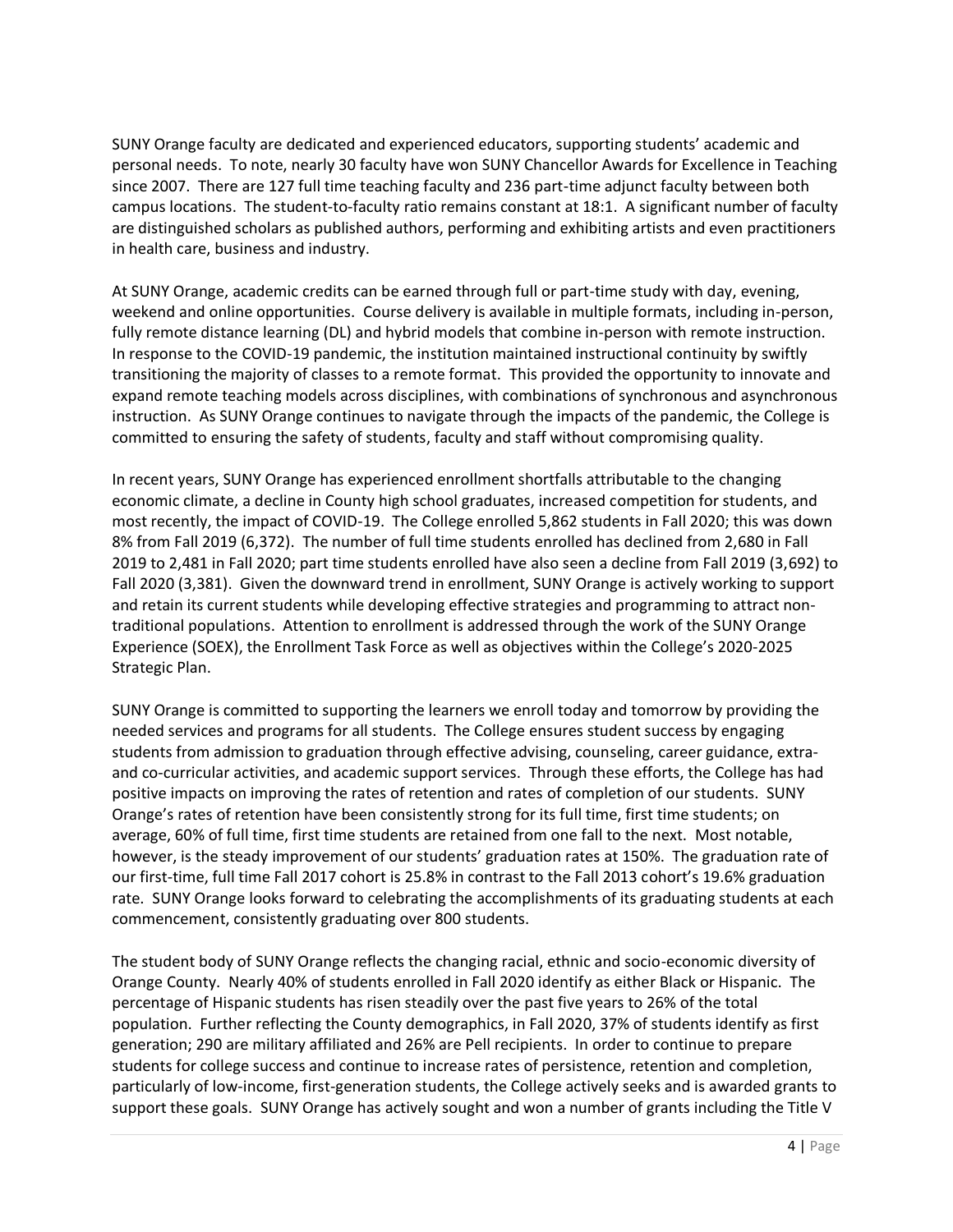Developing Hispanic Serving Institutions Program as well as the EOP and TRIO grants, CCAMPIS, and the CSTEP grant.

### *Accomplishments and Developments:*

- The College has committed to the *Guided Pathways* model, becoming a first cohort institution with SUNY System's Guided Pathways program. This long term endeavor, utilizing four guiding principles, has propelled the redesign and planned implementation of cross-departmental strategies supporting *developmental education, program mapping, advising and scheduling*. The College has prioritized these efforts and has collaboratively pursued these projects through the *SUNY Orange Experience (SOEX),* a shared discussion, held regularly throughout each semester and open to all college faculty and staff, designed to: 1) facilitate communication, 2) engage stakeholders across all divisions of the College, 3) identify barriers and threats to student success, and 4) support data-informed decision making.
- SUNY Orange recently developed and implemented a redesign of the support framework for students placing into developmental coursework. In January 2018, SUNY Orange joined the SUNY-wide Developmental English Learning Community which provided a forum and resources for institutions interested in implementing and scaling the co-requisite model of developmental English. In Fall 2019, the *co-requisite model of developmental English* was fully scaled, allowing approximately 800 students to enroll in a two-credit support module concurrently with Freshman English 1. Fall 2020 data indicates a slight increase over 2019, showing an additional 846 students enrolled in English 101 with support. Additionally, SUNY Orange built upon the corequisite model and identified *"gateway" courses* across all academic programs. Students in corequisite English were advised into these gateway courses enabling full-time schedules with courses that directly related to students' programs and career or transfer goals.
- The percentage of Hispanic students enrolled at SUNY Orange has grown steadily from 18% in Fall 2010 to 30% in Fall 2019, designating SUNY Orange as a *Hispanic-serving institution*. As noted above, the College was recently awarded a *Title V Developing Hispanic Serving Institutions Program Grant*. This grant builds on the College's Guided Pathways Initiative to close equity gaps and deliver significant increases in student achievement, persistence and retention to graduation and transfer. The grant, titled, *PROSPERAR* is a five-year action plan to redesign programs and services, improve student outcomes, and increase institutional vitality.
- SUNY Orange's Global Initiative is a college-wide interdisciplinary focus on a topic of global importance. While the Global Initiative is rooted in the College's International Studies Program, the project involves students, faculty, staff, and community members in a year-long focus including discussions, lectures, workshops and other special events. This past year's theme was *"Confronting Racism in America."* As described by President Young, "SUNY Orange has a long history of embracing diversity and inclusion, and promoting universal access to our academic curricula, student services and campus communities."
- The College is looking forward to engaging in a college-wide planning process to develop the next iteration of its *Diversity and Inclusion Plan*, being led by our Chief Diversity Officer. To support the goals of the plan, the *Committee for Institutional Diversity and Equity (CIDE)* has been committed to collaborating across all areas of the College to develop and implement strategies and to infuse diversity and equity into all aspects of campus life, academic and non-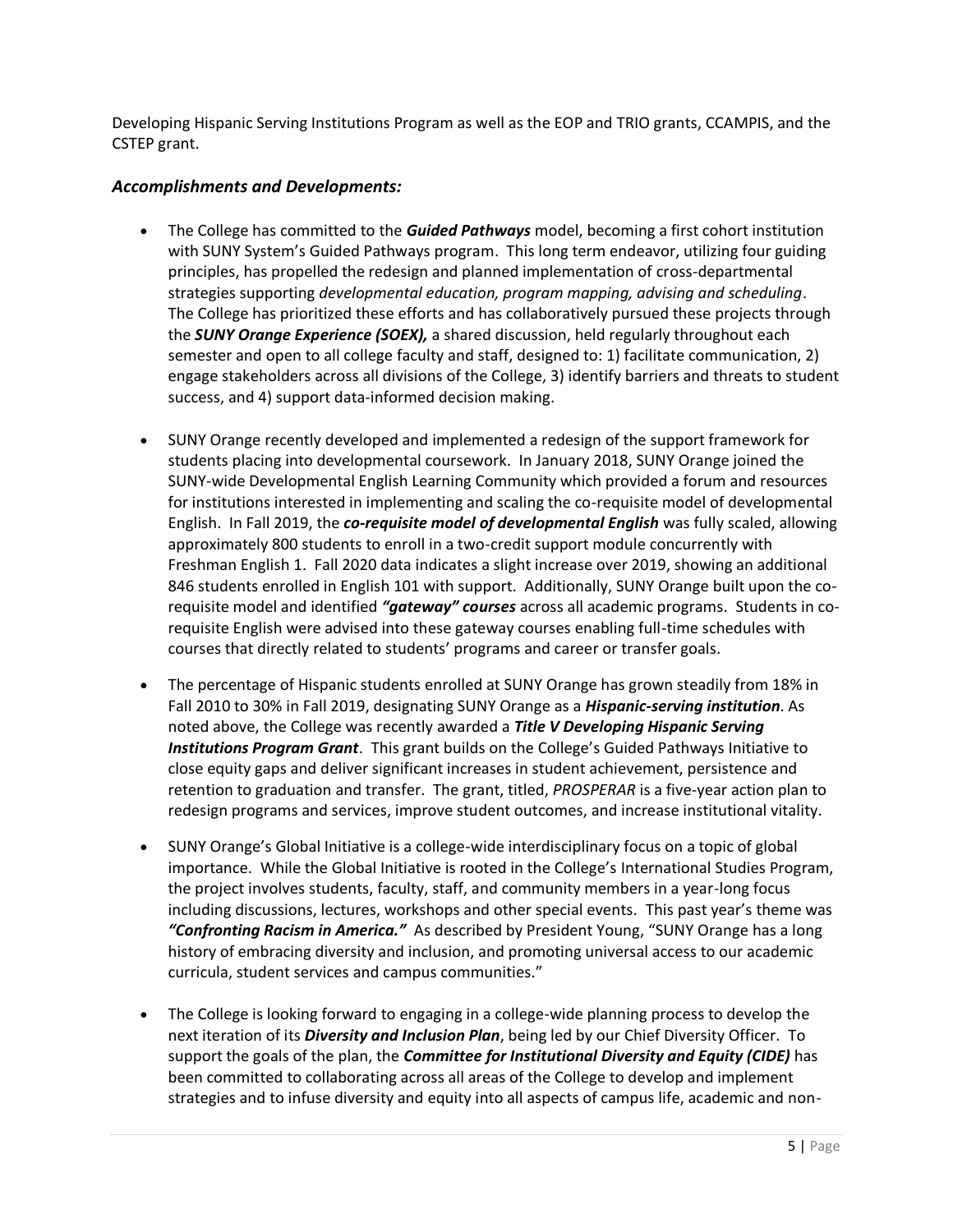academic, and assists in coordinating educational programming that celebrates diversity and equity.

- Declining *enrollment trends* have challenged community colleges across the country even prior to COVID-19. SUNY Orange's enrollment as compared to its sister institutions has fared well even though there still exists a significant financial impact due to the loss of student enrollment. The College has established an *Enrollment Task Force*, consisting of individuals both internal and external to the College, to identify and address areas of opportunity and growth in enrollment. With fewer financial resources, the College has actively engaged in conversations with local and regional businesses to grow *workforce development* partnerships and opportunities. This effort is outlined in the current Strategic Plan.
- In response to COVID-19, and with guidance from SUNY System Administration, SUNY Orange transitioned the majority of course offerings to remote formats, beginning in March 2020. The Student Services division, providing students with their onboarding, advising, and registration experiences also transitioned its *services and supports to a remote format*. In addition, the Learning and Student Success Division of Academic Affairs has adapted to provide academic support, library access, and broader student success efforts remotely. Student access to the College's Wellness Center as well as co-curricular opportunities through The Center for Student Involvement have all shifted to remote access and participation. The College continues to identify, develop and evaluate needed resources to respond and support student success in this pandemic environment, and beyond.
- The College has a long tradition of a strong *Shared Governance* system. The faculty, staff, administration and Board of Trustees believe that the mission and goals of the College will be best achieved when there is a commitment to a cooperative effort to develop policies and programs. Through shared governance, the commitment to being student centered is realized through the work of the 15 governance committees. SUNY Orange was awarded the SUNY Shared Governance Award, a system-level honor and recognition of outstanding contributions to the advancement of shared governance, in 2014-2015.
- SUNY Orange held its 9th annual *SUNY Orange Achievements in Research and Scholarship (SOARS)* conference in Spring 2021. The goal of the SOARS Conference is to promote and highlight research accomplishments and scholarly achievements of SUNY Orange students under the mentorship of SUNY Orange faculty. The SOARS Conference provides an opportunity for all SUNY Orange students, including those in our Community College in the High School Program, to celebrate and share their achievements in research and scholarship, and some continue on to present their research at the prestigious Beacon Conference. Additionally, SUNY Orange is an active member of the *Beacon Conference consortium* which was established to recognize, celebrate, and showcase the academic achievements of outstanding students at community colleges in the mid-Atlantic region. SUNY Orange is also proud of its nationally lauded *Honors Program*. The program highlights the cross-disciplinary nature of learning, belief in academic inquiry, commitment to cultural awareness, community service and leadership. Students who complete the Honors program do so having completed capstone projects under the guidance of a mentor.
- SUNY Orange improves lives through academic excellence, innovation and partnerships. The College serves the community as an anchor institution, cultivating a wide variety of *partnerships*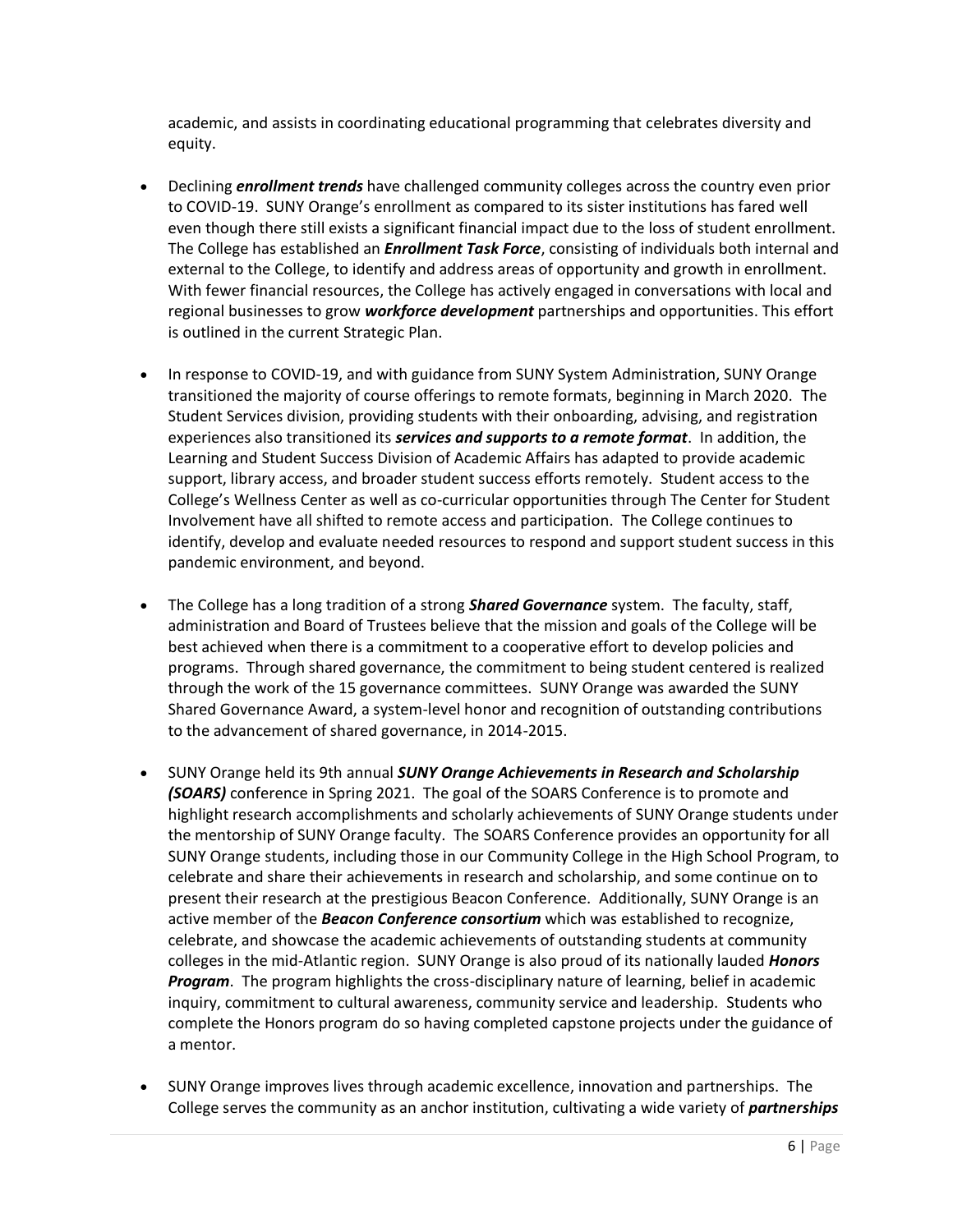*and collaborations* to support students as well as the community at large. The College is a community hub offering enrichment opportunities such as cultural affairs events and professional conferences as well as the use of campus facilities, most recently, hosting one of the state's mass vaccination sites. Additionally, the College sees its role in fostering partnerships with our County high schools as a pipeline to affordable and accessible higher education through the *Community College in the High School Program.* Annually, thousands of high school juniors and seniors earn college credit through the CCHSP to support reduced time to graduation.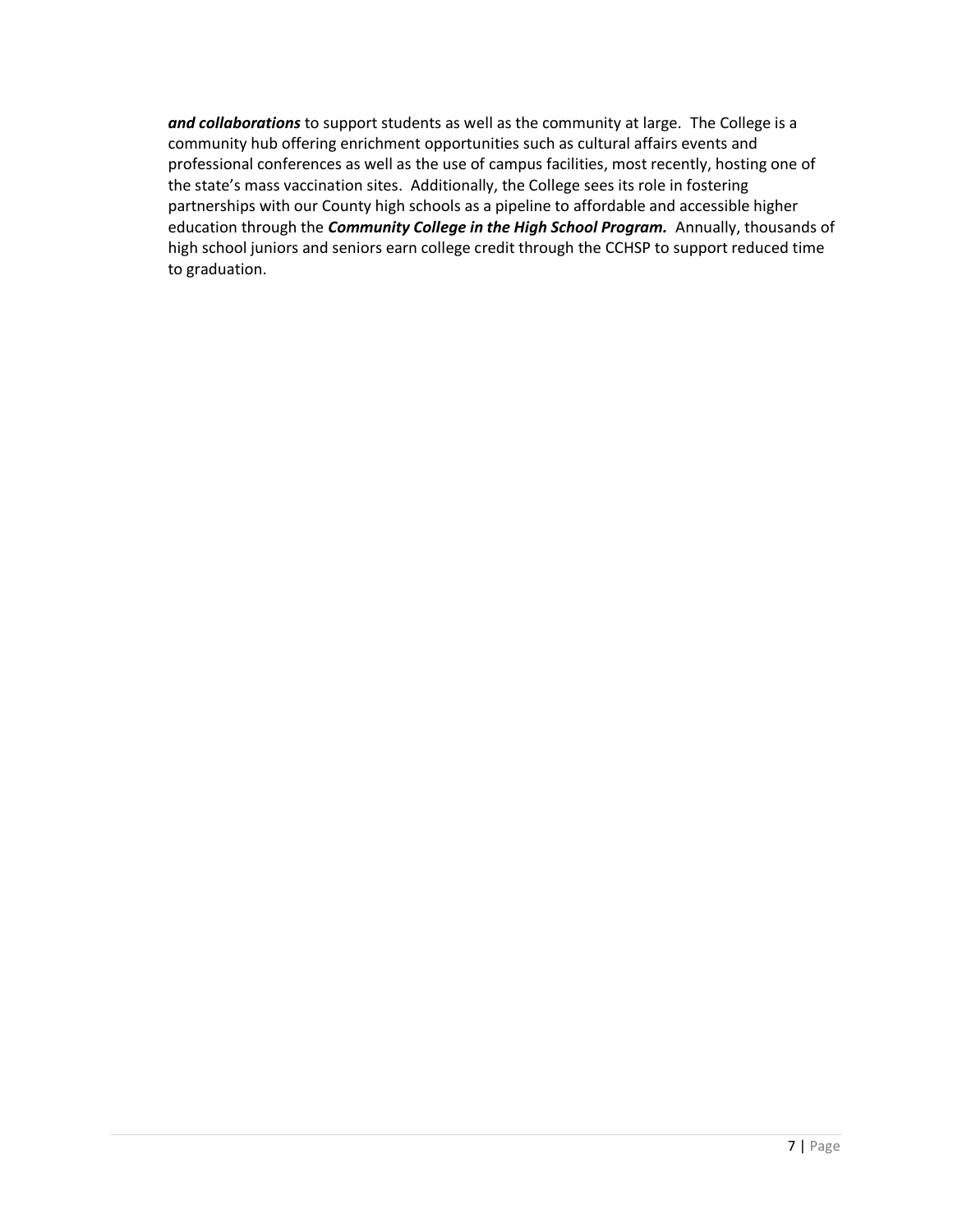### *Vision, Mission, Values and Goals*

SUNY Orange is committed to providing accessible and high-quality higher education opportunities to students from Orange County and the Hudson Valley. The College has earned and maintains its reputation as a leader in providing rigorous academic programming and valuable support services to support a successful student experience. The College's experienced and dedicated faculty and staff prepare students with the knowledge and skills to achieve their academic and career goals. Advising, counseling, and career guidance and exploration are available to all students as well as co-curricular and leadership opportunities that serve to complement the academic experience. This exemplifies the vision, mission and values of SUNY Orange:

*Vision: Orange County Community College strives to be an exemplary community college, improving lives through academic excellence, innovation and partnerships driven by the institution's mission statement.*

*Mission: We are a community of learners dedicated to providing high-quality and accessible educational and enrichment opportunities that foster life-long learning.*

*Values: To fulfill the vision and the mission of the College, we are committed to Excellence, Integrity, Inclusivity, Inquiry, Creativity, Collaboration and Stewardship.*

In order to fulfill its mission, the College has established the following *goals*:

- To provide high quality academic courses and programs that prepare a diverse student population to achieve its educational, employment and enrichment goals.
- To engage learners in an environment that develops their knowledge and skills in critical thinking, information and technology literacy, effective communication and enhances their awareness of civic responsibility and cultural diversity.
- To establish public and private partnerships and provide programs and services that support and serve our County's educational, economic, civic and cultural needs.
- To promote student growth and development by providing comprehensive and innovative academic and support services.
- To offer opportunities to learn with a dedicated and diverse faculty and staff who value excellence in teaching, service to students, creative collaboration and continuous improvement.
- To build and maintain safe, accessible and sustainable facilities that support the learning environment.
- To identify, secure and allocate resources that advance the strategic priorities of the College.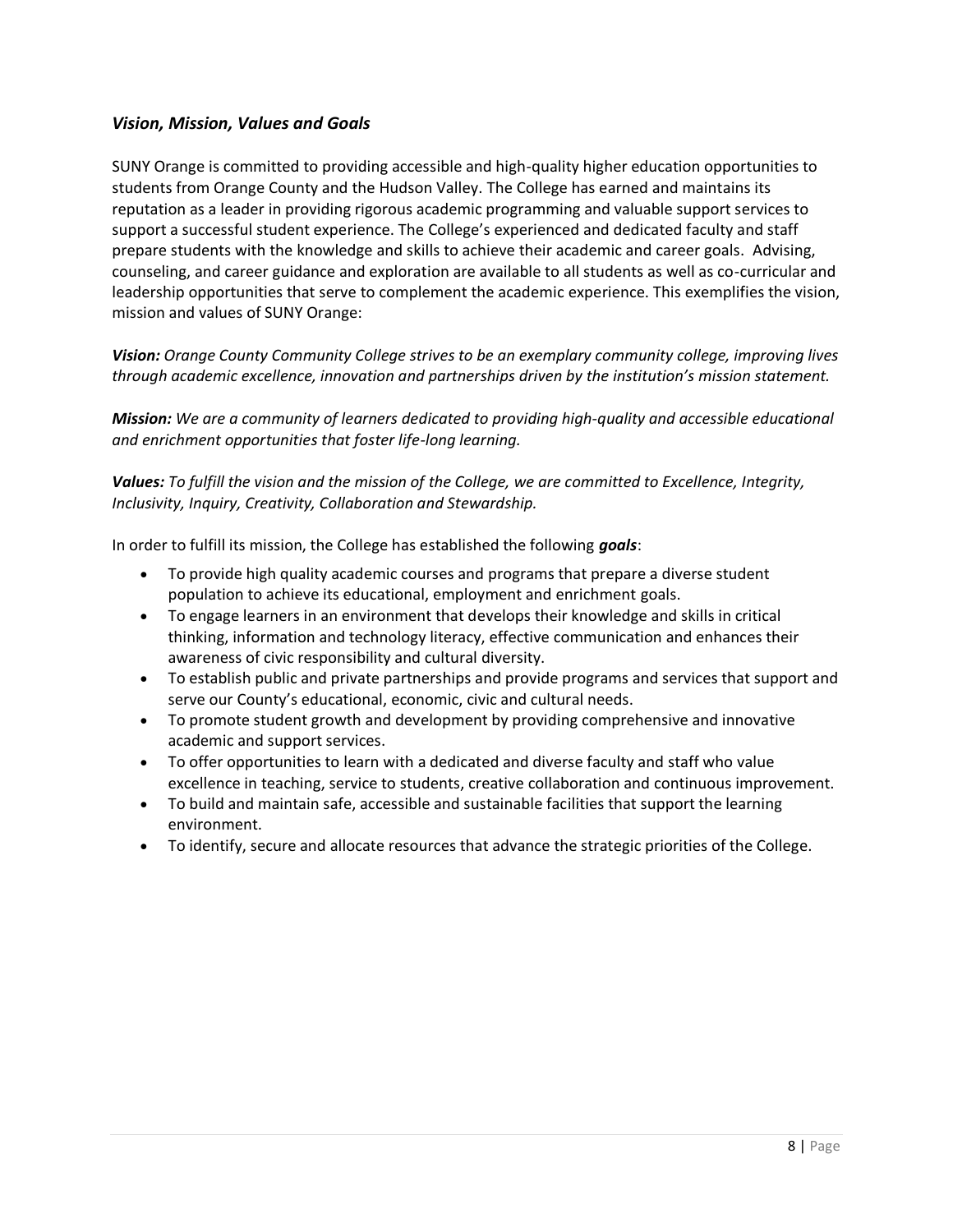## <span id="page-8-0"></span>**Institutional Priorities to be Addressed in Self-Study**

SUNY Orange embarked on its most recent strategic planning process during the 2019-2020 academic year. Guided by a Steering Committee overseeing three strategic initiative working groups, these representative and experienced individuals led the College community in a transparent and inclusive planning process. The SUNY Orange Strategic Plan 2020-2025 was approved by the Board of Trustees in June 2020. The Strategic Plan provides a roadmap that will guide the College to its 75th anniversary in 2025.

The recent completion of the Strategic Plan allowed the College to adopt the three Strategic Initiatives as the institutional priorities for the Self-Study. The Co-Chairs proposed to the Core Team (*the faculty, staff, and administration attending the Self-Study Institute)* the utilization of the strategic initiatives as the institutional priorities. This direction was discussed and supported by the Core Team; and once established, the Steering Committee was in full agreement with this alignment of priorities. See Tables 1 and 2 for the crosswalk of the institutional priorities with the College's Mission and the Standards of Accreditation.

| Table 1 - Alignment of Mission with Institutional Priorities |                                               |                                                                                |                                                                                  |
|--------------------------------------------------------------|-----------------------------------------------|--------------------------------------------------------------------------------|----------------------------------------------------------------------------------|
| <b>Mission Statement Elements</b>                            | Priority 1:<br><b>Empower Student Success</b> | <b>Priority 2:</b><br><b>Strengthen our Region's</b><br><b>Economic Future</b> | <b>Priority 3:</b><br><b>Sustain and Invigorate Our</b><br><b>Planned Future</b> |
| <b>Community of learners</b>                                 | X                                             | x                                                                              |                                                                                  |
| <b>High quality and accessible</b>                           | X                                             |                                                                                | x                                                                                |
| <b>Educational &amp; enrichment</b><br>opportunities         | X                                             | x                                                                              |                                                                                  |
| <b>Foster lifelong learning</b>                              | x                                             | x                                                                              | x                                                                                |

| Table 2 - Alignment of Institutional Priorities with Standards      |                                                      |                                                                                |                                                                                  |
|---------------------------------------------------------------------|------------------------------------------------------|--------------------------------------------------------------------------------|----------------------------------------------------------------------------------|
| <b>Standards for Accreditation</b>                                  | <b>Priority 1:</b><br><b>Empower Student Success</b> | <b>Priority 2:</b><br><b>Strengthen our Region's</b><br><b>Economic Future</b> | <b>Priority 3:</b><br><b>Sustain and Invigorate</b><br><b>Our Planned Future</b> |
| 1. Mission and Goals                                                | X                                                    | X                                                                              | $\boldsymbol{\mathsf{x}}$                                                        |
| 2. Ethics & Integrity                                               | X                                                    | X                                                                              | x                                                                                |
| 3. Design and Delivery of the Student<br><b>Learning Experience</b> | X                                                    | X                                                                              | x                                                                                |
| 4. Support of the Student Experience                                | X                                                    |                                                                                |                                                                                  |
| <b>5. Educational Effectiveness</b><br><b>Assessment</b>            | X                                                    |                                                                                |                                                                                  |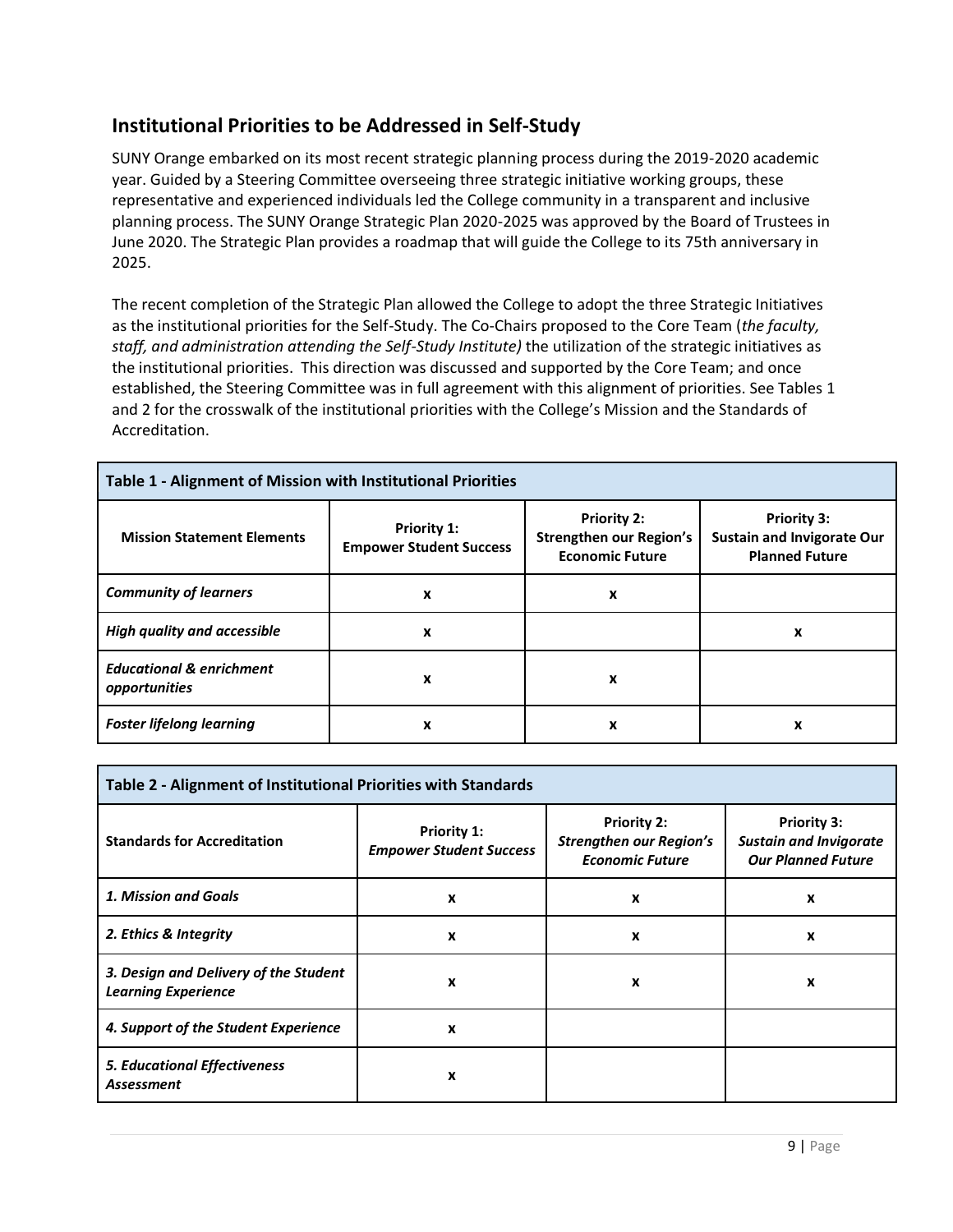| 6. Planning, Resources, and<br><b>Institutional Improvement</b> |  |  |
|-----------------------------------------------------------------|--|--|
| 7.Governance, Leadership, and<br><b>Administration</b>          |  |  |

## <span id="page-9-0"></span>**Intended Outcomes of the Self-Study**

The discussion and drafting of the Self-Study intended outcomes began with the Core Team after completing the Self-Study Institute during the Fall 2020 term. The Self-Study Co-Chairs developed prompts to initiate conversation and facilitate feedback from the Core Team on how the College could "improve" and "innovate" through the upcoming self-study process.

Once the Self-Study Steering Committee was in place, the same prompts were introduced and shared with the Steering Committee members. Their input was collected through the prompts as well as through facilitated discussion. The Co-Chairs then synthesized the feedback and developed draft outcomes. The draft outcomes were shared college-wide; feedback was requested on their level of importance to the self-study process as well as opportunities provided for input regarding additional outcomes to achieve. The following Intended Outcomes have been adopted:

S*UNY Orange will engage in an inclusive and transparent process of self-study in order to foster institutional improvement and innovation in the attainment of the College's mission and institutional priorities. Through the Self-Study process SUNY Orange will:*

- Demonstrate how the College meets the MSCHE Standards of Accreditation as well as the Requirements of Affiliation and Verification of Compliance with relevant federal regulations.
- Connect and collaborate with all constituents in order to identify communication strategies that are engaging and effective.
- Evaluate the College's policies, processes, and practices pre/post pandemic in order to enhance, improve, and innovate for our future.
- Equip the College with sustainable strategies for continuous improvement and innovation that best support our incoming, current, and prospective students.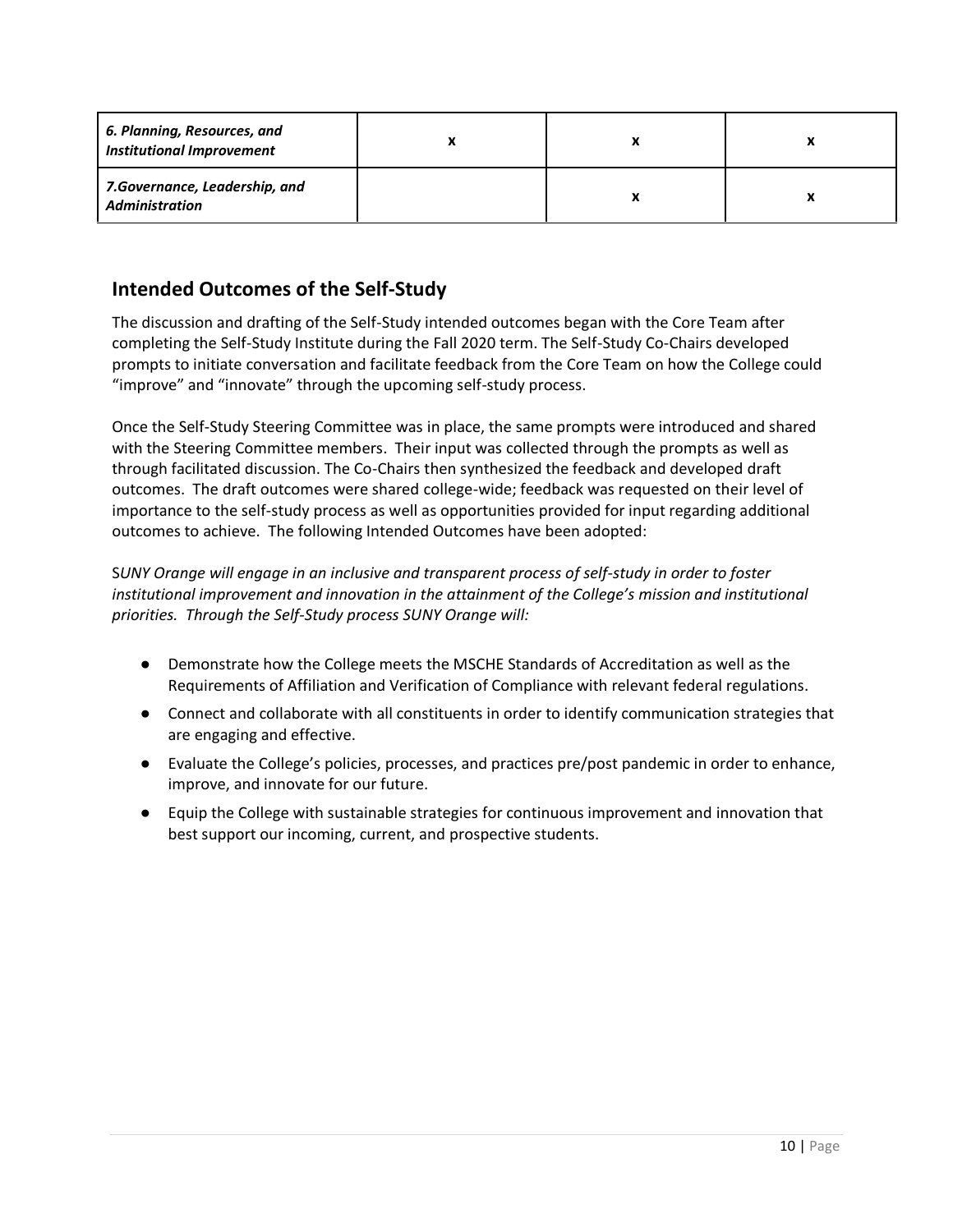## <span id="page-10-0"></span>**Self-Study Approach**

SUNY Orange will utilize a *standards-based approach* to the Self-Study process. This approach, recommended by the Self-Study Co-Chairs upon completion of the Self-Study Institute, and endorsed by the College President, will allow for a comprehensive review of the seven Standards which are new to the College since the last self-study process. This decision was reinforced by the recent timing of the College's 2020-2025 Strategic Planning process and the alignment of its strategic initiatives with the institutional priorities and Standards of Accreditation.

The selection of a standards-based approach influenced the design of the organizational structures of the Self-Study process, the Steering Committee, and the working group membership. Alignment with the Standards enables the Steering Committee and working groups to efficiently and effectively map the Standards of Accreditation to the College's Mission and strategic initiatives as well as develop clear lines of inquiry.

## <span id="page-10-1"></span>**Organizational Structure of the Steering Committee and Working Groups**

### *Self-Study Steering Committee*

The President of the College designated the three Self-Study Co-Chairs to facilitate the College's selfstudy process. The Co-Chairs, along with the College President, the Vice Presidents and three faculty and staff members formed the *Core Team* to participate in the Fall 2020 Self-Study Institute as well as have early discussions about components of the Self-Study Design.

The formation of the Steering Committee began with the transition of the Core Team. The President, VP of Student Services and VP of Administration and Finance remain as administrative support and counsel to the self-study process. The VP of Academic Affairs serves as ex-officio to the Steering Committee; and the faculty and staff members of the Core Team became Steering Committee members. The Co-Chairs led the process of identifying the experience, diversity and perspective needed for each Standard. These areas of leadership and roles led to nominees of faculty, staff and administrators across the College to serve on the Steering Committee. All nominees received an invitation from the College President inviting them to join the self-study process by serving on the Self-Study Steering Committee.

To lead the self-study process, two Steering Committee members, also known as Working Group Co-Chairs will coordinate the work of the Working Groups. Attention was paid to having representation from each College Division, that being Academic Affairs, Student Services and Administration and Finance. There will be one student representing the self-study's student working group, serving as a liaison to the Steering Committee to ensure the student voice is threaded throughout the entire process. Additionally, the Steering Committee is supported by three ex-officio members including a Board Trustee, the Executive Director of the Foundation, and the College's Vice President of Academic Affairs. See Table 3 for the full membership of the Steering Committee.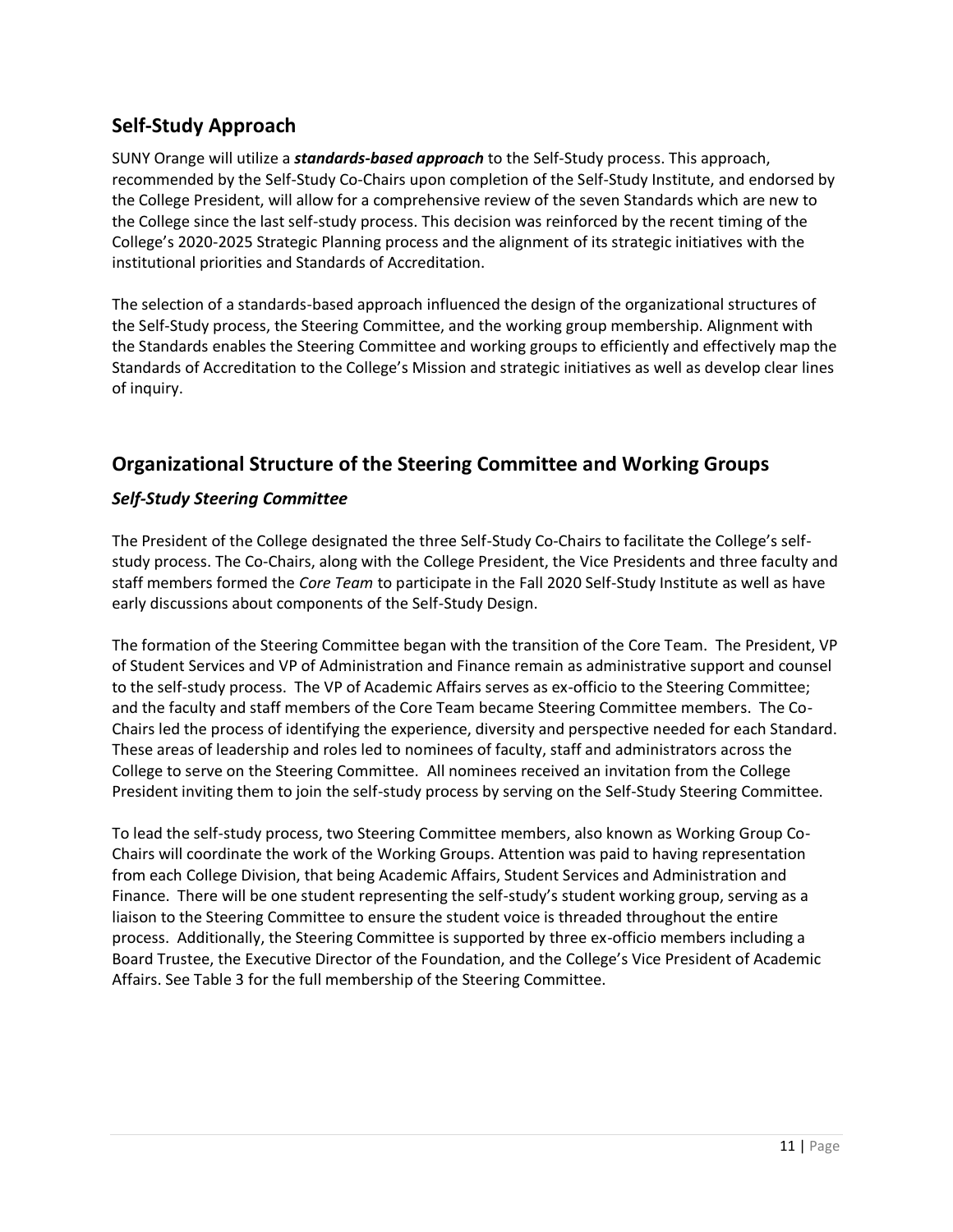**Table 3 - SUNY Orange's Self-Study Steering Committee**

#### **Self-Study Co-Chairs**

Dr. Michele Iannuzzi Sucich, *Professor, Biology & Academic Affairs Liaison to the Newburgh Campus*

Dr. Dena Whipple, *Associate Vice President for Learning & Student Success*

Christine Work, *Institutional Planning, Assessment, and Research Officer (Accreditation Liaison Officer)*

| <b>Representing the Following Groups</b> | <b>Ex-Officio Members</b>                               |
|------------------------------------------|---------------------------------------------------------|
| <b>Vice President</b>                    | Dr. Erika Hackman, Vice President of Academic Affairs   |
| <b>Board of Trustees</b>                 | Flo Hannes, College Trustee                             |
| <b>College Foundation</b>                | Dawn Ansbro, Executive Director, SUNY Orange Foundation |
| <b>Student</b>                           | Brenda Revella, Newburgh Board of Activities            |

| <b>Standards for Accreditation</b>                                     | <b>Steering Committee Members/Working Group Co-Chairs</b>                                                                  |
|------------------------------------------------------------------------|----------------------------------------------------------------------------------------------------------------------------|
| 1. Mission and Goals                                                   | <b>Dr. Christine Leroux</b> , Associate Professor, Mathematics<br><b>Likkia Moody, Director of Newburgh Campus</b>         |
| 2. Ethics and Integrity                                                | Sam Dillon, Associate Professor, Biology<br><b>Maynard Schmidt, Director of Admissions</b>                                 |
| 3. Design and Delivery of the Student Learning<br><b>Experience</b>    | Dr. Katherine Sinsabaugh, Department Chair, Education<br>Liz Carris-Swan, Assistant Professor, Mathematics                 |
| 4. Support of the Student Experience                                   | <b>John Rion</b> , Assistant Professor, Mathematics<br>Anthony Scalia, Academic Advisor, Retention Specialist              |
| 5. Educational Effectiveness Assessment                                | <b>Terree Angerame, Assistant Department Chair, Business</b><br><b>Sheila Stepp, Department Chair, Movement Science</b>    |
| 6. Planning, Resources, and Institutional<br><i><b>Improvement</b></i> | Angela Elia, IT Support Manager<br>Dr. Josh Lavorgna, Department Chair, Mathematics                                        |
| 7. Governance, Leadership, and Administration                          | <b>Donna Frazier, Department Chair, Occupational Therapy</b><br>Assistant<br><b>Michelle Tubbs, Professor, Mathematics</b> |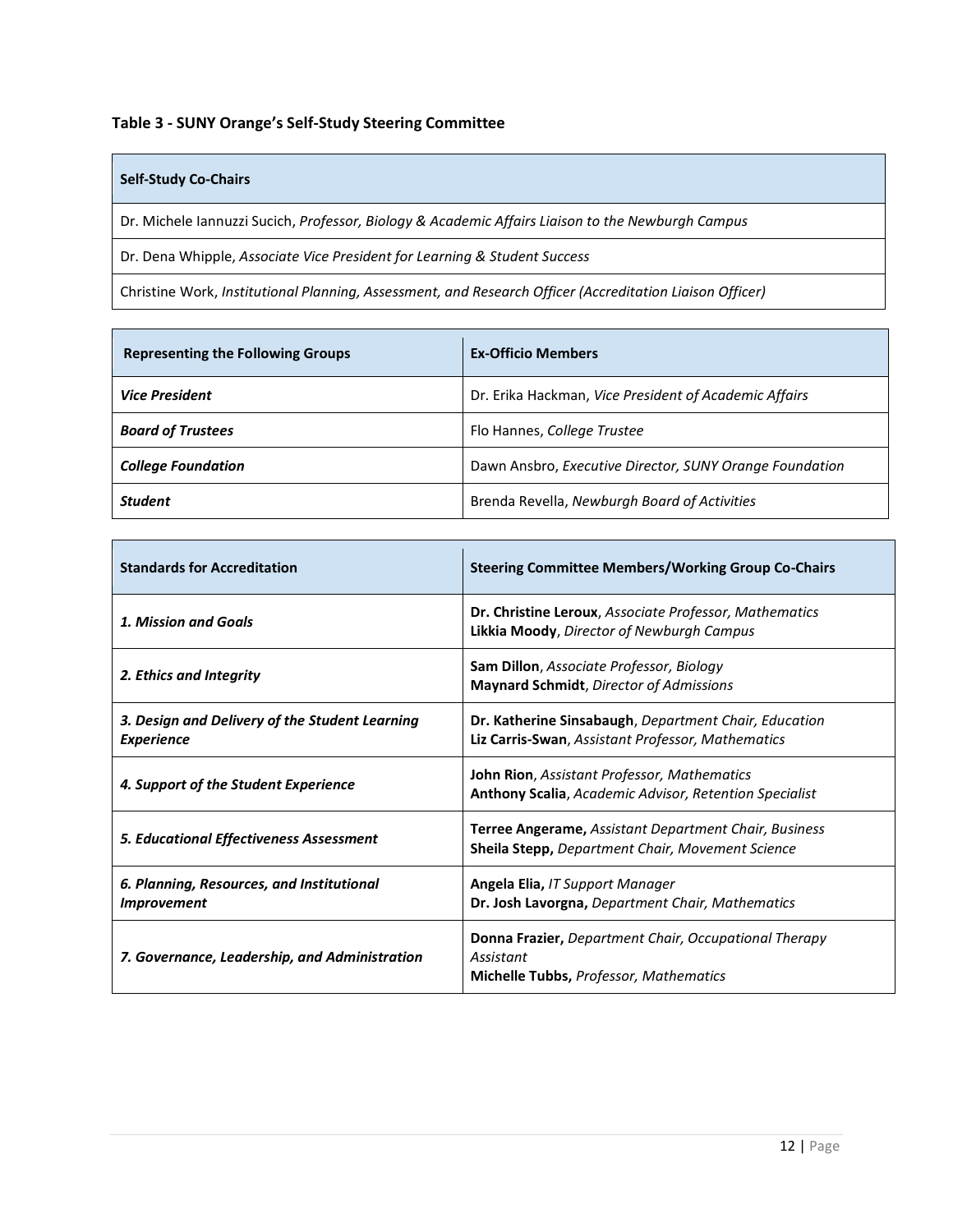### *Steering Committee Charge*

The Steering Committee will lead an inclusive, transparent, and thorough self-study process by which the college community will be informed and engaged. Through its leadership, the Steering Committee will guide the working groups through a process of institutional inquiry demonstrating the College's compliance with Standards of Accreditation and Requirements of Affiliation. Additionally, through an evidence-based self-study process, the Steering Committee will leverage the Self-Study to advance the College's Mission, Goals and Priorities with focus on continuous improvement and innovation. In specific, the Steering Committee is responsible for:

- Serving in an overall advisory capacity to the Self-Study Co-Chairs to ensure an inclusive, transparent and welcoming self-study process
- Defining and differentiating the Standards of Accreditation and Requirements of Affiliation
- Determining lines of inquiry for each of the Standards of Accreditation
- Coordinating and leading activities of the working groups:
	- $\circ$  Gathering and recording of evidence through document review, data analysis, and interviews/focus groups
	- $\circ$  Leading working groups in evaluating and analyzing evidence relevant to the lines of inquiry and in context of the College's mission and institutional priorities
	- $\circ$  Collecting and considering recommendations for improvement and innovation based on the working groups' data collection and evidence analysis
- Drafting sections of the self-study to ensure the Standards of Accreditation, Requirements of Affiliation, and areas of compliance are met.
- Overseeing the completion of the final Self-Study report and any other documents relevant to the Self-Study process and team visit.
- Ensuring college-wide awareness, advocacy and engagement about the working groups' role and progress of the Self-Study process.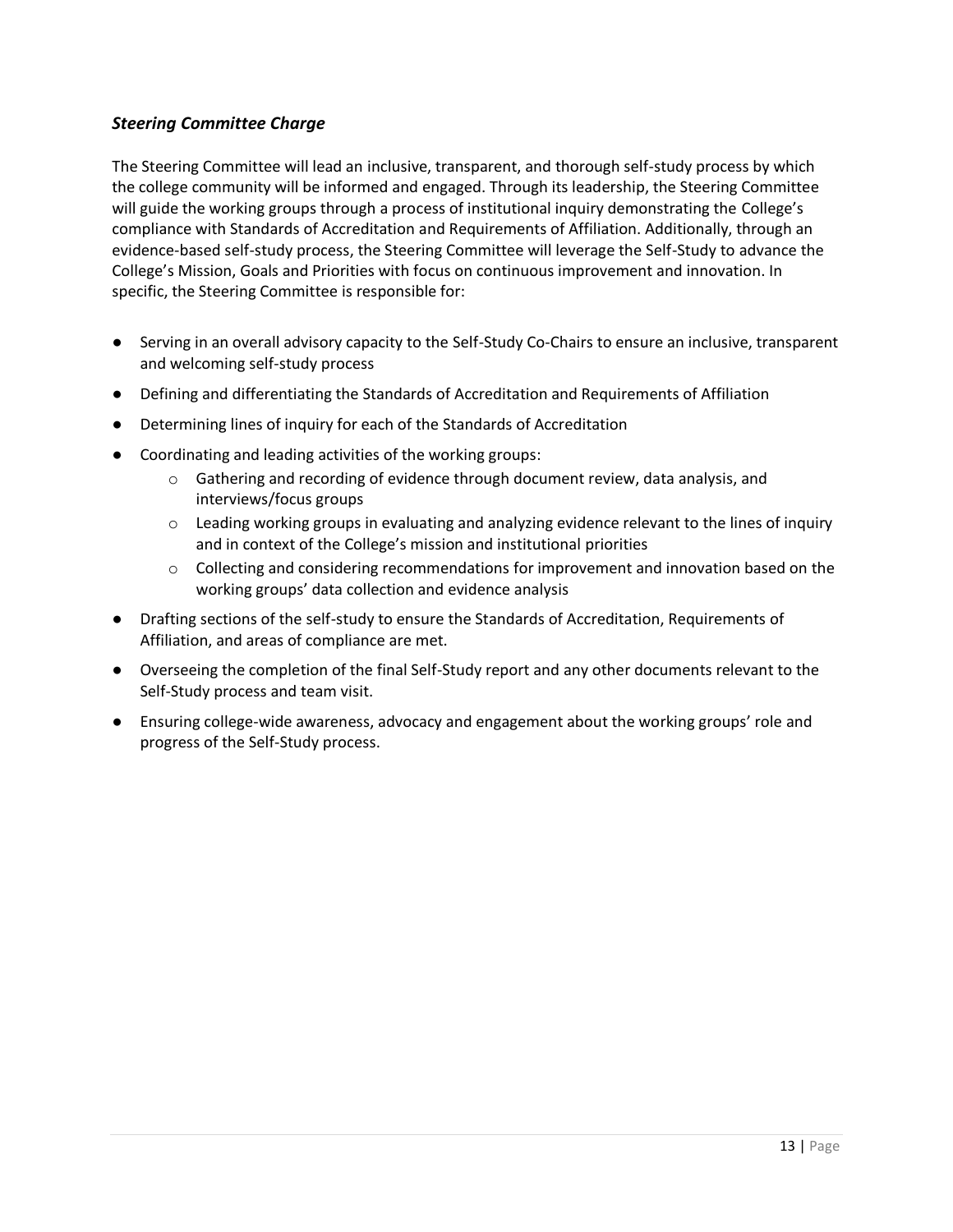### *Self-Study Working Groups*

After the Self-Study Steering Committee was established, the Co-Chairs focused efforts on identifying the composition of the working groups. For each Standard, the Co-Chairs again reviewed the roles and responsibilities needed, and the expertise and diversity necessary to support an inclusive and transparent Self-Study process. At the conclusion of Fall 2020 and the beginning of Spring 2021, the Co-Chairs sought out volunteers for working group membership by asking faculty and staff to consider joining the accreditation team. The faculty, staff, and administrators expressing interest in serving were included as working group members. Additional nominees were identified by the Co-Chairs with support and guidance from our ex-officio Vice President of Academic Affairs. The Co-Chairs sent invitations to the working group nominees. The composition was finalized at the beginning of March 2021.

To welcome and orient the working group members to MSCHE, the self-study process, as well as SUNY Orange's approach and timeline, two (2) virtual learning sessions were scheduled in March 2021. These sessions also provided an opportunity for the working group members to be introduced to their Working Group Co-Chairs, the lines of inquiry, and the components of the Self-Study Design.

### *Working Group Charge*

Working groups are expected to demonstrate through evidence that the College meets or exceeds the Standards of Accreditation, as well as collaborate with the Vice President of Administration and Finance (VPAF) by sharing data and research relevant to the Requirements of Affiliation. Each working group will approach their research with the understanding that this institutional inquiry is an opportunity to identify ways in which the College can both improve and innovate. The work of the groups will also rely on collaboration across Standards; this will be facilitated by the Steering Committee and Self-Study Co-Chairs.

Working groups will be charged with the following activities and responsibilities:

- Frame all research, documentation and reporting in the context of the College's Mission, Goals, and Strategic Priorities.
- Through a comprehensive, inclusive, and transparent review process:
	- $\circ$  Identify and gather evidence for each line of inquiry, which may include documents, data, processes, and procedures, as well as interview stakeholders and facilitate focus groups
	- o Review evidence to determine compliance with each Standard's criteria
	- $\circ$  Identify institutional gaps, areas for improvement and opportunities for innovation
- Collaborate with all working groups, including the student working group, to share evidence, evaluations, and recommendations
- Continually and consistently communicate with Steering Committee on progress:
	- $\circ$  Contribute to populating the evidence inventory
	- $\circ$  Connect evidence to the Standards, Requirements of Affiliation, and institutional priorities
	- $\circ$  Prepare and submit draft reports in accordance with the self-study timeline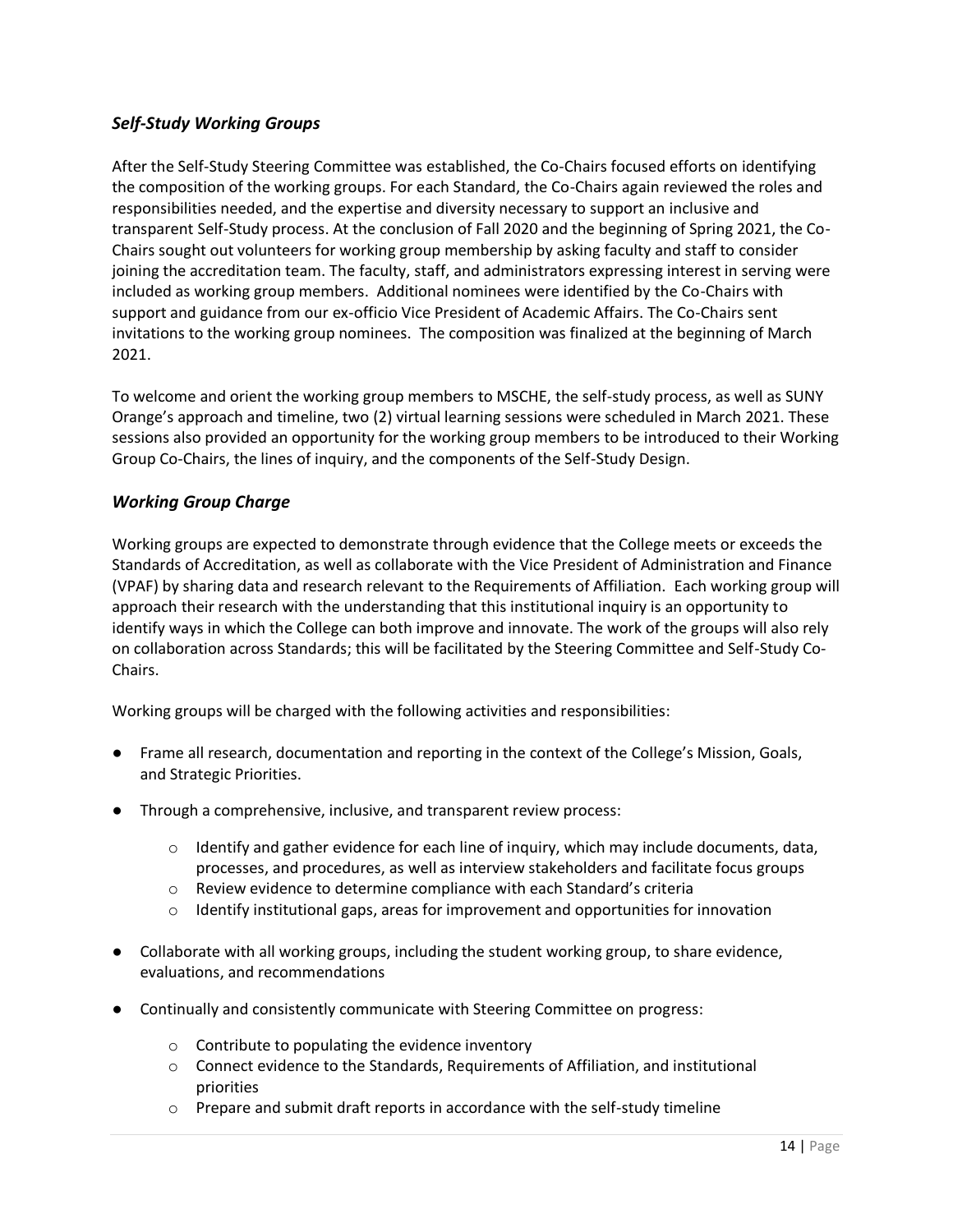The tables below outline for each Standard the working group composition, including the working group co-chairs, the titles of each member, the lines of inquiry, as well as the institutional priorities and requirements of affiliation to be addressed. Each of the working group members across all Standards serve and support the College in many capacities. Members represent faculty and staff from all Academic Affairs Divisions, Student Services, Shared Governance committees, the Strategic Planning Steering Committee, SUNY Orange Experience (SOEX) participants, as well as have working and teaching experience at both the Middletown and Newburgh campus.

The Steering Committee is fully prepared to lead their working groups through their research, analysis and reporting. All Steering Committee members have participated in a "*Working with Your Working Group*" session held in March 2021. During this session the Self-Study Co-Chairs outlined the deliverables, the templates, as well as tools and resources to support the working groups. Additionally, each Self-Study Co-Chair serves as a liaison to each Standard for continued support as well as the ability to centralize information needs and facilitate collaboration across Standards.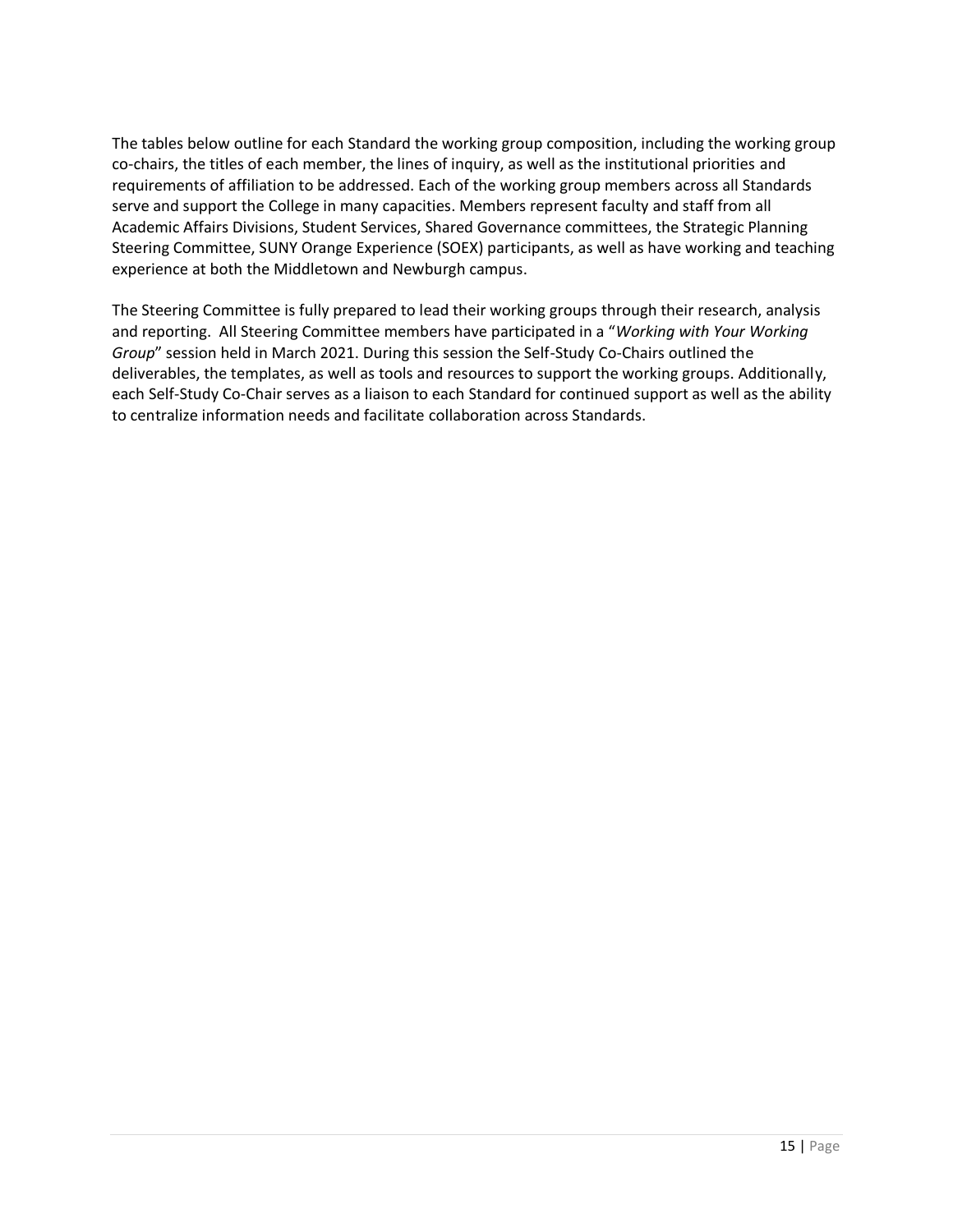| <b>Working Group 1: Mission and Goals</b> |                                                                                                                                                                                                                                                                                                                                                                                       |  |
|-------------------------------------------|---------------------------------------------------------------------------------------------------------------------------------------------------------------------------------------------------------------------------------------------------------------------------------------------------------------------------------------------------------------------------------------|--|
| <b>Co-Chairs</b>                          | Dr. Christine Leroux, Associate Professor, Mathematics<br>Likkia Moody, Director of Newburgh Campus                                                                                                                                                                                                                                                                                   |  |
| <b>Members</b>                            | Mary Ford, Director, Educational Partnerships<br>Dr. Mike Gawronski, Associate Vice President, Health Professions<br>Dr. Edward Leonard, Academic Coordinator, Clinical Education<br>Talia Llosa, Director, Academic Advising<br>Stacy Salvagin, Director of Student Accounts<br>Michael Strmiska, Associate Professor, Global Studies<br>Dr. Willie Wiliams, Chief Diversity Officer |  |
| <b>Lines of Inquiry</b>                   | Describe how the College's mission, values and goals are collaboratively developed,<br>approved, and published by institutional stakeholders as well as regularly evaluated to<br>ensure relevance and achievability.                                                                                                                                                                 |  |
|                                           | In what ways does the College consider both the internal and external contexts and<br>constituencies in the development and communication of its mission and goals?                                                                                                                                                                                                                   |  |
|                                           | How are the College's mission and goals used to guide institutional stakeholders in their<br>decision-making processes, including those processes used for planning, allocating<br>resources, developing programs and curriculum?                                                                                                                                                     |  |
|                                           | Demonstrate that the College goals are relevant to higher education in that they are<br>consistent with the mission of the College, promote scholarly inquiry, focus on student<br>learning, and attend to institutional improvement and are supported by all areas of the<br>College.                                                                                                |  |
| <b>Institutional Priorities</b>           | 1, 2, and 3                                                                                                                                                                                                                                                                                                                                                                           |  |
| <b>ROA</b>                                | 7 - Approved mission and goals<br>10 - Institutional planning                                                                                                                                                                                                                                                                                                                         |  |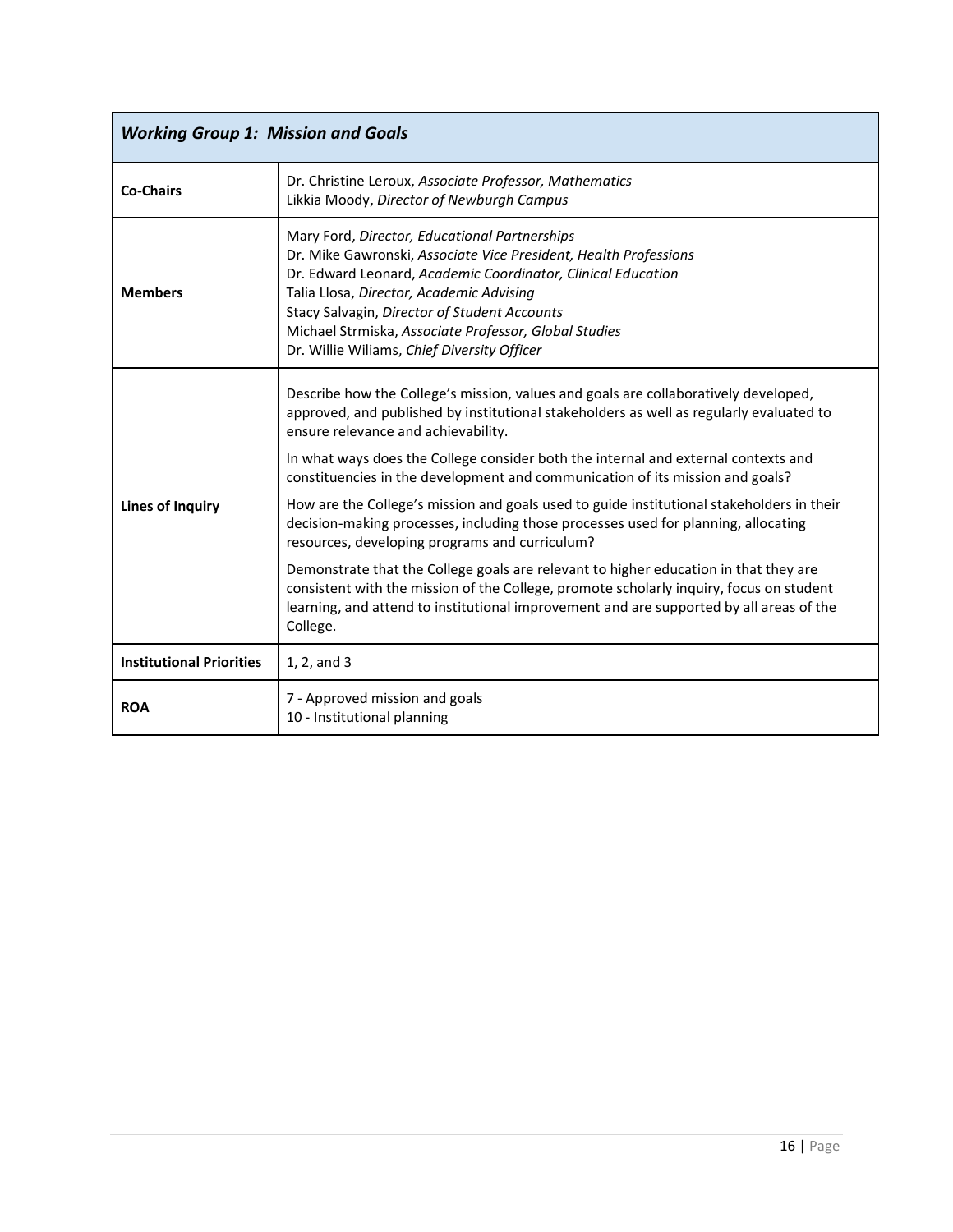| <b>Working Group 2: Ethics and Integrity</b> |                                                                                                                                                                                                                                                                                                                                                                                                                |  |
|----------------------------------------------|----------------------------------------------------------------------------------------------------------------------------------------------------------------------------------------------------------------------------------------------------------------------------------------------------------------------------------------------------------------------------------------------------------------|--|
| <b>Co-Chairs</b>                             | Samuel Dillon, Associate Professor, Biology<br>Maynard Schmidt, Director, Admissions                                                                                                                                                                                                                                                                                                                           |  |
| <b>Members</b>                               | Suzanne Baumann, Testing Center Manager<br>Yetka Carlisle, Assistant Registrar<br>Joseph O'Dea, Director, Safety & Security<br>Pamela Hylton, Instructor, Nursing<br>Iris Martinez-Davis, Associate Vice President of Human Resources<br>Susan Rosalsky, Assistant Department Chair, English<br>Christopher Thurtle, Assistant Director, Communications<br>Tim Zeszutek, Associate Professor, Criminal Justice |  |
|                                              | How does the College demonstrate a respect for academic freedom and intellectual<br>property rights while simultaneously ensuring every student receives equitable learning<br>opportunities?                                                                                                                                                                                                                  |  |
|                                              | How does the College ensure faculty continue to develop skills and retain academic<br>freedom in the workplace?                                                                                                                                                                                                                                                                                                |  |
|                                              | What evidence exists that indicates the College is increasing its diversity in all areas and<br>fostering a climate of respect among current and prospective employees in all divisions of<br>the College?                                                                                                                                                                                                     |  |
|                                              | How are the policies and procedures related to grievances analyzed to determine whether<br>they are fair, impartial, and equitable?                                                                                                                                                                                                                                                                            |  |
| <b>Lines of Inquiry</b>                      | What evidence exists that the College follows policies designed to provide equitable hiring<br>and retention practices? How does the College assess the effectiveness of hiring processes?                                                                                                                                                                                                                     |  |
|                                              | What evidence exists (or how does the College ensure) that our marketing and advertising<br>strategies align with the College's mission in supporting the needs of the community and<br>region?                                                                                                                                                                                                                |  |
|                                              | What programs or resources for current and prospective students and staff does the College<br>use to facilitate the understanding of financial literacy and how is the effectiveness of those<br>programs assessed?                                                                                                                                                                                            |  |
|                                              | How does the College assess and communicate compliance with applicable regulations and<br>the status of accreditation to the college community?                                                                                                                                                                                                                                                                |  |
|                                              | What procedures does the College employ to review the effectiveness of its institutional<br>policies and the allocation of resources with which to implement said policies and how they<br>impact the college community?                                                                                                                                                                                       |  |
| <b>Institutional Priorities</b>              | 1, 2, and 3                                                                                                                                                                                                                                                                                                                                                                                                    |  |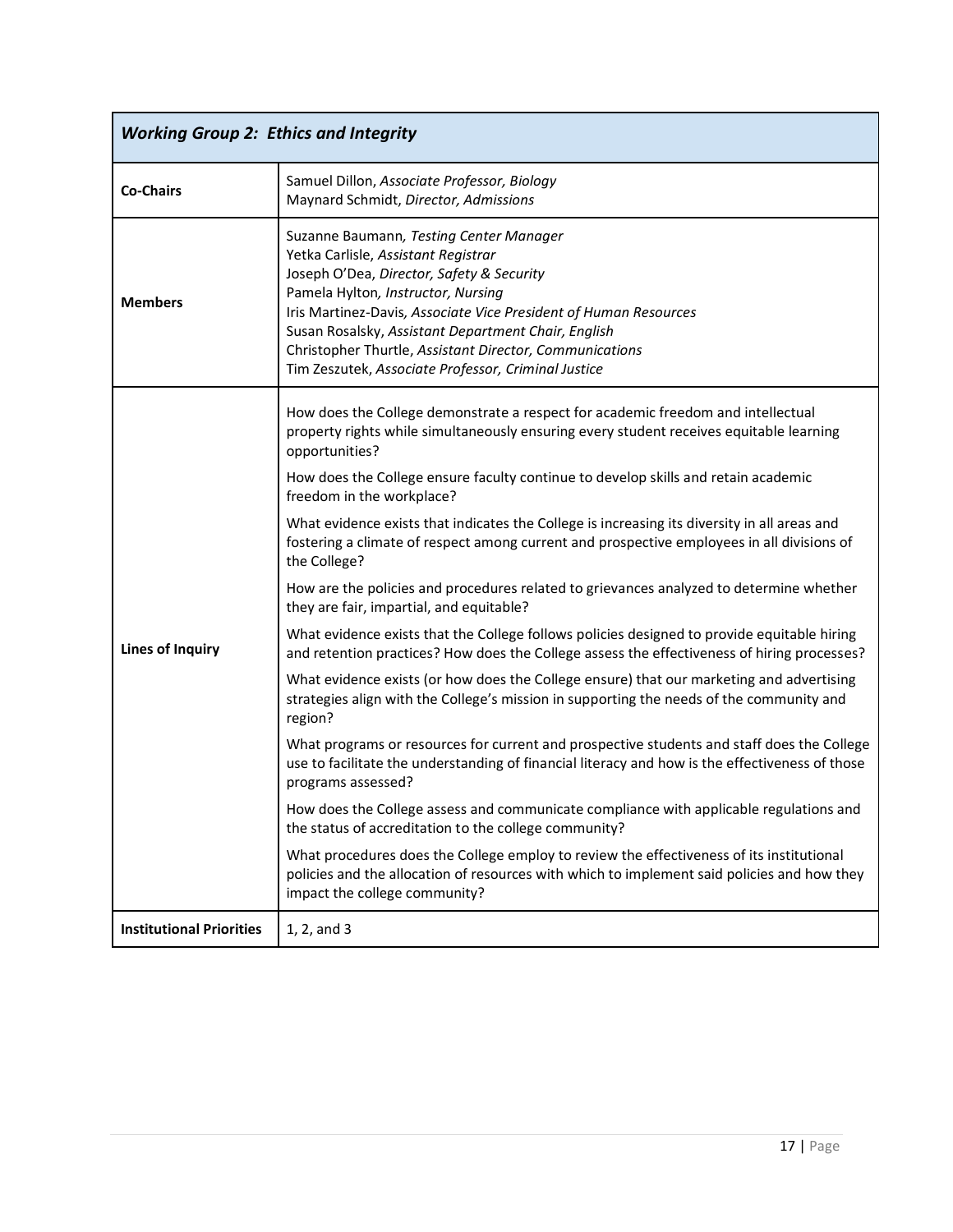| <b>Working Group 3: Design and Delivery of the Student Learning Experience</b> |                                                                                                                                                                                                                                                                                                                                                                                                                                                                                                                                                                                                        |  |
|--------------------------------------------------------------------------------|--------------------------------------------------------------------------------------------------------------------------------------------------------------------------------------------------------------------------------------------------------------------------------------------------------------------------------------------------------------------------------------------------------------------------------------------------------------------------------------------------------------------------------------------------------------------------------------------------------|--|
| <b>Co-Chairs</b>                                                               | Liz Carris-Swan, Assistant Professor, Mathematics<br>Dr. Katherine Sinsabaugh, Department Chair, Education                                                                                                                                                                                                                                                                                                                                                                                                                                                                                             |  |
| <b>Members</b>                                                                 | Kaitlin Curry, Assistant Professor, Mathematics<br>Jamie Gutierrez, Adjunct Instructor and Academic Advisor<br>David Kohn, Director of CAPE<br>Maureen Larsen, Academic Technology Manager<br>Raheem Maxwell, Instructor, Behavioral Science<br>Stacey Moegenburg, Associate Vice President for Liberal Arts<br>Dr. Michael Quinn, Instructor, Global Studies<br>Dana Salkowsky, Director of Center for Teaching and Learning<br>Lara Sibley, Assistant Professor, User Services Librarian<br>Dagmar Strenk, Associate Professor, Nursing                                                              |  |
|                                                                                | How does the College ensure that existing and newly proposed programs are assessed, offer<br>a substantive learning experience and meet established PLOs while maintaining sufficient<br>flexibility in programming to meet the diverse needs of the student body?<br>What policies and procedures exist at the College to ensure that:<br>Courses are taught by a diverse group of qualified faculty?<br>Allocation of faculty is appropriate to the educational needs of the student body?<br>Resources and opportunities are available to faculty to engage in ongoing professional<br>development? |  |
| <b>Lines of Inquiry</b>                                                        | How does the College ensure that programs of study and curricular requirements are clearly<br>and accurately communicated to students?                                                                                                                                                                                                                                                                                                                                                                                                                                                                 |  |
|                                                                                | What opportunities and resources are available to support both academic programs, as well<br>as the student body, and how are the adequacies of these opportunities and resources<br>assessed?                                                                                                                                                                                                                                                                                                                                                                                                         |  |
|                                                                                | How does the institution integrate general education into all program offerings and assess<br>the efficacy of the general education components in promoting critical thinking, information<br>literacy, communication, and technology competency?                                                                                                                                                                                                                                                                                                                                                      |  |
|                                                                                | How does the institution assess the adequacy and appropriateness of student learning<br>experiences delivered by third-party providers?                                                                                                                                                                                                                                                                                                                                                                                                                                                                |  |
| <b>Institutional Priorities</b>                                                | 1, 2, 3                                                                                                                                                                                                                                                                                                                                                                                                                                                                                                                                                                                                |  |
| <b>ROA</b>                                                                     | 8 - Systematic evaluation of all programs<br>9 - Student learning programs and opportunities<br>10 - Institutional planning<br>15 - Qualified core faculty                                                                                                                                                                                                                                                                                                                                                                                                                                             |  |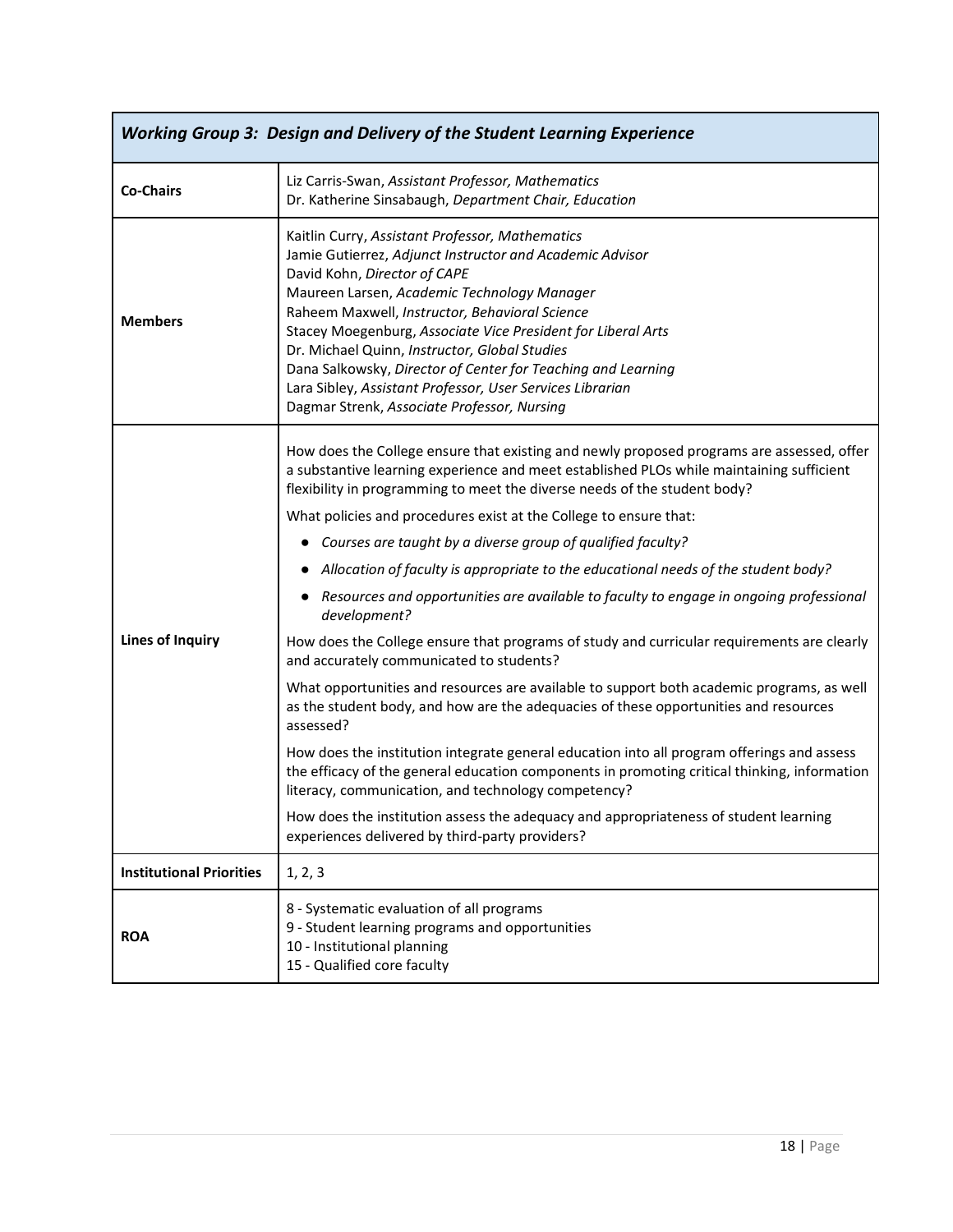| <b>Working Group 4: Support of the Student Experience</b> |                                                                                                                                                                                                                                                                                                                                                                                                                                                                                                                                                                                                                                                                                                                                                                                                                                                                                                                                                                                                                                                                                  |  |
|-----------------------------------------------------------|----------------------------------------------------------------------------------------------------------------------------------------------------------------------------------------------------------------------------------------------------------------------------------------------------------------------------------------------------------------------------------------------------------------------------------------------------------------------------------------------------------------------------------------------------------------------------------------------------------------------------------------------------------------------------------------------------------------------------------------------------------------------------------------------------------------------------------------------------------------------------------------------------------------------------------------------------------------------------------------------------------------------------------------------------------------------------------|--|
| <b>Co-Chairs</b>                                          | John Rion, Assistant Professor, Mathematics<br>Anthony Scalia, Academic Advisor/Retention Specialist/Professor                                                                                                                                                                                                                                                                                                                                                                                                                                                                                                                                                                                                                                                                                                                                                                                                                                                                                                                                                                   |  |
| <b>Members</b>                                            | Jennifer Clayton, Disabilities Specialist, Accessibility Services<br>Erica Deslandes, Assistant Professor, Nursing<br>Brooke Ellsworth, Director, Center for Student Success<br>Donald Green, Assistant Director, Career and Internship Services<br>Steve Harpst, Director, Center for Student Involvement<br>Andrew Heiz, Director, Library<br>Alexandra Kay, Department Chair, English<br>Marie Letteri, Associate Director, Admissions<br>Jessica Scheibling-Kelly, Associate Registrar<br>Michael Visbeck, Assistant Director, Financial Aid                                                                                                                                                                                                                                                                                                                                                                                                                                                                                                                                 |  |
| <b>Lines of Inquiry</b>                                   | Analyze how SUNY Orange's policies, procedures and programs build student success<br>through admission, retention, graduation and transfer.<br>Analyze the College's methods and procedures for determining student readiness prior to<br>admission and during their enrollment.<br>How has the college developed processes connected to informed decision-making (career,<br>transfer, program selection, financial literacy) upon initial contact with prospective<br>students, currently enrolled students, readmitted students, and transfer students?<br>To what extent does the college assess retention, improvement, and evaluation of the<br>efficacy of student success resources for current and future students?<br>Examine the college's policies and procedures in ensuring the safety, security and accuracy<br>of student information and records.<br>How does the college provide evidence and evaluations that ensure the regulation and<br>future development of extracurricular activities are consistent with all other programs<br>offered at the college? |  |
| <b>Institutional Priorities</b>                           | $\mathbf{1}$                                                                                                                                                                                                                                                                                                                                                                                                                                                                                                                                                                                                                                                                                                                                                                                                                                                                                                                                                                                                                                                                     |  |
| <b>ROA</b>                                                | 8 - Systematic evaluation of all programs<br>10 - Institutional planning                                                                                                                                                                                                                                                                                                                                                                                                                                                                                                                                                                                                                                                                                                                                                                                                                                                                                                                                                                                                         |  |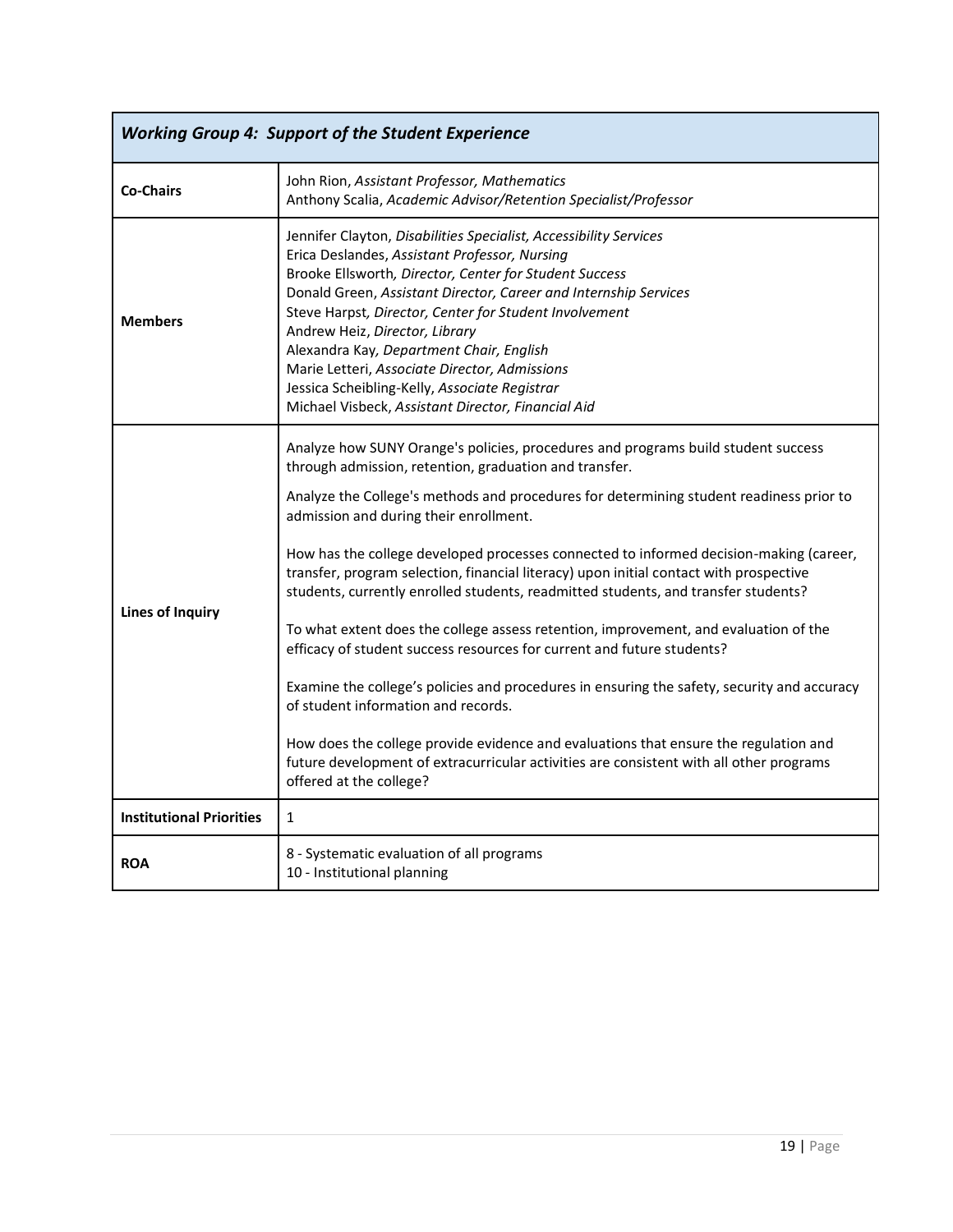| <b>Working Group 5: Educational Effectiveness Assessment</b> |                                                                                                                                                                                                                                                                                                                                                                                                                                                                                                                                                                                                                                                                                                                                                                                                                                                                                                                                                                                                                                                                                                                    |  |  |
|--------------------------------------------------------------|--------------------------------------------------------------------------------------------------------------------------------------------------------------------------------------------------------------------------------------------------------------------------------------------------------------------------------------------------------------------------------------------------------------------------------------------------------------------------------------------------------------------------------------------------------------------------------------------------------------------------------------------------------------------------------------------------------------------------------------------------------------------------------------------------------------------------------------------------------------------------------------------------------------------------------------------------------------------------------------------------------------------------------------------------------------------------------------------------------------------|--|--|
| <b>Co-Chairs</b>                                             | Terree Angerame, Assistant Department Chair, Business<br>Sheila Stepp, Department Chair, Movement Science                                                                                                                                                                                                                                                                                                                                                                                                                                                                                                                                                                                                                                                                                                                                                                                                                                                                                                                                                                                                          |  |  |
| <b>Members</b>                                               | Donna Avery, Assistant Department Chair, Mathematics<br>Nancy Boylan, Associate Director of Advising, Adjunct Professor<br>Niccole Card, Associate Professor, Dental Hygiene<br>Lou DeFeo, Workforce Development Education Coordinator, CAPE<br>Hanna Sawka Hamaguchi, Instructor, Arts and Communication<br>Vincent Marasco, Assistant Professor, Behavioral Sciences<br>Michael McCoy, Professor, Global Studies<br>Dr. Jennifer Merriam, Professor, Biology, Director CSTEP<br>Maureen Brett Mohyla, Assistant Professor, Nursing<br>Nancy Murillo, Assistant Professor, Instruction/Archives Librarian                                                                                                                                                                                                                                                                                                                                                                                                                                                                                                         |  |  |
| <b>Lines of Inquiry</b>                                      | Provide evidence the College demonstrates clearly stated educational goals at the<br>institutional and degree/program, level, which are interrelated with one another, relevant<br>to students' educational experiences and to institutional mission.<br>How effectively does SUNY Orange support and sustain assessment of student achievement<br>and communicate the results of this assessment to stakeholders?<br>Provide evidence that the College maintains an organized and systematic faculty- and<br>appropriate professional-led student learning outcomes assessment process that collects,<br>evaluates, and uses information to determine the extent to which students are achieving<br>stated learning outcomes.<br>Examine how assessment findings are used in decision-making, budgeting, and resource<br>allocation.<br>Demonstrate how SUNY Orange utilizes assessment results to support educational<br>effectiveness and the student learning experience.<br>How does SUNY Orange demonstrate periodic assessment of the process utilized for the<br>improvement of educational effectiveness? |  |  |
| <b>Institutional Priorities</b>                              | $\mathbf{1}$                                                                                                                                                                                                                                                                                                                                                                                                                                                                                                                                                                                                                                                                                                                                                                                                                                                                                                                                                                                                                                                                                                       |  |  |
| <b>ROA</b>                                                   | 8 Systematic evaluation of all programs<br>9 Student learning programs and opportunities<br>10 Institutional planning                                                                                                                                                                                                                                                                                                                                                                                                                                                                                                                                                                                                                                                                                                                                                                                                                                                                                                                                                                                              |  |  |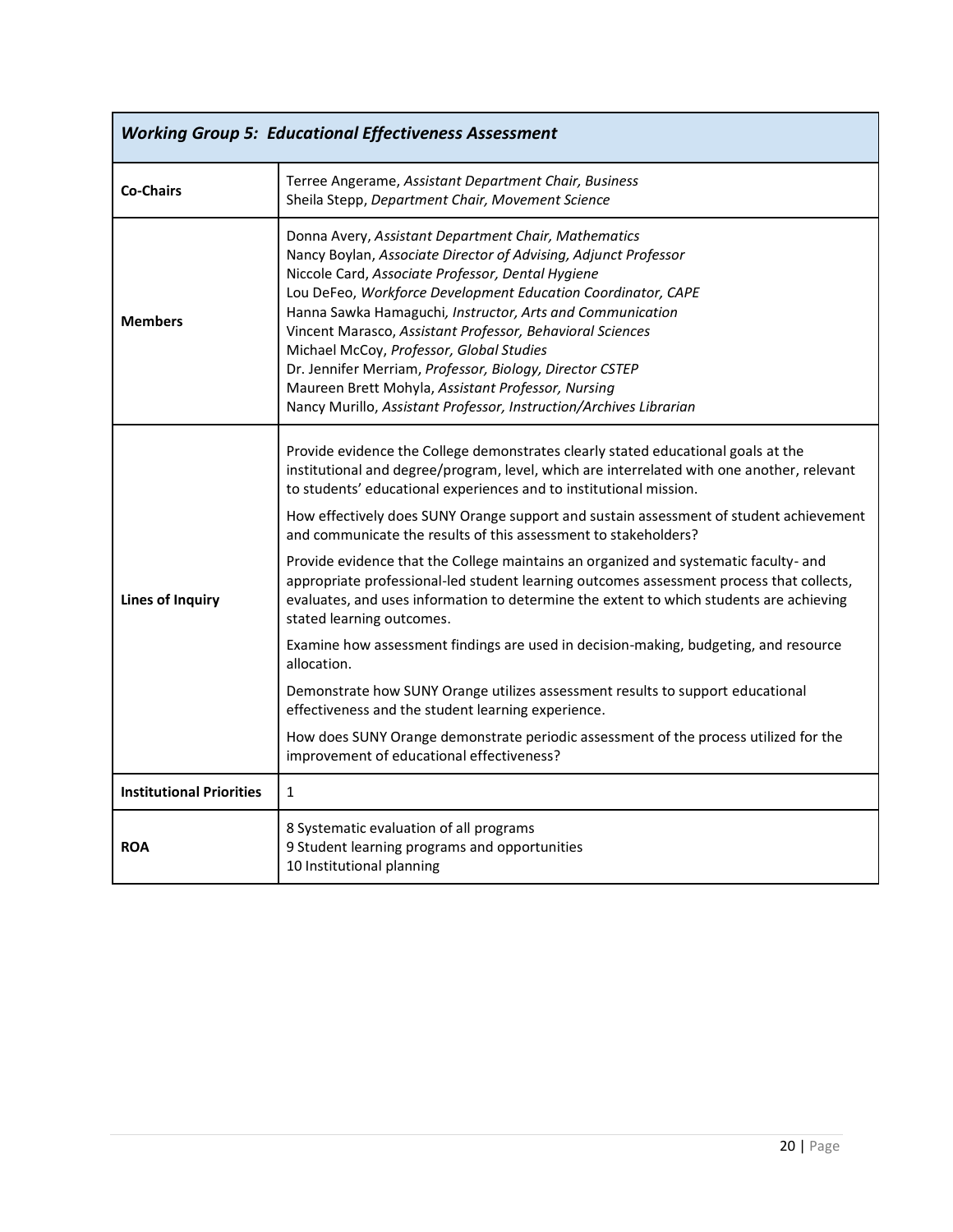| <b>Working Group 6: Planning, Resources and Institutional Improvement</b> |                                                                                                                                                                                                                                                                                                                         |  |
|---------------------------------------------------------------------------|-------------------------------------------------------------------------------------------------------------------------------------------------------------------------------------------------------------------------------------------------------------------------------------------------------------------------|--|
| <b>Co-Chairs</b>                                                          | Angela Elia, IT Support Manager<br>Dr. Josh Lavorgna, Department Chair, Mathematics                                                                                                                                                                                                                                     |  |
| <b>Members</b>                                                            | Keara Cronin, Assistant to the VP of Administration and Finance<br>Talbot Frawley, Instructor English<br>Brian Johnson, Horticultural Assistant<br>Nicole Rodstrom, Instructor, Biology<br>Raymond Torres, Associate Director, Financial Aid<br>Agnes Wagner, Comptroller<br>Don Urmston, Associate Professor, Business |  |
|                                                                           | Detail the College's planning processes and activities that lead the College to identify<br>objectives that are: clearly and openly communicated, evaluated periodically, linked to<br>mission and goals, reflected in assessment findings, and allocate appropriate resources.                                         |  |
|                                                                           | Describe the extent to which the College engages in inclusive and transparent planning and<br>improvement processes that are clearly articulated and guided by the College's Mission and<br>Strategic Priorities.                                                                                                       |  |
|                                                                           | To what extent does the College have an evidence-based financial planning and budgeting<br>process that is assessment driven and results in transparent and effective allocation of<br>fiscal, human, physical, and technical resources that align with Mission and Strategic<br>Priorities?                            |  |
| <b>Lines of Inquiry</b>                                                   | What decision-making processes are in place that designates and assigns clear lines of<br>responsibility and accountability?                                                                                                                                                                                            |  |
|                                                                           | Does the College have a comprehensive, connected and inclusive planning process for<br>facilities, infrastructure, and technology that includes consideration for sustainability and<br>longevity?                                                                                                                      |  |
|                                                                           | Do the college's annual independent audit findings provide evidence of the financial viability<br>of the institution; and if not, in what ways does the College ensure financial sustainability?                                                                                                                        |  |
|                                                                           | What mechanisms are used by the College to evaluate the effectiveness and efficiency of<br>resources to support the Mission and Goals of SUNY Orange?                                                                                                                                                                   |  |
|                                                                           | What method(s) does the College use to continually evaluate its planning and budgeting<br>cycle to ensure institutional effectiveness and institutional renewal?                                                                                                                                                        |  |
| <b>Institutional Priorities</b>                                           | 1, 2, 3                                                                                                                                                                                                                                                                                                                 |  |
| <b>ROA</b>                                                                | 8 Systematic evaluation of all programs<br>10 Institutional planning<br>11 Financial resources                                                                                                                                                                                                                          |  |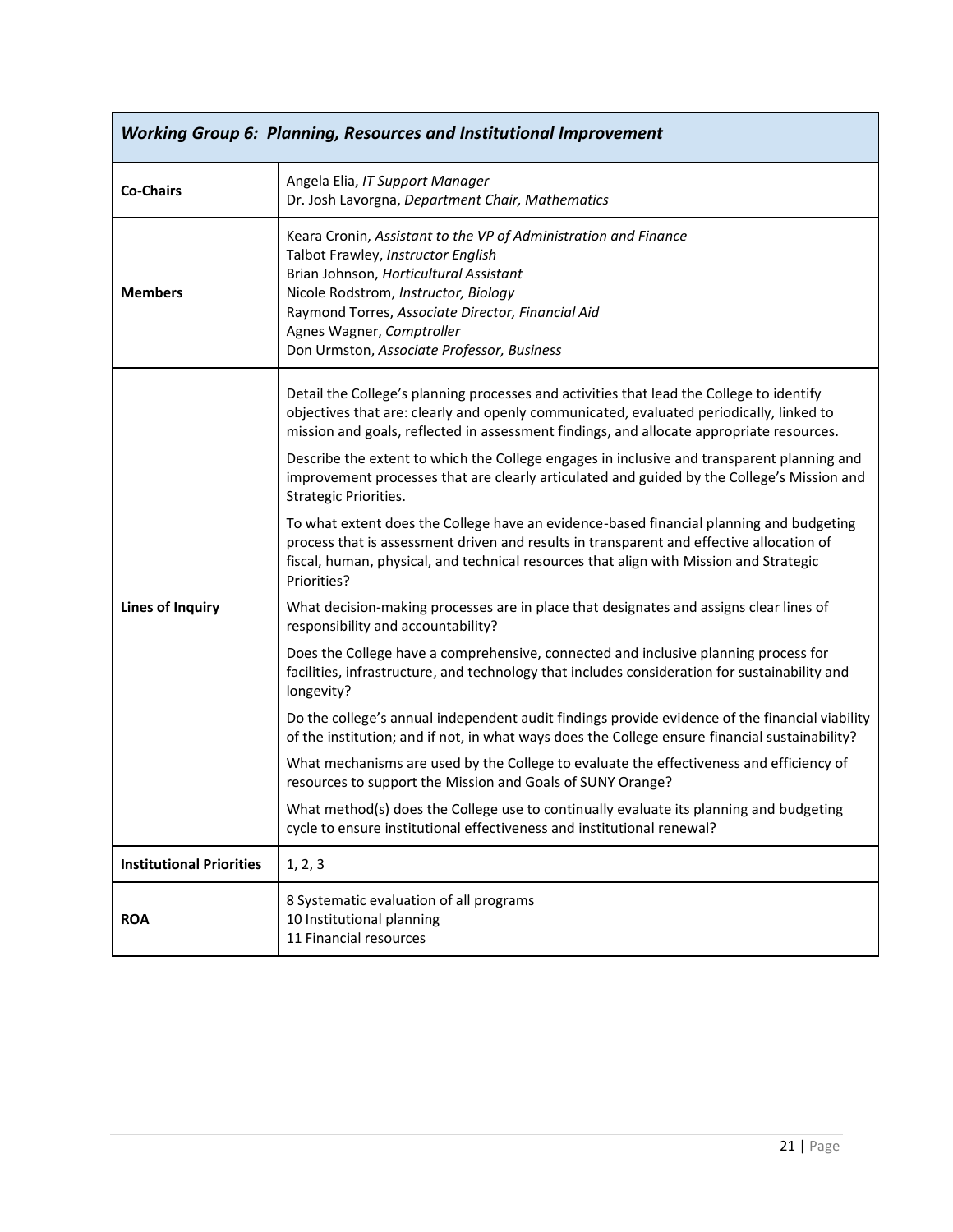| <b>Working Group 7: Governance, Leadership and Administration</b> |                                                                                                                                                                                                                                                                                                                                           |  |  |  |  |
|-------------------------------------------------------------------|-------------------------------------------------------------------------------------------------------------------------------------------------------------------------------------------------------------------------------------------------------------------------------------------------------------------------------------------|--|--|--|--|
| <b>Co-Chairs</b>                                                  | Donna Frazier, Department Chair, Occupational Therapy Assistant<br>Michele Tubbs, Professor Mathematics                                                                                                                                                                                                                                   |  |  |  |  |
| <b>Members</b>                                                    | Eric Grove, IT Support and AV Specialist<br>Dr. Greg Geddes, Assistant Professor, Global Studies<br>Carlos Lassalle, Typist, Learning Assistance Services<br>Madeline Torres-Diaz, Associate Vice President, Student Engagement & Completion<br>Bruce Roman, Department Chair, Computer Science and Technology<br>Faculty member, pending |  |  |  |  |
| <b>Lines of Inquiry</b>                                           | Does the College have a clearly articulated and transparent governance structure that<br>provides for shared decision making inclusive of all of its constituents?                                                                                                                                                                        |  |  |  |  |
|                                                                   | How does the College's Board of Trustees ensure the institution fulfills its mission and goals<br>with integrity, maintains financial stability, academic quality and invigorates institutional<br>planning for the future?                                                                                                               |  |  |  |  |
|                                                                   | In what ways does the College's Board of Trustees assure sound College operations with<br>awareness and impartiality without conflict of interest and without interposing in the<br>administrative duties of the institution?                                                                                                             |  |  |  |  |
|                                                                   | How is the organizational structure of the College determined, assessed and modified for<br>efficiency and effectiveness? Additionally, how is the process and findings documented and<br>communicated?                                                                                                                                   |  |  |  |  |
|                                                                   | Examine the institution's practices for hiring and evaluating the College President and the<br>College's administrative staff to assure that each has the appropriate expertise, fulfills<br>his/her responsibilities, and effectively leads the institution.                                                                             |  |  |  |  |
|                                                                   | Examine the College's approach to assess the effectiveness of its shared governance, Board<br>of Trustees, President and administration in fulfilling the Mission and Goals of the<br>institution.                                                                                                                                        |  |  |  |  |
| <b>Institutional Priorities</b>                                   | 2, 3                                                                                                                                                                                                                                                                                                                                      |  |  |  |  |
| <b>ROA</b>                                                        | 12 Governance structure<br>13 Governing Boards and conflicts of interest                                                                                                                                                                                                                                                                  |  |  |  |  |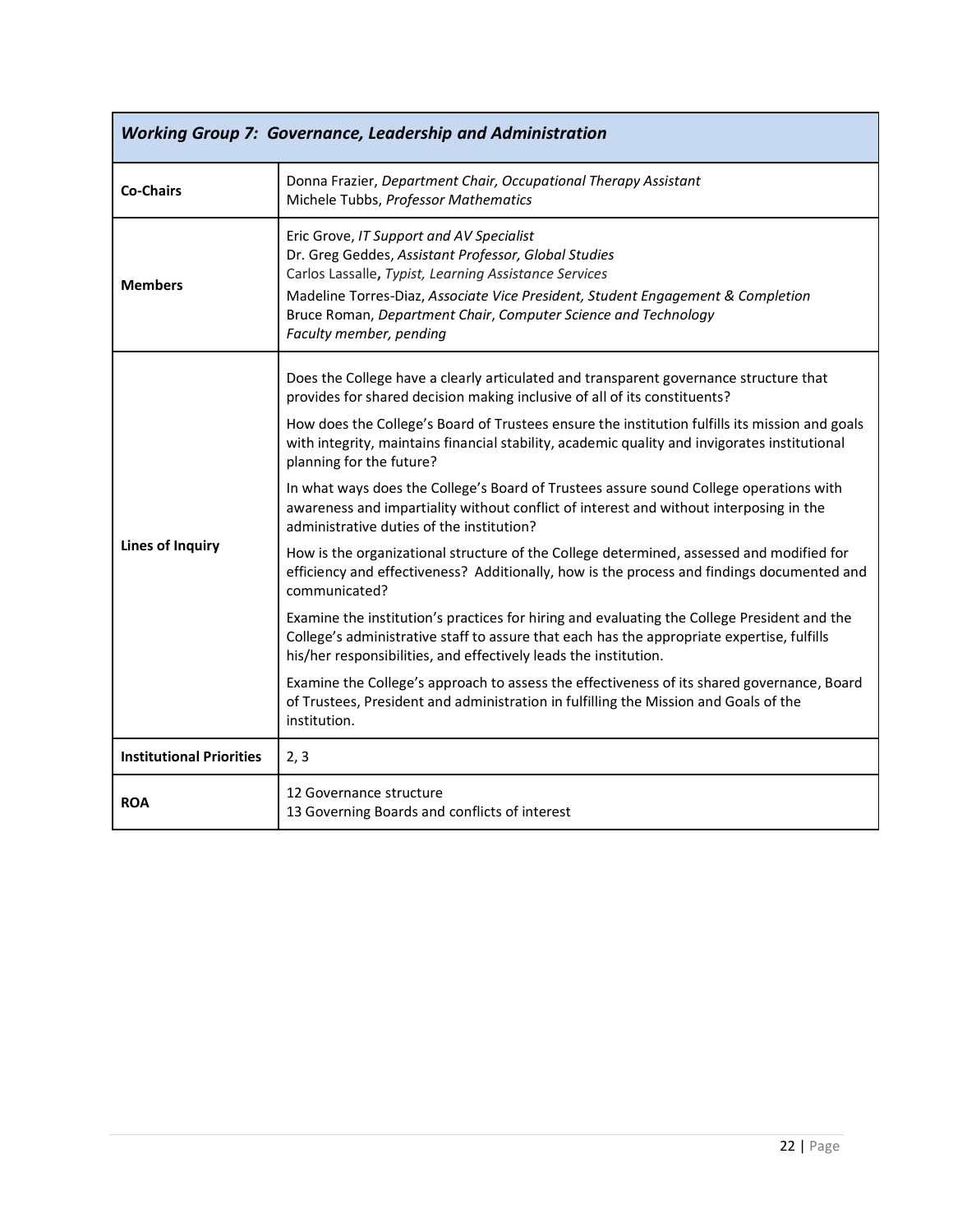### *Student Working Group:*

The Student Working Group will provide insight into the student experience and provide feedback regarding the evidence-based findings throughout the self-study process. Guidance will be provided by the designated Self-Study Co-Chair in collaboration with the Coordinator of the Center for Student Involvement. One student will serve on the Self-Study Steering Committee. An orientation is planned in Spring 2021 to introduce students to the MSCHE Self-Study process as well as to discuss the goals, timeline, and processes for this working group.

### *Student Working Group Charge:*

- The student working group will review and provide feedback on evidence-based documentation produced by the seven working groups of faculty and staff that highlight the College's strengths, areas for improvement, and opportunities for innovation moving forward.
- Members of the student working group will assist the self-study co-chairs in facilitating focus groups that provide the student perspective on the topics included in the Standards of Accreditation.
- Guided by requests for student input from the working groups that are addressing each of the seven standards, the student working group will outreach to the entire student body to facilitate the collection of feedback related to the student experience.

### *Student Working Group Membership:*

Volunteers were recruited from representative student groups across campus, as well as from the student body, at large. It is anticipated that membership in this working group will evolve as some students graduate, transfer, or leave the College.

| <b>Group Represented</b>              | <b>Name</b>                                    |
|---------------------------------------|------------------------------------------------|
| <b>Student Senate</b>                 | <b>Esther Stephen</b>                          |
| <b>Middletown Board of Activities</b> | Ryan Demarse                                   |
| <b>Newburgh Board of Activities</b>   | Brenda Revella                                 |
| Phi Theta Kappa                       | Elisheva Slomiuc                               |
| <b>Honors Program</b>                 | Liam Fomin                                     |
| <b>Athletics</b>                      | Nelson Suarez (Baseball)                       |
| <b>EOP/TRIO</b>                       | Rancelli Burdier                               |
| <b>Student Clubs</b>                  | John Morin (SAGA)                              |
| <b>General Student Body</b>           | <b>Christine Staley</b>                        |
| Veteran                               | Kareem Martinez                                |
| <b>Alumni Representatives</b>         | Marie Lopez (Newburgh)<br>Pending (Middletown) |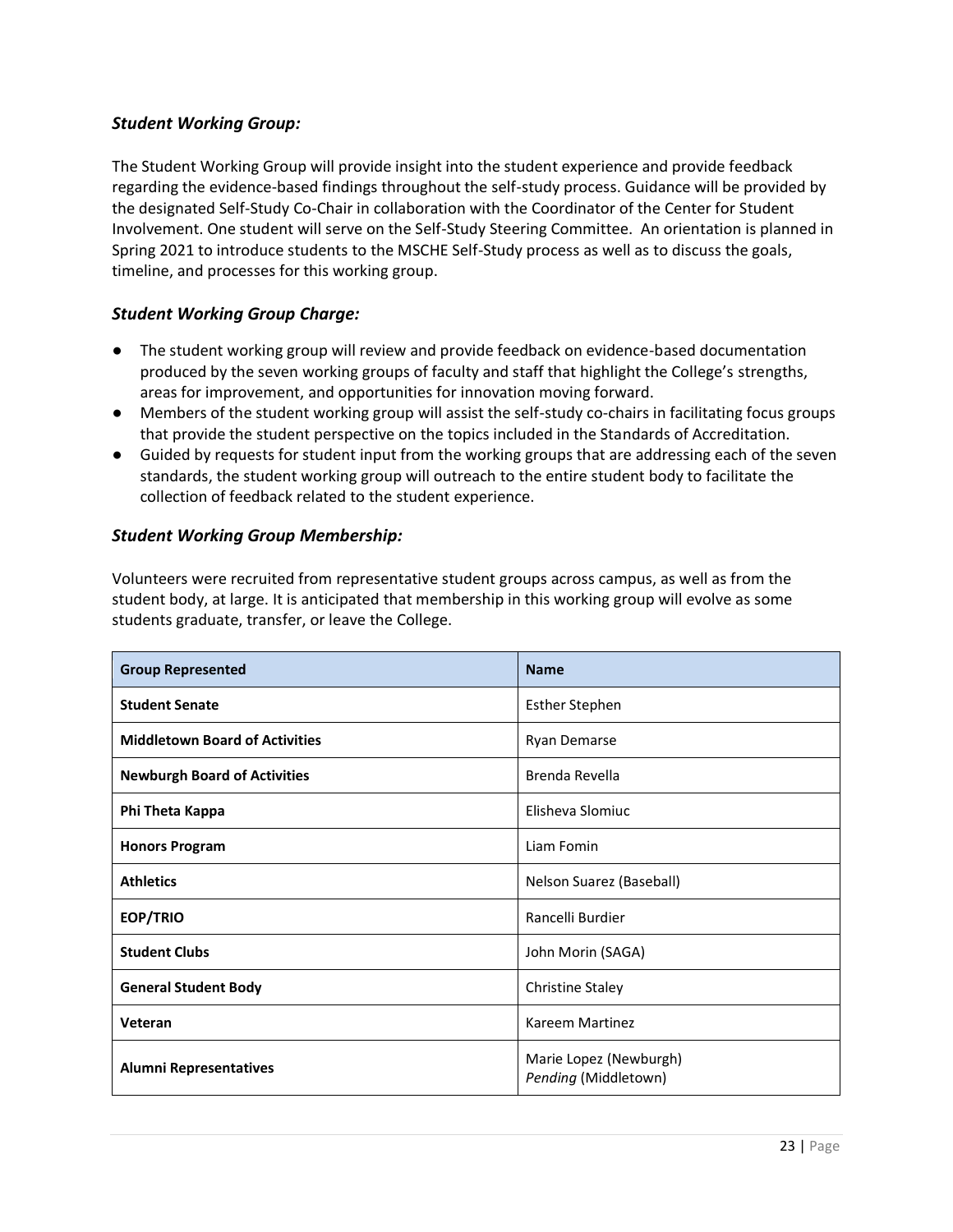## <span id="page-23-0"></span>**Guidelines for Reporting**

The College's Self-Study process is outlined by a comprehensive and detailed timeline which includes the deliverables of the working groups (Appendix A). For each phase of the Self Study, working groups understand the work to be completed and submitted to the Co-Chairs. Within this comprehensive timeline, working groups are given autonomy to delegate and meet deadlines for their work. The working groups, however, are expected to meet regularly, document meetings and action steps and provide regular updates to their Co-Chair liaison.

The first phase of the Self-Study process has focused on establishing the organizational structure of the accreditation team, understanding the Self-Study process and expectations as well as the development of the Self-Study Design and hosting of the Preparation Visit. During this time, the Steering Committee has been actively engaged in meetings as a whole as well as one on one meetings with the Co-Chair liaisons to develop the lines of inquiry which will guide the work of the working groups.

By the end of Spring 2021, the working groups will begin to approach their lines of inquiry research phase. Each working group will complete a first draft of the *Evidence and Analysis Table* (See Table 4). The Co-Chairs will review the Evidence and Analysis Tables and attend to gaps in information and coordinate efforts to acquire the needed evidence.

In Fall 2021, the working groups will be expected to finalize their work collecting and reviewing evidence and submit a final Evidence and Analysis Table. Emphasis will be for the working groups to document any potential gaps in compliance to their Standard. To support this deliverable, working groups will be able to submit *Requests for Information* forms to the Co-Chairs to assist in gathering information and data, both quantitative and qualitative, to support their Standard.

The focus of Spring 2022 is for the working groups to analyze the evidence and address noted gaps by identifying areas of improvement as well as recognizing opportunities for innovation. Working groups will submit their *Standard Summary Reports* to the Co-Chairs following the provided template (See Table 5).

The recommendations for improvement and innovation from the working groups will be discussed, reviewed, and streamlined by the Steering Committee as a whole. These recommendations will then be presented to college leadership for review. The college community will be brought into the review process for feedback and input with respect to the recommendations.

The finalization of the Self-Study report will be the responsibility of the Co-Chairs with assistance from the Steering Committee. The Steering Committee and Co-Chairs will compile the reports from the working groups into a first draft. A final draft will be completed in Fall 2022 which will be distributed comprehensively college-wide for review, input and feedback.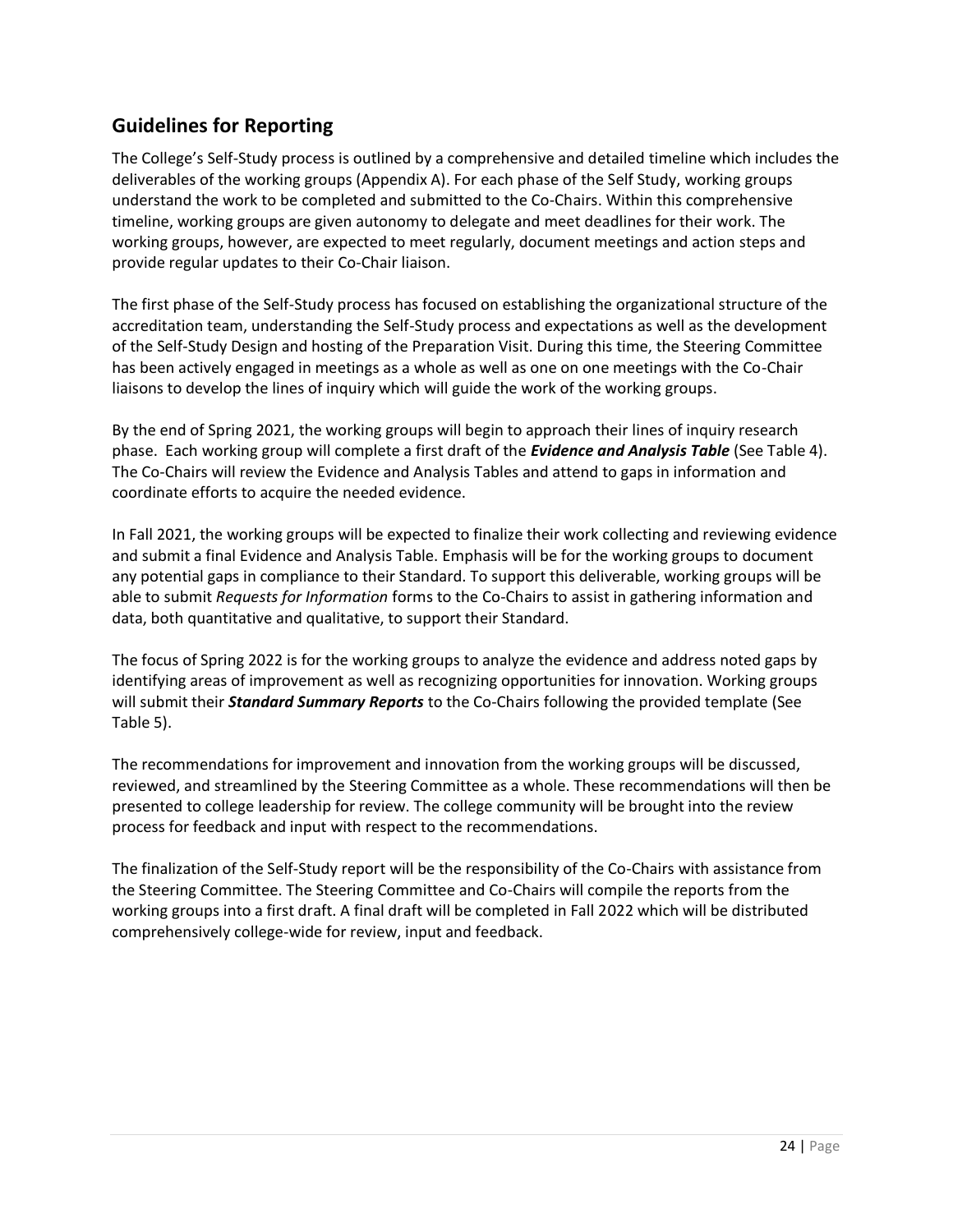## **Table 4 - Evidence and Analysis Table**

| Standard:                |                                                                                            |                                        |      |              |                    |
|--------------------------|--------------------------------------------------------------------------------------------|----------------------------------------|------|--------------|--------------------|
| Line(s) of Inquiry       |                                                                                            |                                        |      |              |                    |
| <b>Relevant Criteria</b> | Evidence: documents,<br>data, policies, practices,<br>processes, minutes,<br>reports, etc. | <b>Findings and</b><br><b>Analysis</b> | Gaps | Improvements | <b>Innovations</b> |
|                          |                                                                                            |                                        |      |              |                    |
|                          |                                                                                            |                                        |      |              |                    |
|                          |                                                                                            |                                        |      |              |                    |

### **Table 5 - Standard Summary Report**

| <b>Contents of Report</b>                                | <b>Description</b>                                                                                                |
|----------------------------------------------------------|-------------------------------------------------------------------------------------------------------------------|
| <b>Date of Report</b>                                    |                                                                                                                   |
| <b>Standard</b>                                          |                                                                                                                   |
| <b>Line of Inquiry Addressed</b>                         |                                                                                                                   |
| <b>Relevant Criteria from Standards of Accreditation</b> |                                                                                                                   |
| <b>Brief Description of Current Situation</b>            | Describe the issues and trends related to the line of inquiry.                                                    |
| <b>Evidence</b>                                          | Indicate what evidence was utilized during research                                                               |
| <b>Analysis</b>                                          | Based on the evidence reviewed and analyzed describe the<br>strengths and challenges as well as any existing gaps |
| <b>Findings and Conclusions</b>                          |                                                                                                                   |
| <b>Relationship with Other Standards</b>                 |                                                                                                                   |
| Recommendations for Improvement and Innovation           | Based on a thorough analysis of evidence, outline the<br>recommendations                                          |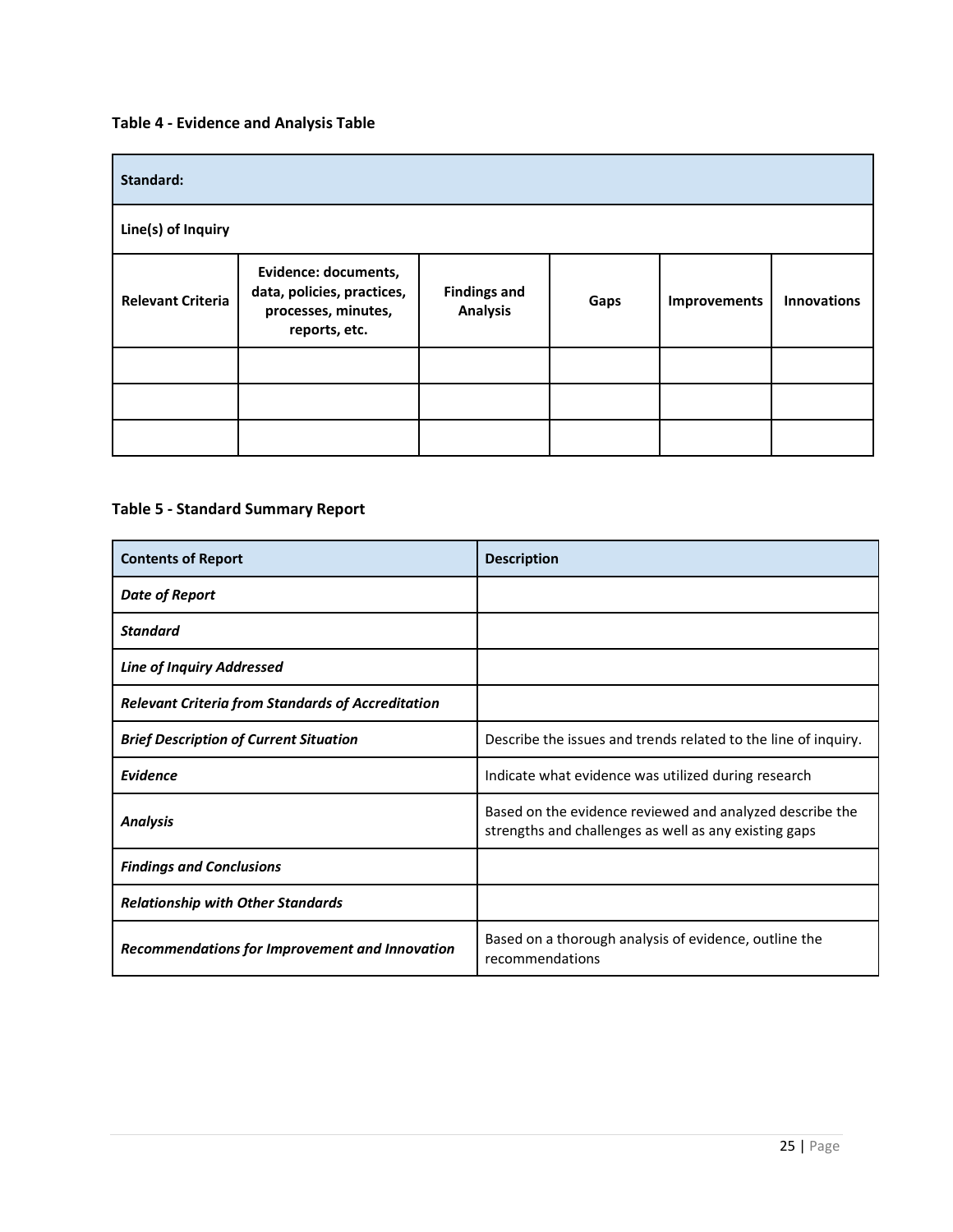# *Editorial Style and Format of Reports*

All Self-Study documents will be completed using the following style and formatting guidelines:

| <b>Word Processing Program</b>     | Microsoft Word                                                                                                                                                                                                                                                                                                                     |
|------------------------------------|------------------------------------------------------------------------------------------------------------------------------------------------------------------------------------------------------------------------------------------------------------------------------------------------------------------------------------|
|                                    |                                                                                                                                                                                                                                                                                                                                    |
| Length                             | Final report is to be no longer than 100 single spaced pages                                                                                                                                                                                                                                                                       |
| Font                               | Adobe Garamond Pro for body text and all headers, Calibri for table text                                                                                                                                                                                                                                                           |
| Size                               | 11 point; 10 point - text in Tables; 14 point main chapter headings; 12 point<br>section headings and 11 point for subheadings in sections                                                                                                                                                                                         |
| Line spacing                       | Single space in body of text; double space between paragraphs; triple space<br>between sections; two spaces after sentences                                                                                                                                                                                                        |
| Quotes                             | Lengthy quotes (greater than 4 lines) will be block indented<br>Shorter quotes require quotation marks and remain in body of text                                                                                                                                                                                                  |
| <b>Margins</b>                     | 1 inch on inside border to accommodate binding of document, .75-inch margin on<br>remaining three borders                                                                                                                                                                                                                          |
| Alignment                          | Unjustified                                                                                                                                                                                                                                                                                                                        |
| Indentation                        | No indentation for paragraphs                                                                                                                                                                                                                                                                                                      |
| <b>Major headings</b>              | <b>Bold face</b>                                                                                                                                                                                                                                                                                                                   |
| <b>Minor headings</b>              | Boldface and italicize (no underlining). Bold but NO italics in section heads, which<br>would be 12 pt, but use italics without bold at 11 pt. in subheads within section                                                                                                                                                          |
| Page numbering                     | Bottom right for right-hand pages, bottom left for left-hand pages                                                                                                                                                                                                                                                                 |
| <b>Graphs, Charts &amp; Tables</b> | Used to simplify the report                                                                                                                                                                                                                                                                                                        |
| <b>Abbreviations</b>               | Use full word first time word is used followed by abbreviation in parenthesis;<br>abbreviation may then be used in following sentences                                                                                                                                                                                             |
| Alphabetical order                 | Use alphabetical order when listing individuals' names                                                                                                                                                                                                                                                                             |
| Capitalization                     | Capitalize proper division names, e.g. Liberal Arts; Disciplines are normally lower<br>case e.g. biology, nursing except for English and foreign languages; College will be<br>capitalized when referring to SUNY Orange; language specific to MSCHE that will<br>be capitalized includes Standards, Steering Committee, Co-Chairs |
| General                            | Use concise, jargon-free language; prefer active to passive voice                                                                                                                                                                                                                                                                  |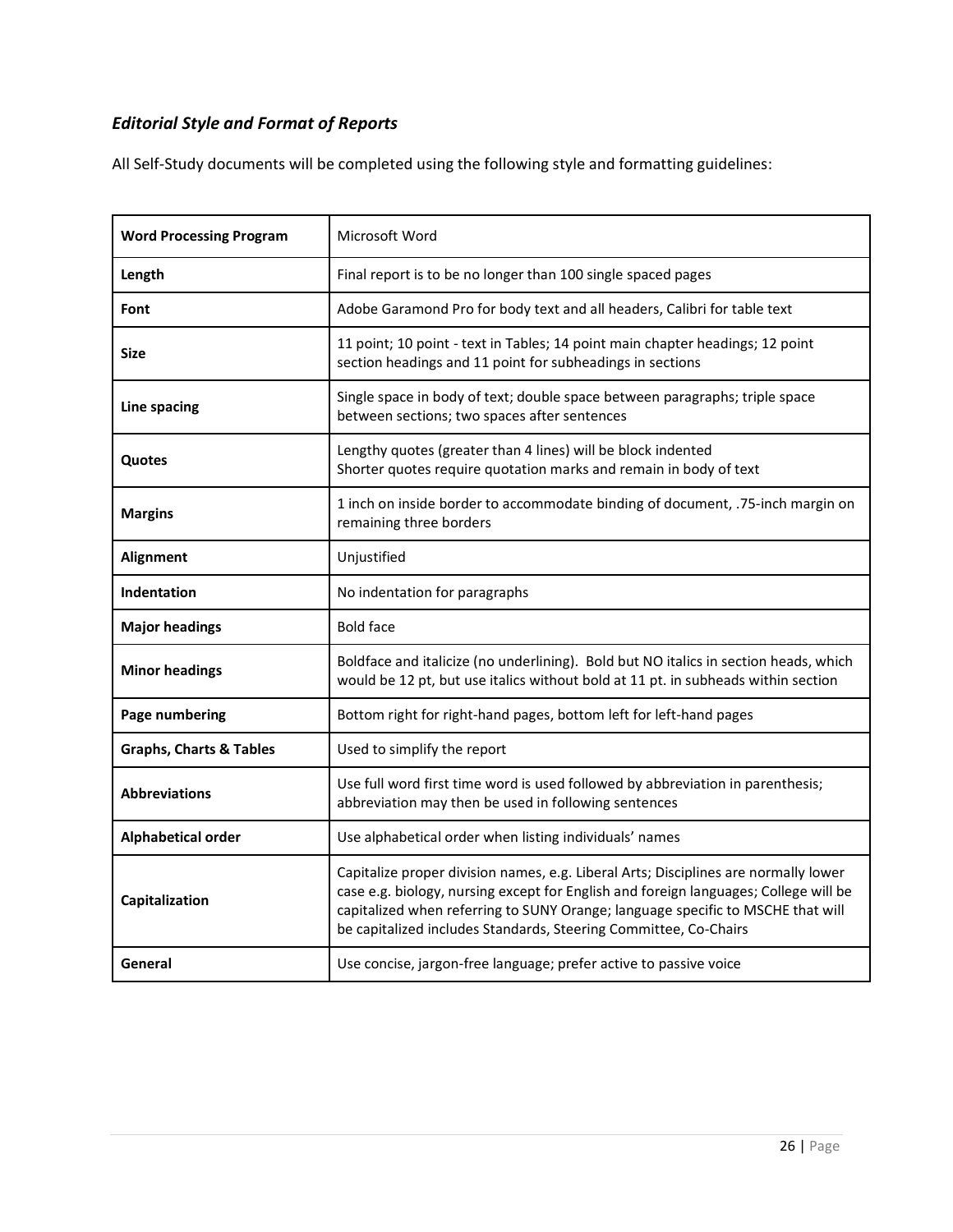## <span id="page-26-0"></span>**Organization of the Final Self-Study Report**

The Self-Study final report will be well-organized, succinct, and evidence-based. The overview of the College will introduce the Team Evaluators to the institution by sharing a brief history and highlighting recent activities, challenges and accomplishments. Additionally, it will provide data and demographics about the College including a snapshot of the finances, enrollment as well as other selected effectiveness measures.

Each Standard will be addressed in its own Chapter. For each Standard, the Self-Study report will include an *introduction*, description of the *evidence* evaluated and a summary of the *analysis*. Finally, there will be a *conclusion* which will include the *recommendations* for improvement and innovation.

|                             | Certification of Eligibility Statement                                                            |
|-----------------------------|---------------------------------------------------------------------------------------------------|
| <b>Pre-Chapter Contents</b> | <b>Table of Contents</b><br>List of Tables and Charts<br>List of Hyperlinks<br>List of Appendices |
|                             | <b>Executive Summary</b>                                                                          |
|                             | Acknowledgements: Steering Committee & Working Groups                                             |
| Chapter 1                   | Overview of Orange County Community College                                                       |
| <b>Chapter 2</b>            | Documentation of the Self-Study Process                                                           |
| <b>Chapter 3</b>            | Verification of Compliance (Requirements of Affiliation)                                          |
|                             | For each Standard, the Chapter will include: Introduction, Evidence & Analysis and Conclusion     |
| <b>Chapter 4</b>            | Standard 1 - Mission and Goals                                                                    |
| <b>Chapter 5</b>            | Standard 2 - Ethics and Integrity                                                                 |
| <b>Chapter 6</b>            | Standard 3 - Design and Delivery of the Student Learning Experience                               |
| <b>Chapter 7</b>            | Standard 4 - Support of the Student Experience                                                    |
| <b>Chapter 8</b>            | <b>Standard 5 - Educational Effectiveness Assessment</b>                                          |
| <b>Chapter 9</b>            | Standard 6 - Planning, Resources, and Institutional Improvement                                   |
| Chapter 10                  | Standard 7 - Governance, Leadership, and Administration                                           |
| Chapter 11                  | Conclusion and Recommendations for Improvement and Innovation                                     |
| <b>Appendices</b>           |                                                                                                   |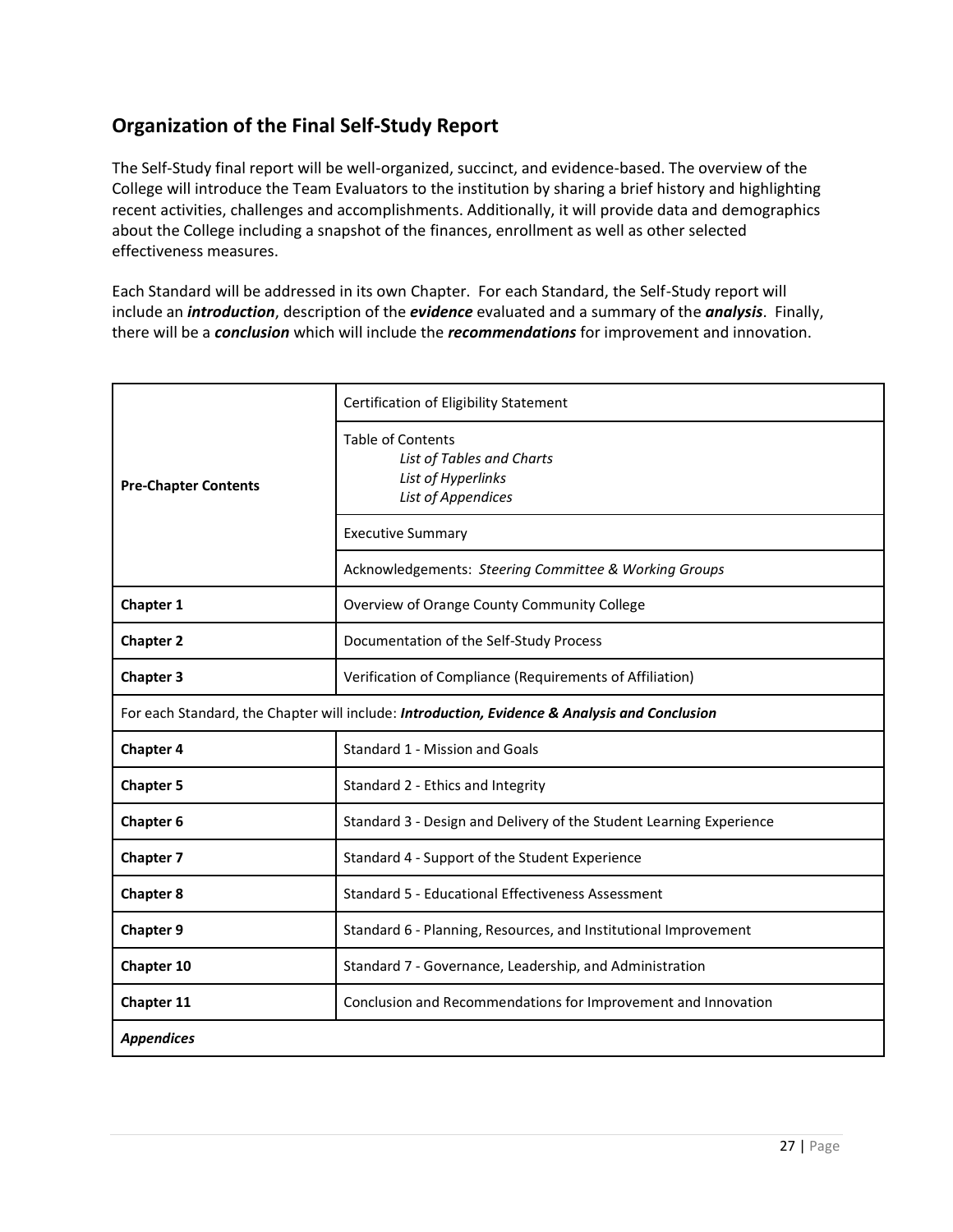## <span id="page-27-0"></span>**Verification of Compliance Strategy**

The Verification of Compliance process will be overseen by the Vice President of Administration and Finance (VPAF) and facilitated by the Co-Chairs of the Self-Study. The Self-Study Co-Chairs will establish a construct within which the VPAF can organize evidence and report findings. In addition, the Co-Chairs will facilitate communication and document sharing between the VPAF and the working groups, acknowledging overlap between evidence to be gathered by both parties. Table 6 identifies the sources of evidence that demonstrate compliance with the Requirements of Affiliation. Compliance with the Requirements of Affiliation will be presented in the Self-Study Report as a stand-alone section of that document.

| Table 6 - Sources of Evidence Demonstrating Compliance with Requirements of Affiliation |
|-----------------------------------------------------------------------------------------|
|-----------------------------------------------------------------------------------------|

|                                                                        |              | <b>Standard</b> |   |   |   |   |                         |
|------------------------------------------------------------------------|--------------|-----------------|---|---|---|---|-------------------------|
| <b>Requirement of Affiliation</b>                                      | $\mathbf{1}$ | $\overline{2}$  | 3 | 4 | 5 | 6 | $\overline{\mathbf{z}}$ |
| 1 Authorized/licensed to operate*                                      |              |                 |   |   |   |   |                         |
| 2 Institutional is operational [students enrolled in degree programs]* |              |                 |   |   |   |   |                         |
| 3 Graduation of one class prior to accreditation*                      |              |                 |   |   |   |   |                         |
| 4 Communication with MSCHE in English*                                 |              |                 |   |   |   |   |                         |
| 5 Compliance with government policies, regulations, requirements*      |              |                 |   |   |   |   |                         |
| 6 Compliance with MSCHE policies*                                      |              |                 |   |   |   |   |                         |
| 7 Approved mission and goals                                           | x            |                 |   |   |   |   |                         |
| 8 Systematic evaluation of all programs                                |              |                 | x | x | X | x |                         |
| 9 Student learning programs and opportunities                          |              |                 | x |   | x |   |                         |
| 10 Institutional planning                                              | x            |                 | x | x | x | x |                         |
| 11 Financial resources                                                 |              |                 |   |   |   | x |                         |
| 12 Governance structure                                                |              |                 |   |   |   |   | x                       |
| 13 Governing Boards and conflicts of interest                          |              |                 |   |   |   |   | x                       |
| 14 Information provided by Governing Board*                            |              |                 |   |   |   |   |                         |
| 15 Qualified core faculty                                              |              |                 | х |   |   |   |                         |

*\*Administrative resources will be evaluated in demonstrating compliance with this Requirement of Affiliation*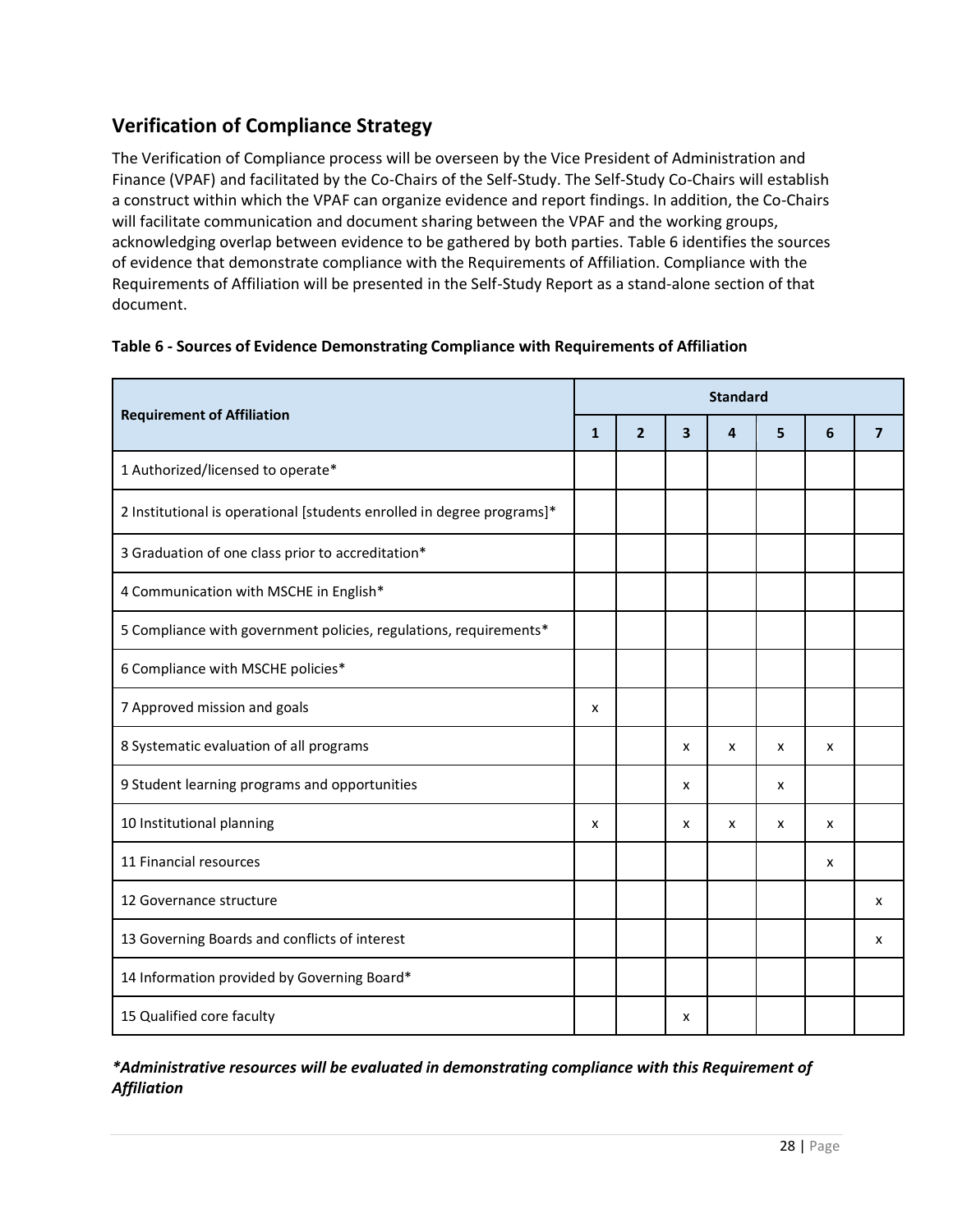## <span id="page-28-0"></span>**Self-Study Timeline**

A timeline to the Self-Study process was started at the conclusion of the Core Team's participation in the Self-Study Institute during Fall 2020. The timeline is ever expanding as each step in the Self-Study process warrants more detail and dates as times become official. Throughout all communications of the Self-Study, the College's administration, faculty, staff, and students are kept informed about upcoming activities, deadlines and opportunities in which they can engage. Please see Appendix A for a full timeline of the College's Self-Study process.

The Co-Chairs have organized the Self-Study process and accommodated its timeline in order to host a *Team Visit in the Spring of 2023*.

### <span id="page-28-1"></span>**Communication Plan**

It is critical that the SUNY Orange college community understand the Self-Study process as well as have opportunities to participate and engage in the review and analysis of the institution. To ensure that all stakeholders are informed and have opportunities for engagement, a variety of communication methods will be coordinated by the Co-Chairs and Steering Committee.

The initial phase of communication will focus on providing the college community with an overview of MSCHE, the Self-Study process, as well as the College's approach to the Self-Study. It is important that faculty, staff, and administration are familiar with the Standards of Accreditation and the Requirements of Affiliation. During the next phase of the self-study, the college community will be engaged in contributing to the information collection process. Faculty, staff, administration and students may be asked for relevant documents and data as well as be invited to participate in interviews. In the final phase of the Self-Study process, the Steering Committee and Co-Chairs will focus on preparing the College for the Team Visit.

The Co-Chairs will regularly update the College Assembly of events and activities of the Self-Study process. The gathering of faculty, staff and administrators during the monthly Assembly meeting is a traditional and effective method of updating the college community. Information shared during these meetings is subsequently sent, via email, by the Shared Governance president to the members, as well as posted on the College's employee portal.

Co-Chairs will also regularly present and engage with committees and groups on campus such as the President's Cabinet, Academic Affairs and Student Services Leadership Teams, Shared Governance as well as regular updates to the College Assembly. The College's external facing web page and internal employee portal will be utilized for announcements and timelines, as well as a repository for self-study information and presentations. Announcements, updates, and requests for participation will also be made through the *Grapevine*, which is the College's electronic newsletter shared with both employees and students. Table 7 provides a summary of the communication methods and purpose throughout the phases of the Self-Study process.

It is significant to note that the planning phase of the self-study process has occurred during the pandemic and is transpiring remotely. Faculty, staff and students have become quite confident and skilled at using online tools for communication and collaboration, including Zoom and shared documents.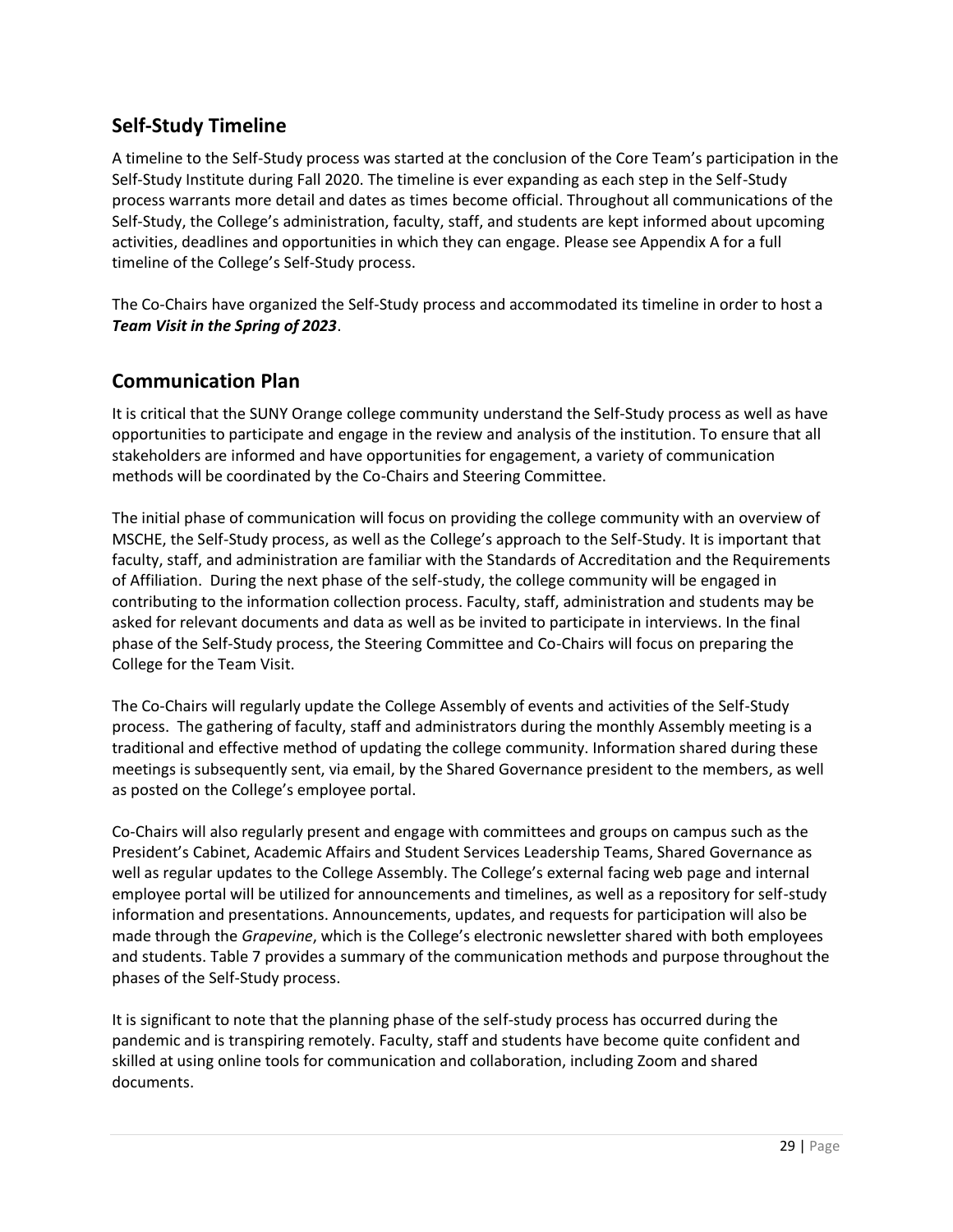## **Table 7 - Communication Plan for Self-Study**

| <b>PURPOSE</b>                                                                                                                                | <b>Stakeholder</b>                                                         | <b>Method</b>                                                                                         | <b>Timing</b>                      | <b>Role</b>                        |
|-----------------------------------------------------------------------------------------------------------------------------------------------|----------------------------------------------------------------------------|-------------------------------------------------------------------------------------------------------|------------------------------------|------------------------------------|
| Self-Study "Kick Off" - Introducing the<br>College and the Board of Trustees to the<br>MSCHE self-study process and SUNY<br>Orange's approach | President's Cabinet<br><b>Board of Trustees</b><br><b>College Assembly</b> | Presentation<br>Employee portal                                                                       | <b>NOV 2020</b>                    | President<br>and<br>Co-Chairs      |
| First Meeting of the Steering Committee<br>- Welcome and Orientation                                                                          | <b>Steering Committee</b>                                                  | Welcome & Overview of<br>Self-Study Presentation<br>& Meeting                                         | <b>DEC 2020</b>                    | Co-Chairs                          |
| <b>Call for Volunteers</b>                                                                                                                    | <b>College Assembly</b>                                                    | Assembly announcement<br>and Grapevine<br>announcing solicitation<br>of volunteers<br>Employee portal | <b>DEC 2020</b><br><b>JAN 2021</b> | Co-Chairs                          |
| Announcing Steering Committee<br><b>Members</b>                                                                                               | President's Cabinet<br><b>Board of Trustees</b><br><b>College Assembly</b> | Presentation<br>Employee portal                                                                       | <b>JAN 2021</b>                    | Co-Chairs                          |
| Develop Intended Outcomes Draft &<br>Feedback on Importance and Gaps                                                                          | President's Cabinet<br><b>College Assembly</b>                             | Presentation<br>Grapevine<br>announcement of draft<br>outcomes and form for<br>feedback               | <b>JAN 2021</b>                    | Co-Chairs<br>Steering<br>Committee |
| Self-Study Updates including Self-Study<br><b>Preparation Visit</b>                                                                           | President's Cabinet<br><b>Board of Trustees</b><br><b>College Assembly</b> | Presentation<br>Employee portal                                                                       | <b>FEB 2021</b>                    | Co-Chairs                          |
| Self-Study Design DRAFT - College-wide<br>feedback requested                                                                                  | President's Cabinet<br><b>College Assembly</b>                             | Presentation<br>Grapevine<br>announcement and<br>feedback form<br>Employee portal<br>Email listserv   | <b>MAR 2021</b>                    | Co-Chairs                          |
| <b>Working Group Member Composition -</b><br>Introduction                                                                                     | President's Cabinet<br><b>Board of Trustees</b><br><b>College Assembly</b> | Presentation<br>Employee portal                                                                       | <b>MAR 2021</b>                    | Co-Chairs                          |
| Self-Study Preparation Visit - Feedback                                                                                                       | President's Cabinet<br><b>Board of Trustees</b><br><b>College Assembly</b> | Presentation<br>Employee portal                                                                       | APR 2021                           | Co-Chairs                          |
| Updates on Self-Study process - Working<br><b>Group Updates</b>                                                                               | President's Cabinet<br><b>College Assembly</b>                             | Presentation<br>Employee portal                                                                       | MAY 2021<br><b>JUNE 2021</b>       | Co-Chairs<br>Steering<br>Committee |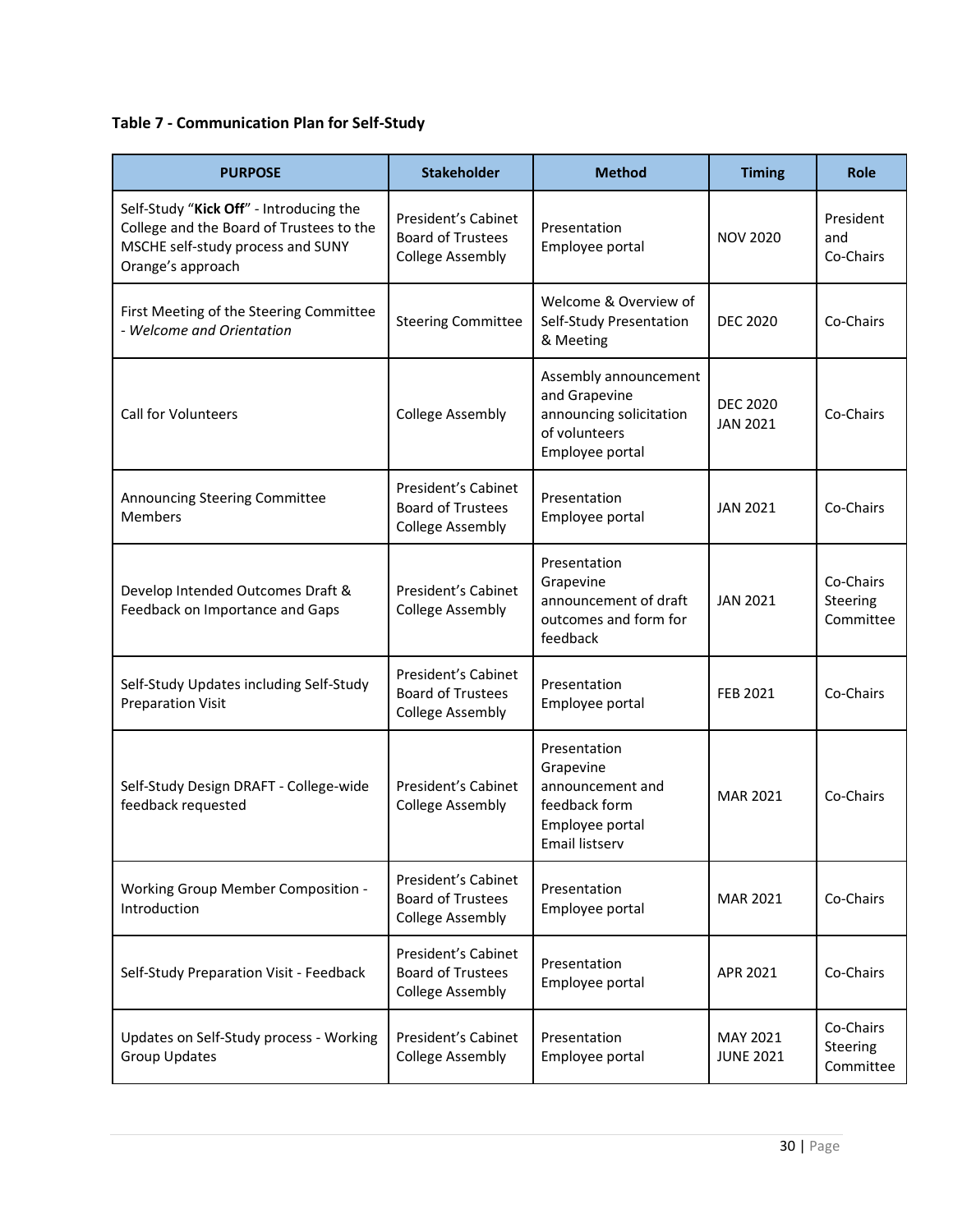| Monthly updates on status, progress as<br>well as opportunities to contribute | President's Cabinet<br><b>Board of Trustees</b><br><b>College Assembly</b><br>Students        | Presentation<br>Employee portal<br><b>Meetings</b>                                                    | <b>SFPT 2021</b><br>OCT 2021<br><b>NOV 2021</b><br><b>JAN 2022</b><br><b>FEB 2022</b><br><b>MAR 2022</b><br>APR 2022 | Co-Chairs                          |
|-------------------------------------------------------------------------------|-----------------------------------------------------------------------------------------------|-------------------------------------------------------------------------------------------------------|----------------------------------------------------------------------------------------------------------------------|------------------------------------|
| Prepare College for PRELIMINARY Visit                                         | President's Cabinet<br><b>Board of Trustees</b><br><b>College Assembly</b><br><b>Students</b> | Presentation<br>Employee portal<br>Grapevine<br>announcements<br>Open forums<br><b>Email listserv</b> | <b>FALL 2022</b>                                                                                                     | Co-Chairs<br>Steering<br>Committee |
| Collect Feedback on Self-Study Report<br>Draft                                | President's Cabinet<br><b>Board of Trustees</b><br><b>College Assembly</b><br><b>Students</b> | Presentation<br>Employee portal<br>Grapevine<br>announcements<br>Open forums<br>Email listserv        | <b>FALL 2022</b>                                                                                                     | Co-Chairs<br>Steering<br>Committee |
| Prepare for TEAM VISIT - Expectations<br>and participation                    | President's Cabinet<br><b>Board of Trustees</b><br><b>College Assembly</b><br><b>Students</b> | Presentation<br>Employee portal<br>Grapevine<br>announcements<br>Open forums<br><b>Email listserv</b> | SPRING 2023                                                                                                          | Co-Chairs<br>Steering<br>Committee |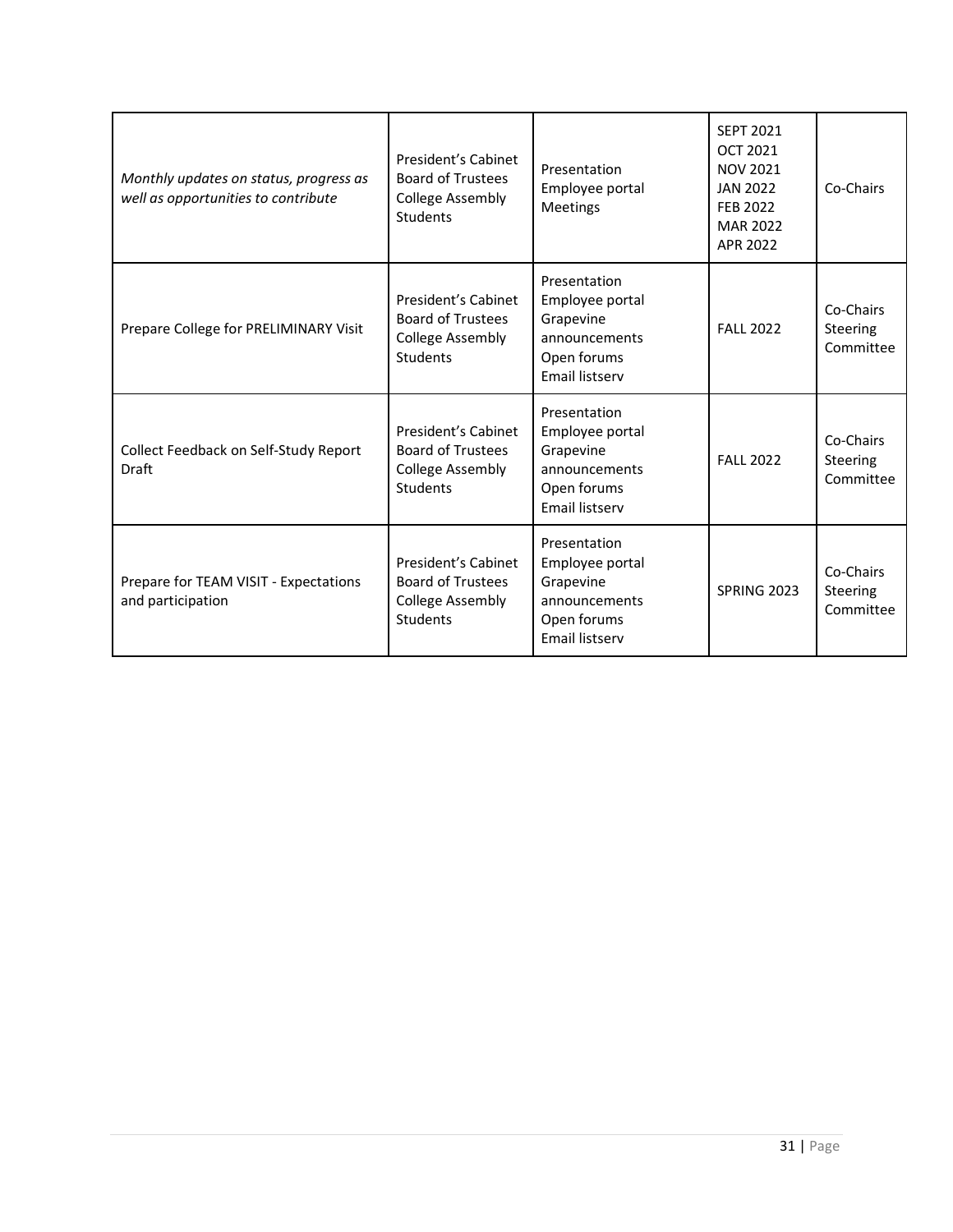## <span id="page-31-0"></span>**Evaluation Team Profile**

SUNY Orange seeks an Evaluation Team that understands the challenges of a medium-sized community college serving a diverse student population, particularly as the institution reacts to and addresses the impact of COVID-19. The list that follows outlines the types of individuals we believe will focus attention on the College's opportunities and areas for growth through the peer review process.

### *Team Chair*

- Current CAO or President at a public 2 year community college
- Leadership experience at a similar Carnegie classification: 2 year, public, high-transfer, hightraditional, medium sized institution
- Leadership experience in a strong union environment
- Leadership experience in a strong shared governance environment

### *Evaluation Team*

- Predominantly representative of 2 year public sector; prefer 1 member from a public 4 year due to our high-transfer mission
- Prefer members from within and outside of NY State
- Experience in strong union environment
- Experience in strong shared governance environment
- Prefer member experience with transformative student success work such as Guided Pathways
- Experience in an emerging Hispanic-serving and majority minority institution serving 1st generation students
- Prefer one member with multi-campus and/or branch campus experience
- Experience with distance learning and hybrid programs
- Experience with AAS programs in the allied health fields
- Representation from academic affairs, student services, and administration and finance divisions

*Peer Institutions*: Prince George's Community College, Passaic County Community College, Mohawk Valley Community College and Middlesex County College (NJ)

#### *Aspirational Characteristics:*

- Student-centered focus across all functions and divisions of the institution
- Collaborative across all divisions
- Equity-minded and inclusive
- Committed to data-informed (more so than data-driven) decision making
- Fiscally sound and future/strategically focused

*Aspirational Institutions*: Lorain County Community College, Monroe Community College, Montgomery County Community College (Blue Bell, PA) and Roane State Community College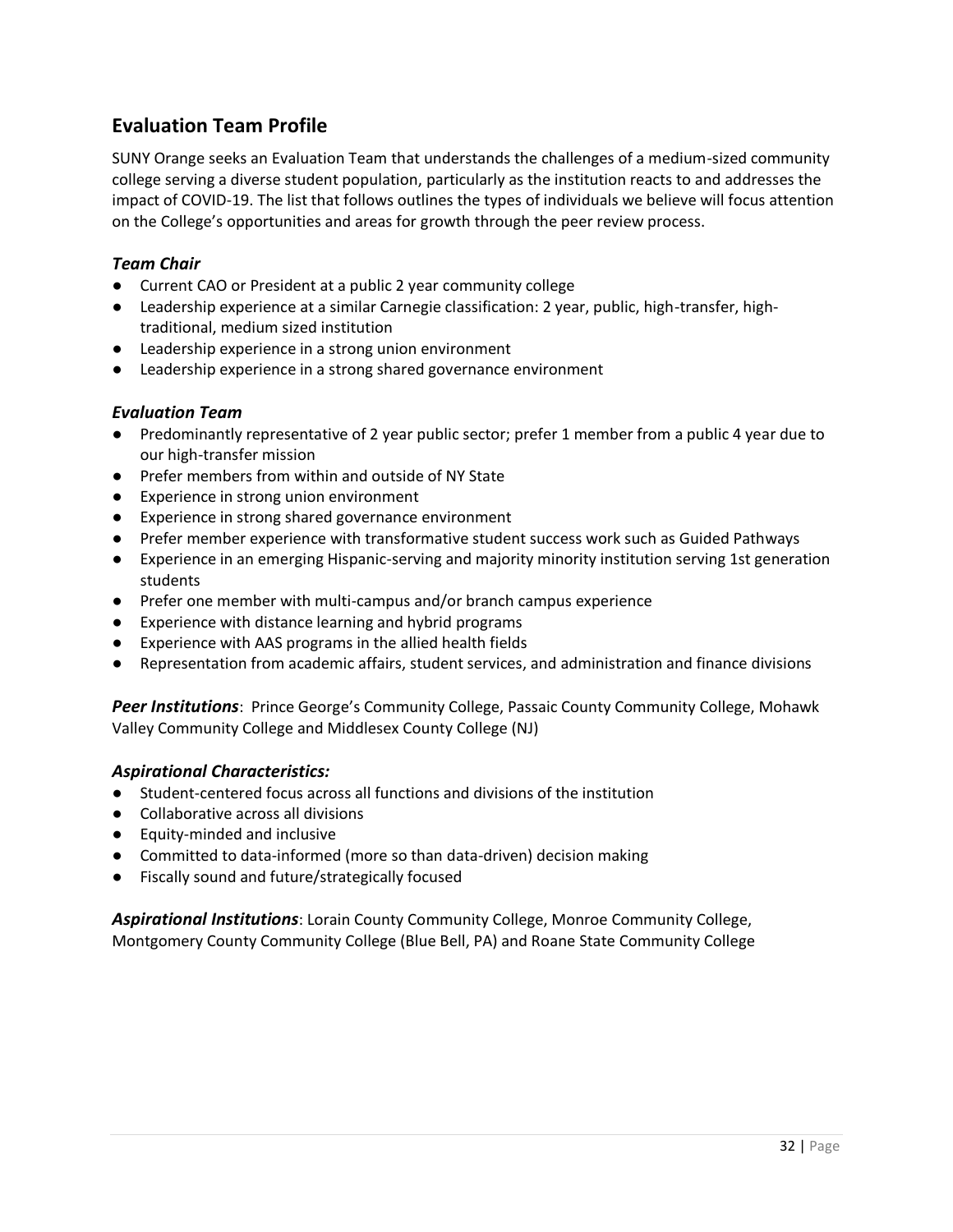## <span id="page-32-0"></span>**Evidence Inventory**

A successful self-study process depends on the collection and review of a vast amount of evidence from across the institution. The Co-Chairs will maintain a central repository of the evidence collected and utilized. For each piece of evidence, the relevant Standards will be identified.

Each working group will be asked to identify a member responsible for managing their Standard's documentation of data, facts and artifacts. This working group member will communicate directly with the Co-Chair liaison in order to identify, collect, and document the evidence. Evidence collected by the working groups will be shared with the Co-Chairs to ensure all information is included in the repository and available and accessible for all working groups. Evidence will include, but is not limited to, institutional plans including *the Strategic Plan* and *Master Plans, College policies, procedures, practices, institutional data, assessment plans, planning tools, minutes, survey results, etc*.

The working groups will utilize a Google shared folder to manage the work as well as the evidence. Each working group has a shared folder, per Standard, which the Co-Chairs populate as well as the working group members. Working groups are instructed to utilize the Evidence and Analysis Table to manage their evidence identification work. Another folder for each Standard is available for evidence to be uploaded and shared.

Working groups have available to them an *Information Request Form*. This form is to be completed and submitted to the Co-Chair liaison when information is needed that cannot be accessed by the working group members. The request form identifies the Standard as well as the line of inquiry needing supporting information. Examples of these requests could include surveys, interviews, focus groups, as well as data.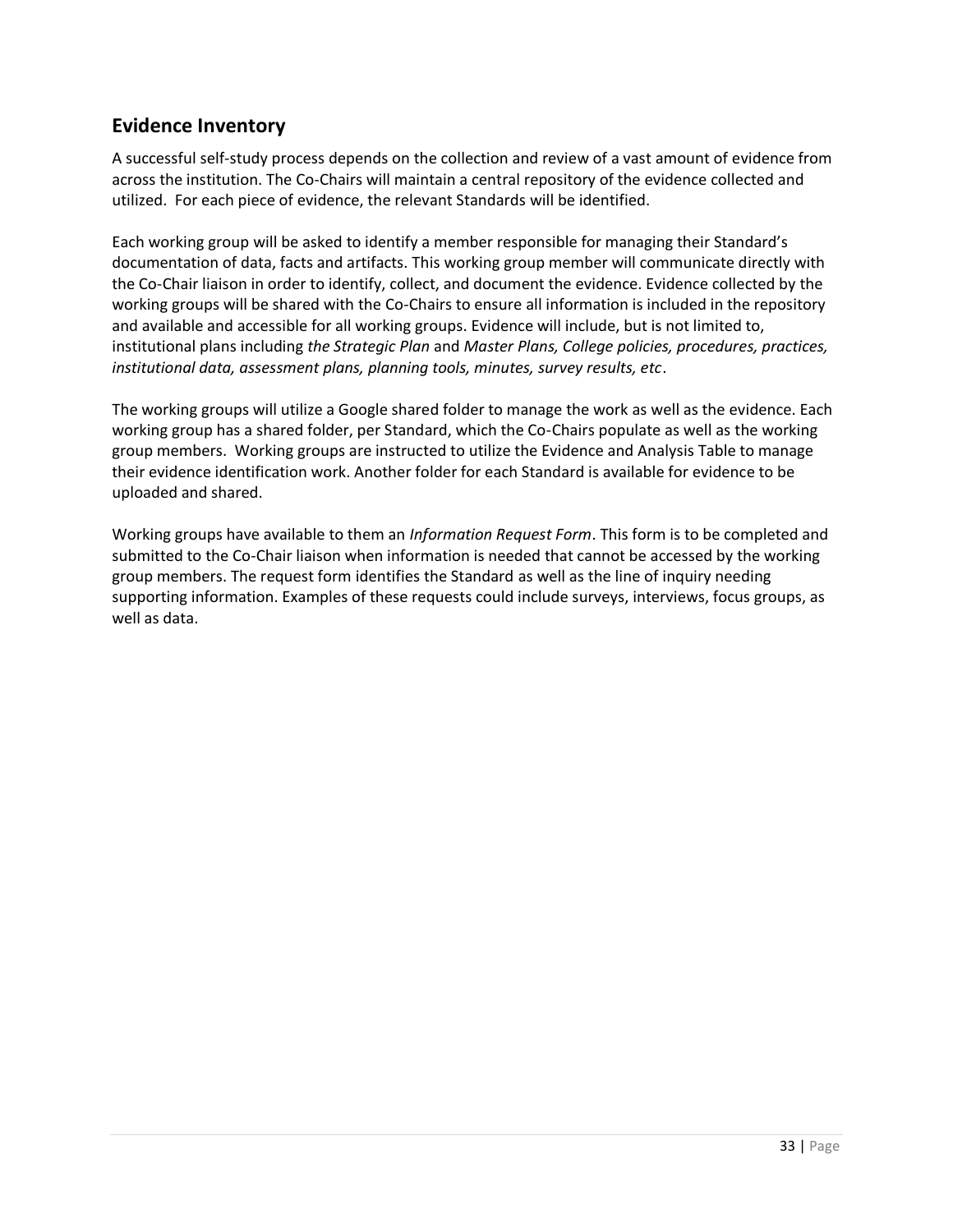# <span id="page-33-0"></span>**Appendix A - Self-Study Timeline**

| <b>Semester</b> | <b>SUNY Orange Accreditation Activities</b>                                                                                                                                                                                                                                                                                                                                                                                                                                                                                                                                                                                                                                                                                                                                                                                                                                                                                                                                                                                                                |
|-----------------|------------------------------------------------------------------------------------------------------------------------------------------------------------------------------------------------------------------------------------------------------------------------------------------------------------------------------------------------------------------------------------------------------------------------------------------------------------------------------------------------------------------------------------------------------------------------------------------------------------------------------------------------------------------------------------------------------------------------------------------------------------------------------------------------------------------------------------------------------------------------------------------------------------------------------------------------------------------------------------------------------------------------------------------------------------|
| September 2020  | President Young selected three Steering Committee Co-Chairs<br>Core Team begins MSCHE Self-Study Institute<br>Administration: Dr. Young, VPAA, VPAF, and VPSS<br>O<br>Self-Study CoChairs: Christine Work, Dena Whipple, Michele Iannuzzi Sucich<br>O<br>Faculty and Staff: Maynard Schmidt, Christine LeRoux, and Anthony Scalia<br>O                                                                                                                                                                                                                                                                                                                                                                                                                                                                                                                                                                                                                                                                                                                     |
| October 2020    | MSCHE Self-Study Institute continues<br>$\bullet$<br>Review MSCHE publications/website about developing Self-Study Design & Report<br>See Self-Study Activities Booklet<br>$\circ$<br>Appendix A - Self-Study Design Template<br>Co-Chairs Draft Self-Study Timeline                                                                                                                                                                                                                                                                                                                                                                                                                                                                                                                                                                                                                                                                                                                                                                                       |
| November 2020   | November 1, 2020: Dr. Young sends a "From the Desk of" email communication to the college<br>community regarding the MSCHE Self-Study visit in 2022-2023 and announcing the Self-Study Co-<br>Chairs.<br>November 10, 2020: MSCHE Self-Study Institute concludes<br>٠<br>November 11, 2020: MSCHE Self-Study Introductory Presentation to Cabinet<br>$\bullet$<br>November 16, 2020: MSCHE Self-Study Introductory Presentation to General Assembly<br>$\bullet$<br>November 18, 2020: MSCHE Self-Study Introductory Presentation to Board of Trustees<br>Selection of Steering Committee Members begins:<br>Co-chairs identify representative areas to be included; discuss potential Steering Committee<br>O<br>members<br>Co-chairs provide President/VPAA with recommendations for Steering Committee members<br>$\circ$<br>President discusses nominees with Co-chairs and finalizes list of individuals to be invited to<br>$\circ$<br>serve on Steering Committee<br>November 24, 2020: President sends invitations to join Steering Committee<br>O |
| December 2020   | December 7, 2020: Core Team Meeting<br>Update on Progress to Date<br>O<br>O Review of Proposed Timeline<br>Impressions from Self-Study Institute<br>O<br>Feedback/Suggestions for:<br>O<br>"Institutional Overview" (Asynchronous feedback)<br>"Intended Outcomes of Self-Study" (Synchronous feedback)<br>December 10, 2020: First Steering Committee meeting<br>Welcome<br>O<br>Review Charge<br>O<br><b>Share Draft Timeline</b><br>O<br>Outline Standard-based approach<br>O                                                                                                                                                                                                                                                                                                                                                                                                                                                                                                                                                                           |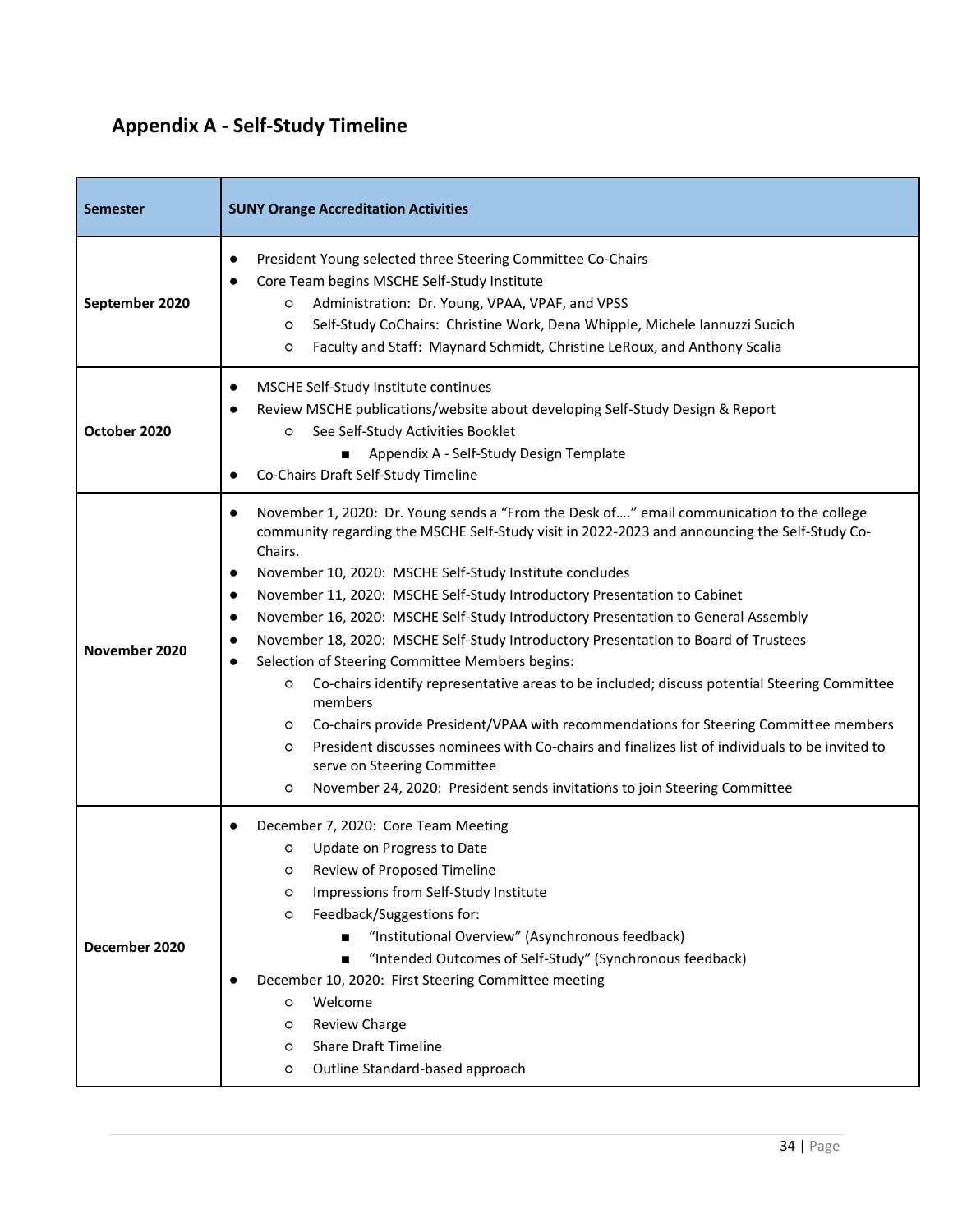|               | Recommend Reading on-line Self-Study Guide at https://www.msche.org/accreditation/self-<br>O<br>study-guide/<br>Input into Self-Study Intended outcomes<br>O<br>December 10, 2020: Letter from Dr. Young to MSCHE liaison Dr. Starkey<br>Schedule Zoom meeting between Self-Study Co-Chairs and Dr. Starkey<br>O<br>Schedule MSCHE VP Liaison visit to institution for Spring 2021<br>O<br>Co-Chairs work synchronously and asynchronously on Self-Study Intended Outcomes for Self-Study<br>Design using Self-Study Design Template from Activities Booklet (Appendix A)<br>Solicit feedback on Self-Study Design from Core Team<br>O<br>Solicit feedback from Steering Committee<br>O                                                                                                                                                                                                                                                                                                                                                                                                                                                                                                                                                                                                                                                                                     |
|---------------|-----------------------------------------------------------------------------------------------------------------------------------------------------------------------------------------------------------------------------------------------------------------------------------------------------------------------------------------------------------------------------------------------------------------------------------------------------------------------------------------------------------------------------------------------------------------------------------------------------------------------------------------------------------------------------------------------------------------------------------------------------------------------------------------------------------------------------------------------------------------------------------------------------------------------------------------------------------------------------------------------------------------------------------------------------------------------------------------------------------------------------------------------------------------------------------------------------------------------------------------------------------------------------------------------------------------------------------------------------------------------------|
| January 2021  | NOTE: Faculty return on January 20, 2021 for General Assembly<br>$\bullet$<br>January 11, 2021: Co-Chairs meet to prepare college-wide updates<br>$\bullet$<br>January 13, 2021: Co-Chairs provide update for Cabinet<br>$\bullet$<br>January 20, 2021: Co-Chairs provide update at General Assembly<br>$\bullet$<br>January 22, 2021: Second Steering Committee Meeting<br>Discuss Self-Study intended outcomes<br>O<br>Discuss working group membership<br>O<br>Self-Study Co-Chairs<br>Continue to solicit working group member nominations/volunteers<br>O<br>Finalize Steering Committee Charge<br>O<br>Solicit feedback from college community via Grapevine on Self-Study Intended outcomes<br>O                                                                                                                                                                                                                                                                                                                                                                                                                                                                                                                                                                                                                                                                     |
| February 2021 | February 10, 2021: Co-Chairs provide update to Cabinet<br>$\bullet$<br>February 11 to February 15, 2021: Self-Study Co-Chairs meet with Working Group Co-Chairs<br>Discuss working group membership<br>O<br>Launch "Lines of Inquiry" development exercise<br>O<br>February 15, 2021: Working group membership finalized<br>Incorporate feedback from Dr. Young and VPAA<br>O<br>February 15, 2021: Co-Chairs provide update at General Assembly<br>February 17, 2021: Co-Chairs provide update to college Board of Trustees<br>February 17, 2021: Co-Chairs send invitations to working group nominees<br>February 22, 2021: Deadline for RSVP to invitation to serve on working groups<br>February 24, 2021: Working Group Co-Chairs to submit preliminary DRAFT of Lines of Inquiry to Self-<br><b>Study Co-Chairs</b><br>February 25, 2021: Third Steering Committee Meeting<br>Review campus feedback on preliminary prompts for Self-Study Design<br>O<br>Self-Study Design - Review components and Next Steps<br>O<br>Update on progress made in developing Lines of Inquiry<br>O<br>Update on Working Group membership<br>O<br>Update on Student Working Group<br>O<br>February 26, 2021: Self-Study Co-Chairs provide initial feedback to Working Group Co-Chairs on Lines<br>of Inquiry<br>Self-Study Co-Chairs<br>Work to finalize working group membership<br>O |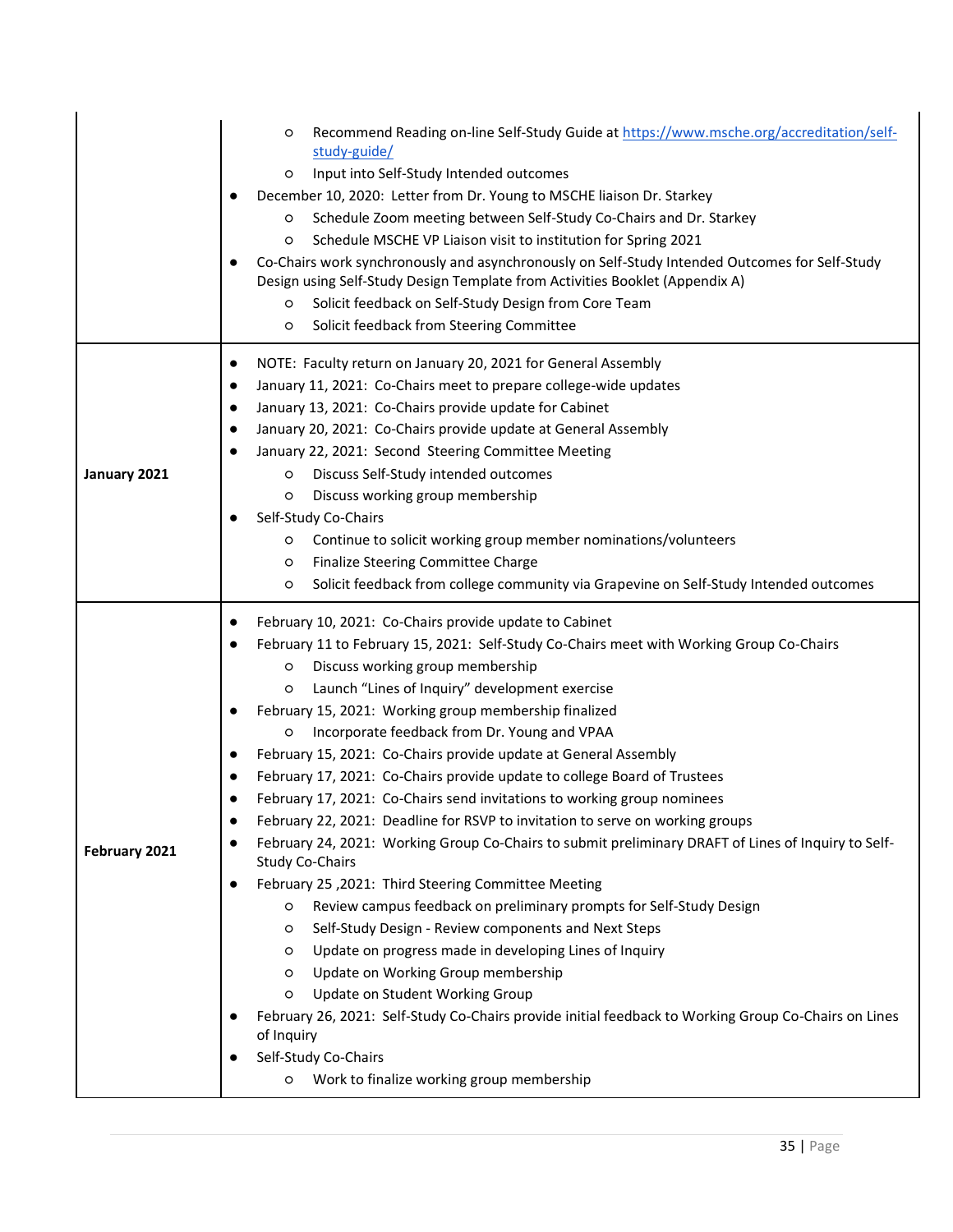|                   | Finalize Working Group Charge<br>O<br>Work on Self-Study Design<br>O<br>Incorporate feedback from college community on Self-Study Intended outcomes                                                                                                                                                                                                                                                                                                                                                                                                                                                                                                                                                                                                                                                                                                                                                                                                                                                                                                                                                                                                                                                                                                                                                                                                                                                          |
|-------------------|--------------------------------------------------------------------------------------------------------------------------------------------------------------------------------------------------------------------------------------------------------------------------------------------------------------------------------------------------------------------------------------------------------------------------------------------------------------------------------------------------------------------------------------------------------------------------------------------------------------------------------------------------------------------------------------------------------------------------------------------------------------------------------------------------------------------------------------------------------------------------------------------------------------------------------------------------------------------------------------------------------------------------------------------------------------------------------------------------------------------------------------------------------------------------------------------------------------------------------------------------------------------------------------------------------------------------------------------------------------------------------------------------------------|
| <b>March 2021</b> | March 4, 2021: Working Group Co-Chairs submit final Lines of Inquiry<br>$\bullet$<br>March 5, 2021: Co-chairs finalize Self-Study Design FIRST DRAFT<br>$\bullet$<br>March 9, 2021: Send presentation for BOT to Dr. Young<br>March 9, 2021 - March 16, 2021: Draft to College Community for Feedback<br>Grapevine: Send Design Draft as PDF with Feedback Form<br>$\circ$<br>MSCHE Webpage on Employee Portal<br>O<br>Division meeting on March 8, 2021<br>O<br>VPs to Share with their Divisions<br>O<br>March 1, 2021: Self-Study Co-Chairs update Dr. Young on progress to date on prompts<br>March 10, 2021: Update Cabinet on progress to date.<br>Specific invitation to provide feedback on Self-Study Design<br>O<br>March 11, 2021: Steering Committee meeting: Self Study Design Feedback and "Working with your<br>Working Groups"<br>March 15, 2021: Update General Assembly on progress to date.<br>$\bullet$<br>March 17, 2021: Co-Chairs provide update to college Board of Trustees<br>٠<br>March 17, 2021 to March 19, 2021: Self-Study Co-Chairs finalize Self-Study Design<br>$\bullet$<br>March 23, 2021: Self-Study Design submitted to MS liaison<br>$\bullet$<br>March 15 and March 16, 2021:: First Working Group meeting (two opportunities to attend)<br><b>Welcome and Orientation</b><br>$\circ$<br>March 29, 2021: Self-Study Co-Chairs update Dr. Young on progress, to date. |
| April 2021        | April 8, 2021: Self-Study Preparation Visit with MSCHE liaison<br>April 9, 2021: Send presentation for BOT to Dr. Young<br>$\bullet$<br>April 14, 2021: Co-Chairs provide update to Cabinet<br>April 19, 2021: Co-Chairs provide update to General Assembly<br>April 21, 2021: Co-Chairs provide update to college Board of Trustees<br>$\bullet$<br>April 26, 2021: Co-Chairs provide update to Dr. Young<br>April 30. 2021: Send presentation for BOT to Dr. Young<br>Working groups begin research and collect evidence to address Lines of Inquiry<br>MSCHE Standards "Awareness Campaign" in Grapevine.<br>Administer Community College Survey of Student Engagement (CCSSE)<br><b>Steering Committee meeting</b><br>Discuss progress made by working groups<br>O<br>Set goals and deadlines for Fall 2021-Spring 2022 for working groups.<br>O                                                                                                                                                                                                                                                                                                                                                                                                                                                                                                                                                         |
| <b>May 2021</b>   | Due May 1, 2021- Working groups submit summary of progress and Evidence & Analysis Table for<br>Spring 2021<br>May 5, 2021: Co-Chairs provide update to Cabinet<br>May 12, 2021: Co-Chairs provide update to BOT<br>May 17, 2021: Co-Chairs provide update to General Assembly<br><b>Steering Committee Meeting</b>                                                                                                                                                                                                                                                                                                                                                                                                                                                                                                                                                                                                                                                                                                                                                                                                                                                                                                                                                                                                                                                                                          |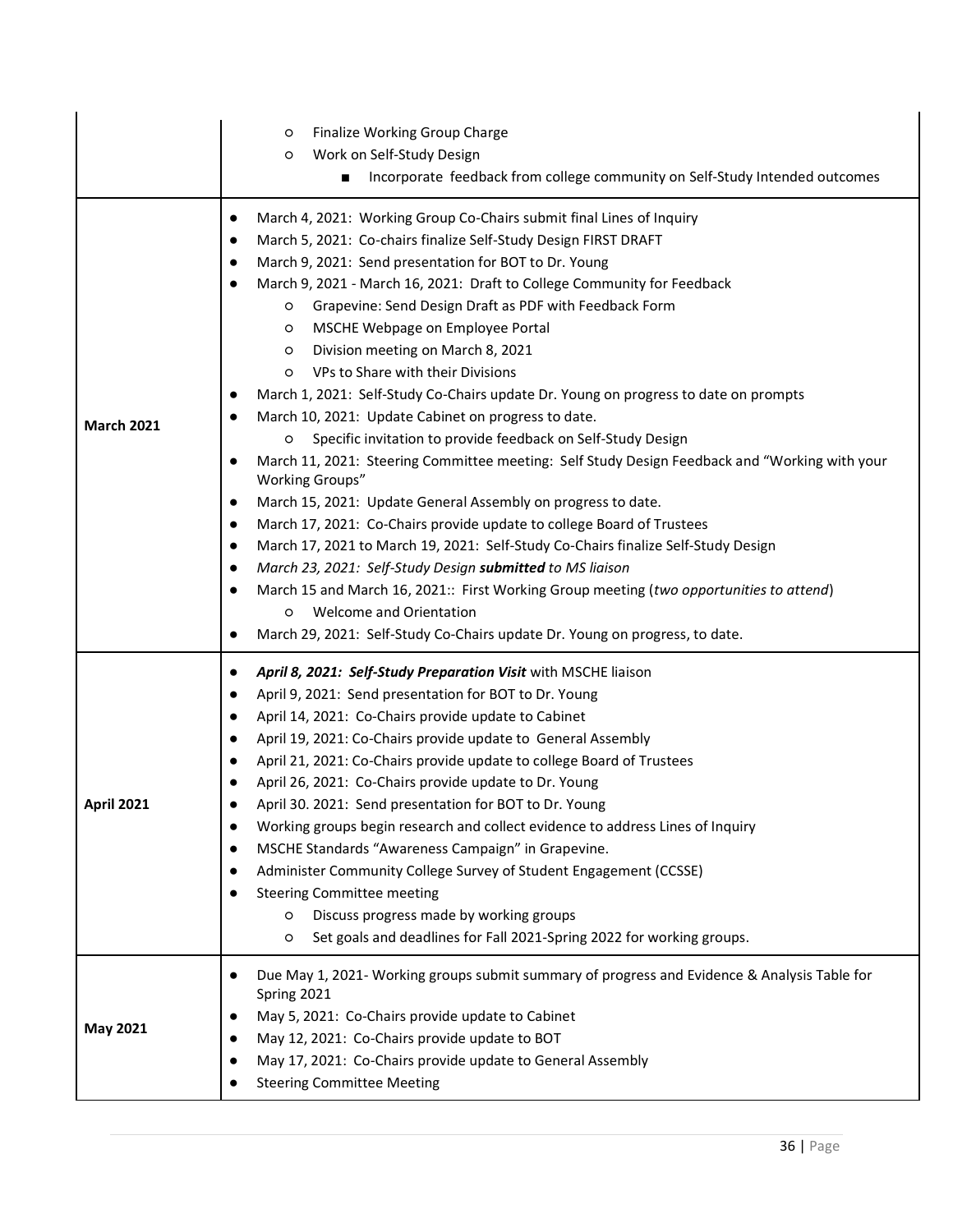|                    | Schedule prior to May 19, 2021<br>O<br>Discuss evidence submitted by working groups<br>O<br>Identify evidence demonstrating that MSCHE standards are being met<br>O<br>Identify any gaps in evidence<br>Co-Chairs update Dr. Young Re: Gaps in evidence and make recommend actions to be taken prior to<br>Site Visit (As per recommendation made by Ellie Fogarty at Self-Study Institute 2)                                                                                                                                                                                                                      |  |
|--------------------|--------------------------------------------------------------------------------------------------------------------------------------------------------------------------------------------------------------------------------------------------------------------------------------------------------------------------------------------------------------------------------------------------------------------------------------------------------------------------------------------------------------------------------------------------------------------------------------------------------------------|--|
| <b>SUMMER 2021</b> | [No meetings scheduled for Steering Committee and Working Groups]<br>Administration to utilize summer to collect information needed/requested by working groups                                                                                                                                                                                                                                                                                                                                                                                                                                                    |  |
| <b>Fall 2021</b>   | Steering Committee provides feedback to working groups on Evidence & Analysis Tables submitted in<br>May<br>Steering Committee continues to oversee progress and provide feedback/support to working groups<br>$\bullet$<br>Working Groups, guided by the Lines of Inquiry, continue to gather and synthesize evidence relevant to<br>their Standard, and report to the Self-Study Co-Chairs about areas for both improvement and<br>innovation.<br>December 1, 2021: Submission of interim/progress reports by Working Groups<br>Administer Faculty and Staff Opinion Survey                                      |  |
| December 2021      | Working groups complete Standard Summary Report and submit all research questions for Steering<br>Committee to review and provide feedback                                                                                                                                                                                                                                                                                                                                                                                                                                                                         |  |
| Spring 2022        | Compile Self-Study Document Drafts<br>Co-chairs develop first draft of Self-Study in consultation with Steering Committee and<br>O<br><b>Working Groups</b><br>Feedback on Self-Study Draft solicited from Steering Committee, Working Groups, Cabinet,<br>O<br>BOT, and College Community (including faculty, staff, and students).<br>Administer SUNY Student Opinion Survey (TBD)<br>Select dates for Team Visit & Chair's Preliminary visit (~February)<br>Send copy of (approved) Self-Study Design to Team Chair (~February/March)<br>MSCHE selects evaluation team Chair (Institution to approve selection) |  |
| <b>May 2022</b>    | Steering Committee develops draft of Self-Study Report<br>Steering Committee approves Self-Study Report Draft                                                                                                                                                                                                                                                                                                                                                                                                                                                                                                      |  |
| Summer 2022        | August -Send SUNY the Certification Statement to be signed by Chair of SUNY Board of Trustees                                                                                                                                                                                                                                                                                                                                                                                                                                                                                                                      |  |
| September 2022     | MSCHE selects Evaluation team members (Institution to review selection for conflict of interest)<br>Self-Study revised draft reviewed by Steering Committee, Working Groups, Cabinet, BOT, College<br>$\bullet$<br>Community (including faculty, staff, and students)<br>Anticipate Visit by Team Chair in Fall 2022 (Date TBD)<br>Chair to make preliminary visit (4 months prior to Team Visit) - TBD<br>O                                                                                                                                                                                                       |  |
| October 2022 to    | Prepare final draft of Self-Study Report                                                                                                                                                                                                                                                                                                                                                                                                                                                                                                                                                                           |  |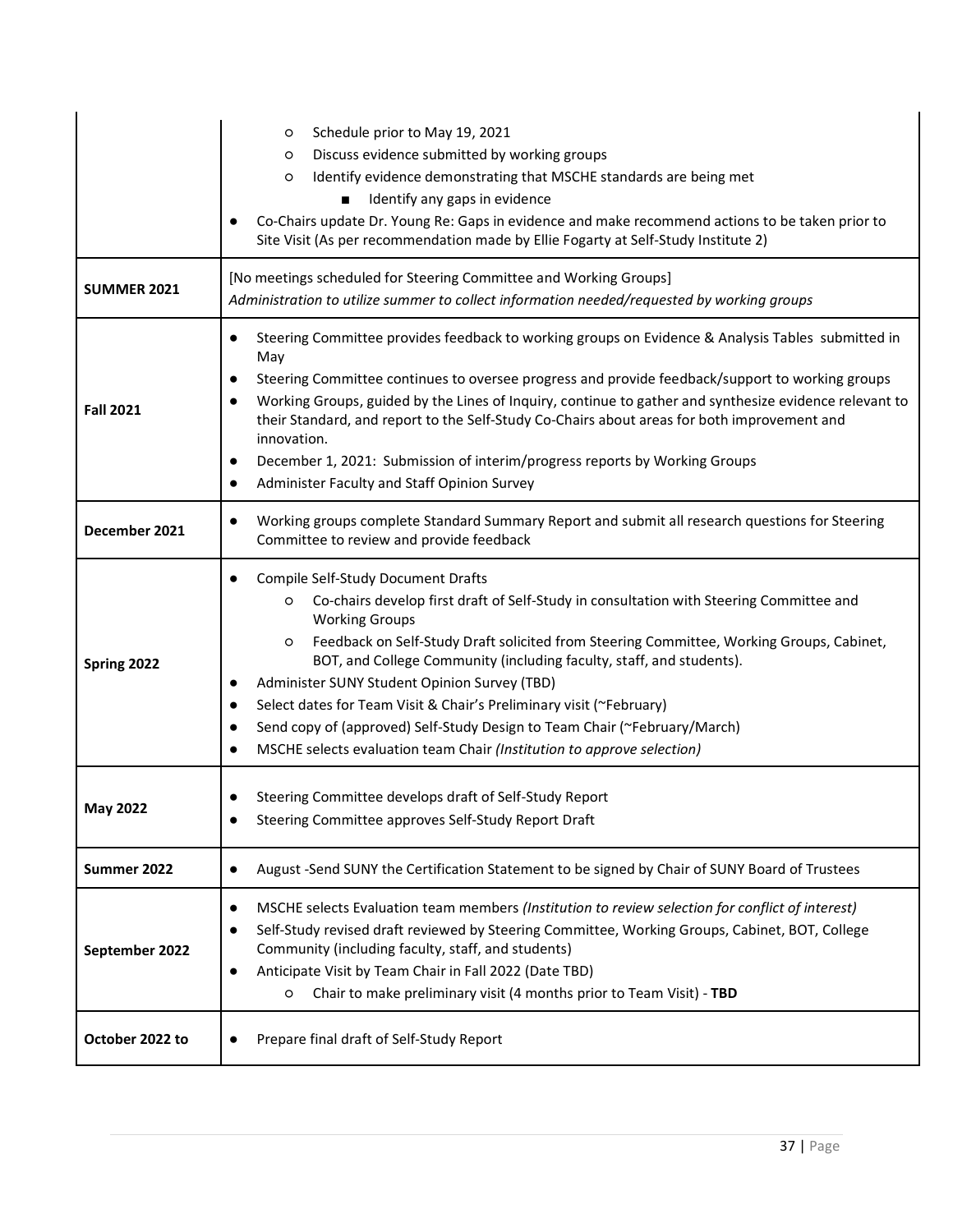| November 2022     | Board of Trustees approves final draft of Self-Study Report<br>$\bullet$<br>Send Final Draft Report to Team Chair<br>Consider Team Chair suggestions/recommendations |
|-------------------|----------------------------------------------------------------------------------------------------------------------------------------------------------------------|
| Winter 2023       | Send FINAL Self-Study to Team and MSCHE (~January)                                                                                                                   |
| <b>April 2023</b> | <b>MSCHE Team Visit</b><br><b>MSCHE Team Report</b><br><b>Institutional Response</b><br>$\bullet$                                                                    |
| Summer 2023       | MSCHE announcement on affirmation of accreditation                                                                                                                   |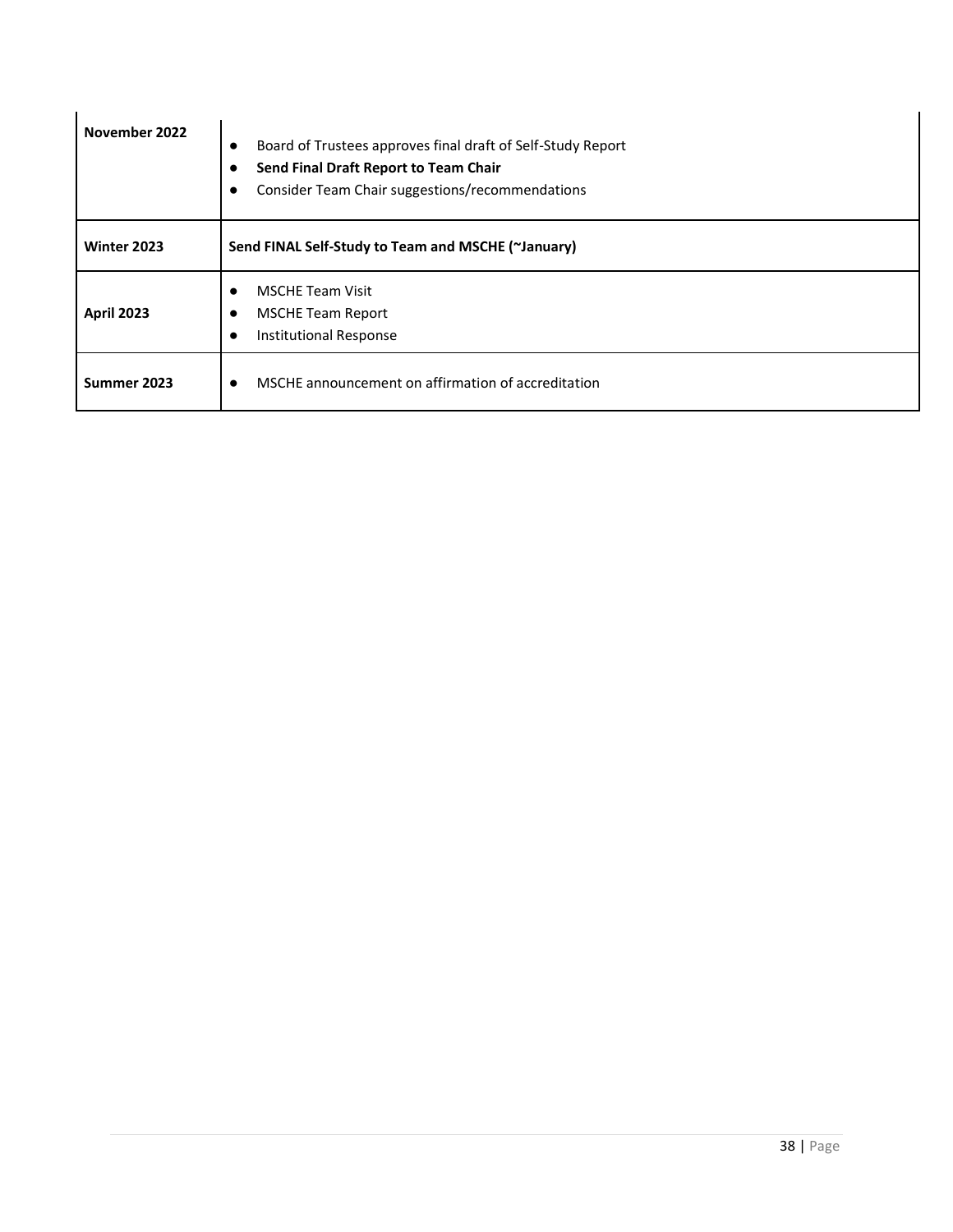## <span id="page-38-0"></span>**Appendix B - SUNY Orange's Strategic Plan 2020-2025**

### **Strategic Initiative 1: Empower Student Success:** *Equitably Link Students with their Aspirations*

Goal #1: Identify and reduce the barriers to academic and personal success

Goal #2: Provide individualized resources and guidance to ensure student readiness to succeed at SUNY Orange

Goal #3: Increase flexibility for the students of today and tomorrow

Goal #4: Create accessible pipelines between non-degree, degree, and certificate programs

**Strategic Initiative 2: Strengthen our Region's Economic Future:** *Teach and Train for a Brighter Tomorrow*

Goal #1: Expand workforce development in emerging, innovative fields

Goal #2: Identify and address the needs of an increasingly diverse regional population and workforce

Goal #3: Increase non-credit pathways to degree completion and the regional workforce through greater integration of CAPE

Goal #4: Realign the image of the College as a realistic opportunity for all residents of the region

**Strategic Initiative 3: Sustain and Invigorate Our Planned Future:** *Reimagine Human, Financial and Physical Resources*

Goal #1: Improve the effectiveness of our human resources to achieve holistic, student-centered outcomes that enhance the student and employee experience

Goal #2: Collaborate with community partners and other educational institutions to expand funding and educational opportunities in pursuit of student-centered outcomes

Goal #3: Maximize and more efficiently use technologies and physical resources to enhance the student experience